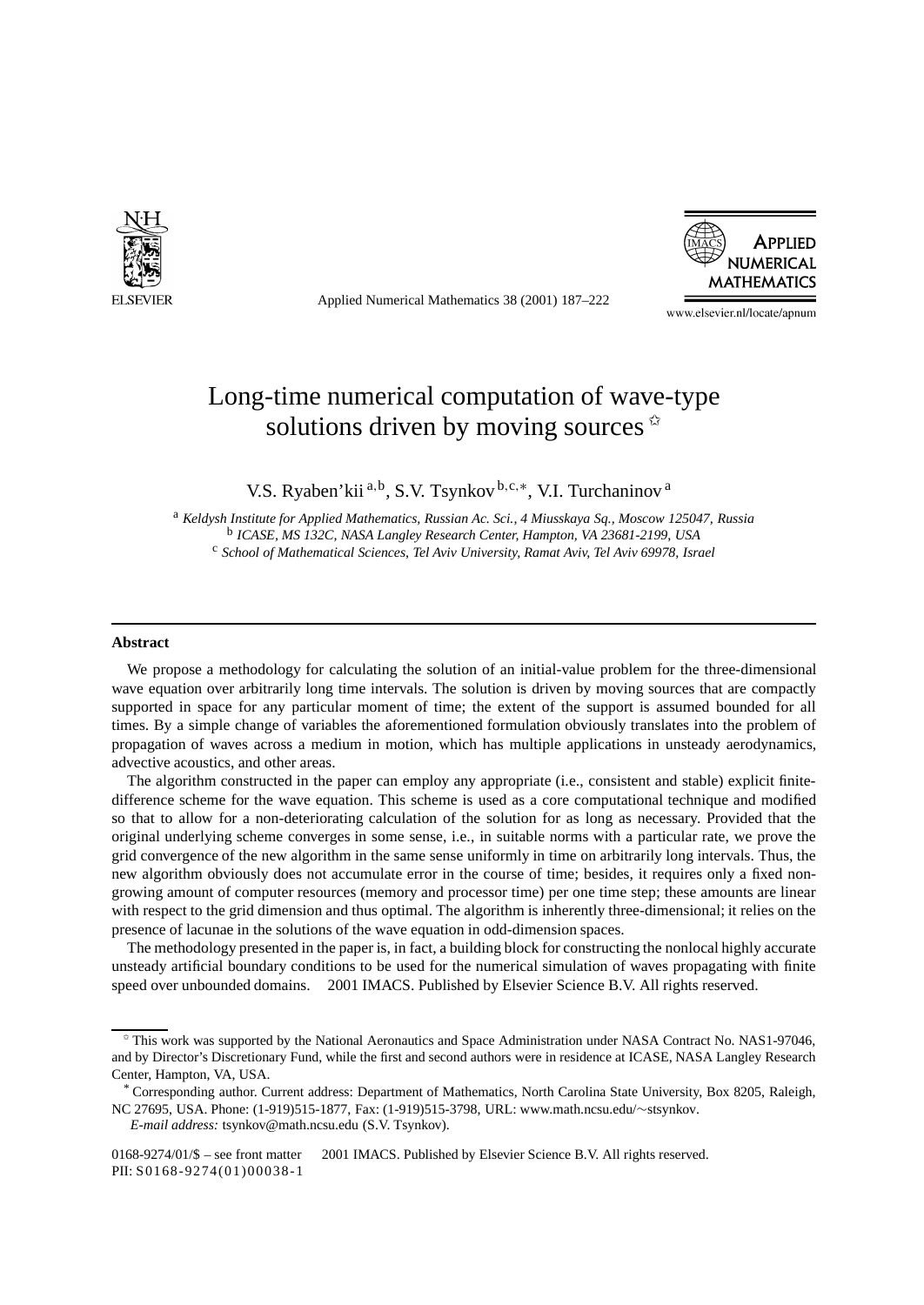*Keywords:* Wave equation; Lacunae; Finite-difference approximation; Explicit numerical integration; Arbitrarily long time intervals; Non-accumulation of error; Temporally uniform grid convergence; Fixed expenses per time step

# **1. Introduction**

#### *1.1. Formulation of the problem*

We will be solving numerically a Cauchy (initial-value) problem for the three-dimensional wave equation,  $x = (x_1, x_2, x_3)$ :

$$
\frac{\partial^2 \varphi}{\partial t^2} - c^2 \left( \frac{\partial^2 \varphi}{\partial x_1^2} + \frac{\partial^2 \varphi}{\partial x_2^2} + \frac{\partial^2 \varphi}{\partial x_3^2} \right) = f(x, t), \quad t \ge 0,
$$
\n(1)

$$
\varphi|_{t=0} = \frac{\partial \varphi}{\partial t}\Big|_{t=0} = 0. \tag{2}
$$

The quantity *c* in the differential equation (1) denotes the speed of wave propagation, e.g., the speed of sound. We will be interested in calculating the solution  $\varphi = \varphi(x, t)$  of problem (1), (2) only for those values of the spatial argument *x* that belong to the ball  $S = S(t)$  of fixed diameter *d* centered at a varying location  $x_0(t) = \int_0^t u_0(t') dt'$ :

$$
S(t) = \{x \mid |x - x_0(t)| \le d/2\}.
$$
 (3)

Here  $u_0 = u_0(t)$  is the velocity of the center of  $S(t)$ , which we assume a given smooth function of time. We also assume that the motion of  $S(t)$  is "subsonic":

$$
|\boldsymbol{u}_0| \leqslant k < c. \tag{4}
$$

A particular case of stationary source obviously corresponds to  $u_0(t) = 0$  and consequently,  $x_0(t) = 0$ . We also note that any domain of fixed diameter *d* can, in fact, be considered. The spherical shape of *S(t)* is chosen for simplicity, and the discretization in subsequent sections is independent on this shape.

Regarding the right-hand side  $f(x, t)$  of Eq. (1), we always consider it a sufficiently smooth function with respect to all its arguments on  $\mathbb{R}^3 \times (-\infty, +\infty)$  and also

$$
supp f(\mathbf{x}, t) = \{(x_1, x_2, x_3, t) | \mathbf{x} \in S(t), t > 0\}.
$$
\n(5)

(This, in particular, implies that  $f(x, t)$  and a number of its derivatives  $\partial f/\partial t$ ,  $\partial^2 f/\partial t^2$ ,..., turn into zero for  $t = 0$ .) We emphasize that although we assume that the sources are concentrated on  $S(t)$ , and the solution is also computed only on  $S(t)$ , this does not mean that the domain, on which the solution is computed, is limited to the region where the sources may be non-zero. This only means that both domains are bounded, and that the domain of the right-hand side is contained inside the domain of the solution *S(t)* (but does not necessarily have to fill all of it).

In other words, we study the radiation of waves by a source, which is compactly supported in space for all times. The solution is of interest for us also on a compact domain, which fully contains this source and follows its motion if there is motion. This is a simplified model for many interesting physical phenomena that are more complex in their nature. A particular example related to calculation of the acoustic field around a maneuvering aircraft is provided in Appendix. The foregoing simplified model also appears very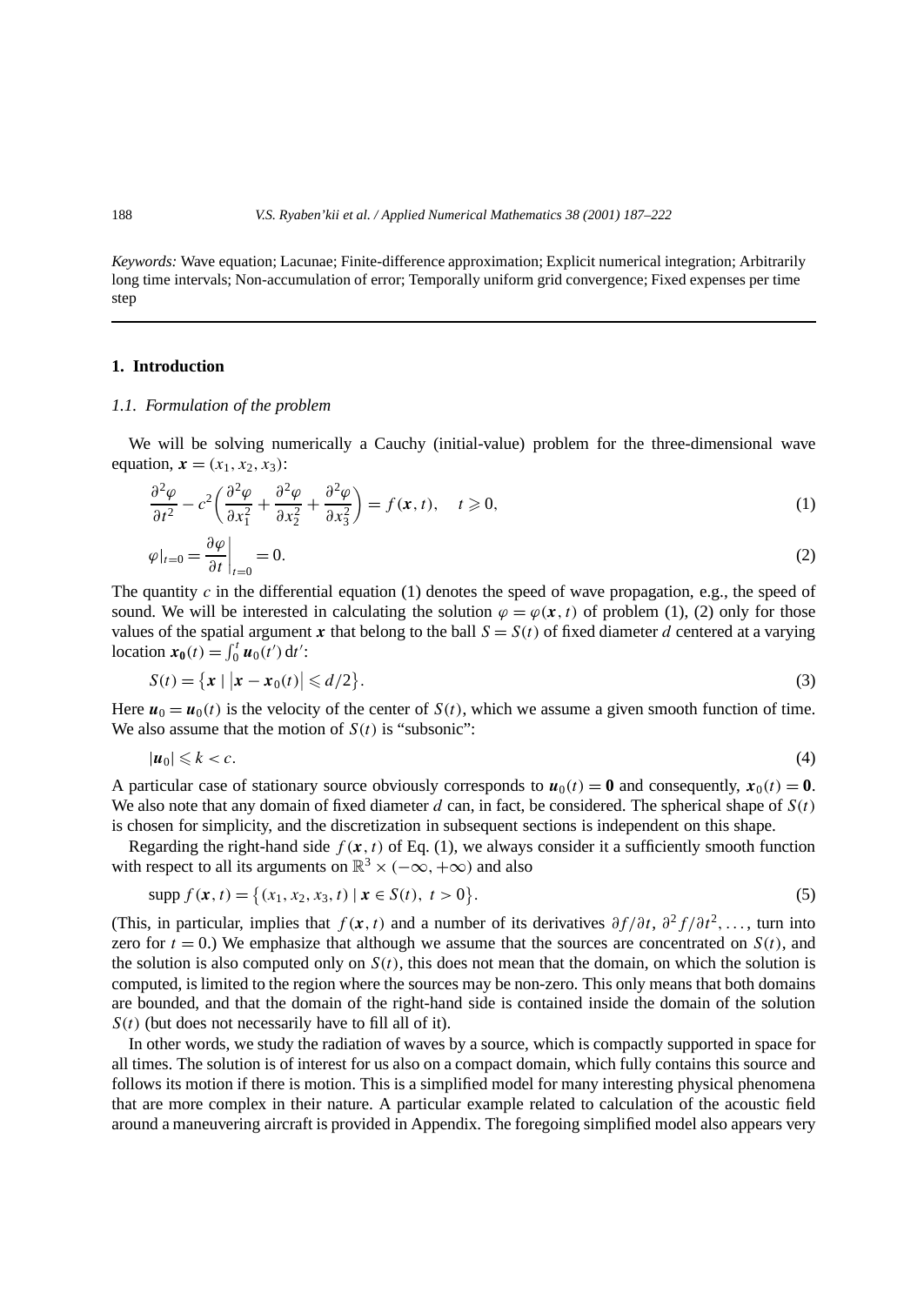useful when constructing the unsteady artificial boundary conditions (ABCs) for a variety of problems. A brief discussion on the subject of ABCs can be found in the Appendix as well.

Assume now that we need to solve the Cauchy problem (1), (2) on  $\mathbb{R}^3$  for the time interval  $0 \le t \le T_{\text{final}}$ . A classical estimate for the solution (see, e.g., [2,12]) reads  $<sup>1</sup>$ </sup>

$$
\left\|\varphi(\mathbf{x},t)\right\|_{C} \leqslant \frac{T_{\text{final}}^{2}}{2} \left\|f(\mathbf{x},t)\right\|_{C},\tag{6}
$$

and provided that  $f \in C^2[t \ge 0]$  we also have  $\varphi \in C^2[t \ge 0]$ . Let us now remember that the right-hand side  $f(x, t)$  is sufficiently smooth with respect to all its arguments. Then, we can differentiate equation (1) as long as this right-hand side permits; in so doing we arrive at

$$
\frac{\partial^2}{\partial t^2} \left( \frac{\partial^{|\alpha|}}{\partial x^{\alpha}} \frac{\partial^{\beta}}{\partial t^{\beta}} \varphi(x, t) \right) - c^2 \Delta \left( \frac{\partial^{|\alpha|}}{\partial x^{\alpha}} \frac{\partial^{\beta}}{\partial t^{\beta}} \varphi(x, t) \right) = \frac{\partial^{|\alpha|}}{\partial x^{\alpha}} \frac{\partial^{\beta}}{\partial t^{\beta}} f(x, t), \tag{7}
$$

where  $\alpha = (\alpha_1, \alpha_2, \alpha_3)$  is a multiindex,  $|\alpha| = \alpha_1 + \alpha_2 + \alpha_3$ ,  $\partial x^{\alpha} \equiv \partial x_1^{\alpha_1} \partial x_2^{\alpha_2} \partial x_3^{\alpha_3}$ , and  $\beta$  is a regular "scalar" index. Again, Eq. (7) is valid in the classical sense for all those and only those specific values of *α* and *β*, for which the right-hand side of (7) belongs to  $C^2[t \ge 0]$ . This guarantees that the solution is also in  $C^2[t \ge 0]$  and thus the left-hand side of the equation exists. Clearly, Eq. (7) is the wave equation for the derivative  $(\partial^{|\alpha|}/\partial x^{\alpha})(\partial^{\beta}/\partial t^{\beta})\varphi(x, t)$  of the original solution  $\varphi(x, t)$ , and the solution of (7) is driven by the corresponding derivative  $(\partial^{|\alpha|}/\partial x^{\alpha})(\partial^{(\beta)}/\partial t^{\beta})f(x, t)$  of the original right-hand side  $f(x, t)$ . Regarding initial conditions for the derivative  $(\partial^{|\alpha|}/\partial x^{\alpha})(\partial^{\beta}/\partial t^{\beta})\varphi(x, t)$ , if we additionally assume (see above) that for a particular  $\beta$  we have  $(\partial^j/\partial t^j)f(x, t)|_{t=0} = 0$ ,  $j = 0, 1, \ldots, \beta - 1$  (for the purpose of constructing the numerical algorithms, this restriction can, in fact, be alleviated, see Section 5), then we immediately see that  $\left(\frac{\partial |\alpha|}{\partial x^{\alpha}}\right)$  $\left(\frac{\partial^{\beta}}{\partial t^{\beta}}\right)$  $\varphi(x, t)$  will satisfy the same homogeneous initial conditions (2). Therefore, similarly to estimate (6), we have

$$
\left\|\frac{\partial^{|\boldsymbol{\alpha}|}}{\partial \boldsymbol{x}^{\boldsymbol{\alpha}}}\frac{\partial^{\beta}}{\partial t^{\beta}}\varphi(\boldsymbol{x},t)\right\|_{C} \leq \frac{T_{\text{final}}^{2}}{2}\left\|\frac{\partial^{|\boldsymbol{\alpha}|}}{\partial \boldsymbol{x}^{\boldsymbol{\alpha}}}\frac{\partial^{\beta}}{\partial t^{\beta}}f(\boldsymbol{x},t)\right\|_{C}.
$$
\n(8)

# *1.2. Core numerical technique*

In this paper, we construct an efficient numerical algorithm for solving the foregoing Cauchy problem (1), (2). This algorithm can employ any convergent finite-difference scheme for the wave equation as a core computational technique. The original computational procedure of this core scheme is modified in a special way so that to guarantee the grid convergence of the solution (with the same original rate) uniformly in time for arbitrarily long intervals.

Let us introduce a uniform Cartesian grid with the size *h* in all spatial directions, and time step *τ* (grids of other types can be considered as well):

$$
(x_{1m_1}, x_{2m_2}, x_{3m_3}, t_{m_4}) = (m_1h, m_2h, m_3h, m_4\tau), \quad m_1, m_2, m_3 = 0, \pm 1, \pm 2, \ldots, m_4 = 0, 1, 2, \ldots
$$

In every grid node  $m \equiv (m_1, m_2, m_3, m_4)$ , Eq. (1) is replaced by the finite-difference equation

$$
\sum_{n \in N_m} a_{mn} \varphi_n = f_m,\tag{9}
$$

<sup>&</sup>lt;sup>1</sup> The norm  $\|\cdot\|_C$  in Eq. (6) is a conventional maximum (supremum) norm, which coincides with the  $L_{\infty}$  norm for continuous functions.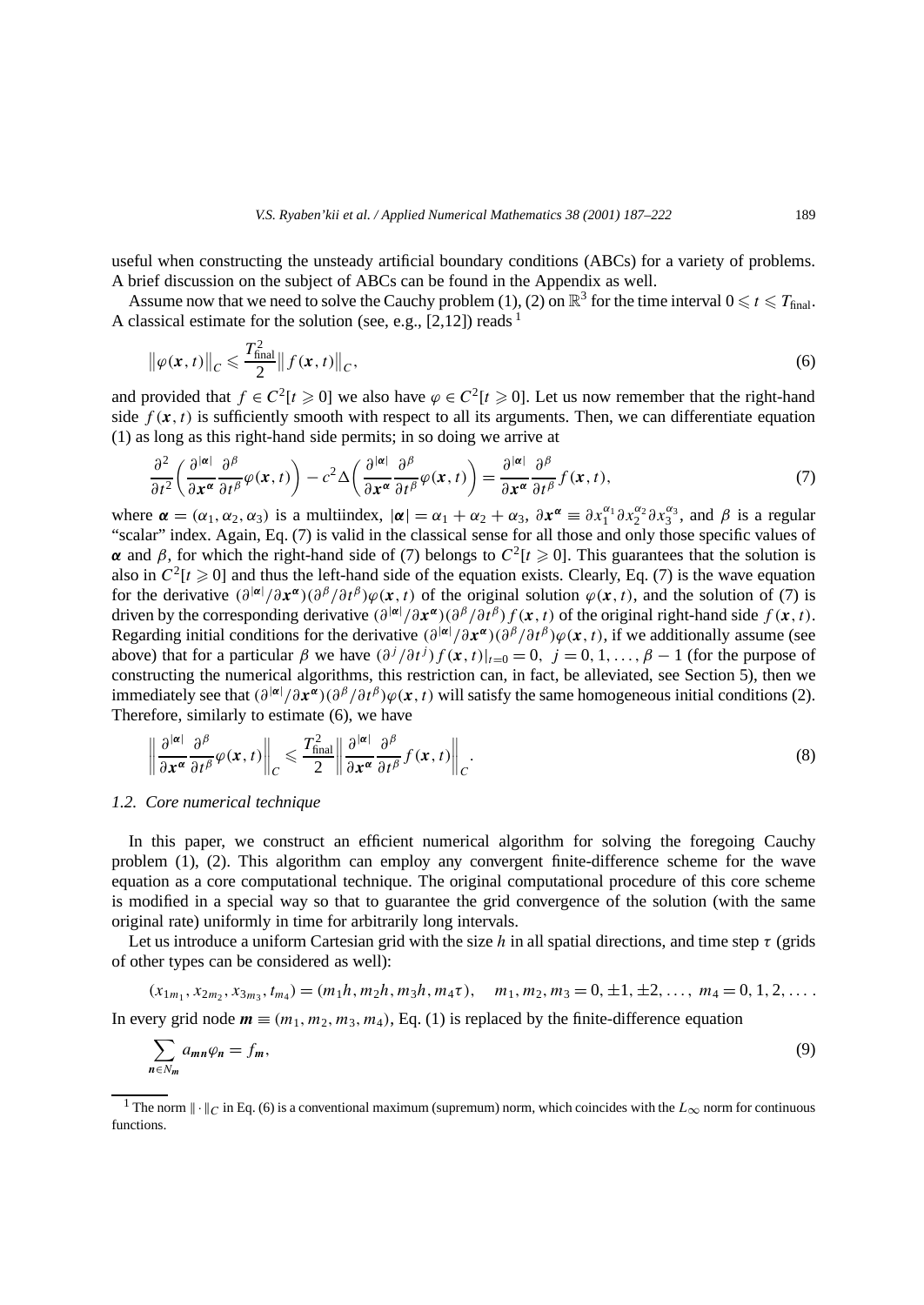where  $N_m$  is the scheme's stencil that pertains to the node  $m$ ,  $f_m$  is a discrete approximation of the right-hand side  $f(x, t)$ , which, for simplicity, is always considered a node value:

$$
f_{m}=f(x,t)|_{(x,t)=(m_1h,m_2h,m_3h,m_4\tau)},
$$

*a*<sub>*mn*</sub> are the coefficients of the scheme, and  $\varphi_n$  is the discrete solution,  $\varphi_n \equiv \varphi_{n_1, n_2, n_3, n_4}$ , which is defined on the same grid:  $n_1, n_2, n_3 = 0, \pm 1, \pm 2, \ldots, n_4 = 0, 1, 2, 3, \ldots$ . Regarding the stencil  $N_m$  we will always assume that for a given  $m = (m_1, m_2, m_3, m_4)$  it is a collection of grid nodes located on time levels  $m_4 - J_1$ ,  $m_4 - J_1 + 1$ , ...,  $m_4$ , ...,  $m_4 + J_2 - 1$ ,  $m_4 + J_2$ :

$$
N_m = \bigcup_{j=-J_1,\dots,J_2} N'_{m_1,m_2,m_3,m_4+j},\tag{10}
$$

where  $N'_{m_1,m_2,m_3,m_4+j}$  are all nodes of the stencil that belong to the particular time level  $m_4 + j$  only. Altogether, the stencil  $N_m$  given by (10) contains  $J_1 + J_2 + 1 \equiv J + 1$  time levels. Regarding the coefficients  $a_{mn}$  we will additionally require that for a given "central" node  $m = (m_1, m_2, m_3, m_4)$  only one coefficient on the uppermost time level of the stencil be equal to one and all others be equal to zero (i.e., that there be only one node on the uppermost time level of the stencil):

$$
a_{mn} = \begin{cases} 1, & \text{for } (n_1, n_2, n_3) = (m_1, m_2, m_3), \ n_4 = m_4 + J_2, \\ 0, & \text{for } (n_1, n_2, n_3) \neq (m_1, m_2, m_3), \ n_4 = m_4 + J_2. \end{cases}
$$

In other words, we require that the scheme (9) be explicit and normalized.

As the scheme (9) is a  $(J + 1)$ -level explicit scheme, starting up the computation requires that the first *J* time levels on the grid be initialized. We symbolically write it as follows:

$$
\varphi_n \big|_{n_4 = -l_1}^{n_4 = l_2 - 1} = \varphi_n^0 \ (=0). \tag{11}
$$

In so doing, the first actually computed time level will be  $j = J_2$ . As we will show later (in the end of the consistency discussion below), *the data*  $\varphi_n^0$  *in* (11) *can always be chosen homogeneous,*  $\varphi_n^0 = 0$ . Eqs. (11) obviously approximate initial conditions (2). For the schemes that employ finite differences of sufficiently high order in time, Eqs. (11) also represent the additional initial conditions required by the scheme only and not by the original continuous formulation.

As a simple example, we introduce a standard central-difference scheme that approximates problem (1), (2) on smooth solutions with the second order of accuracy. The stencil of this scheme consists of the following nine grid nodes  $(J_1 = J_2 = 1)$ :

$$
N_{m} = \begin{cases} \left\{ (m_{1}h, m_{2}h, m_{3}h, [m_{4} + 1]\tau) \right\} \equiv N'_{m_{1}, m_{2}, m_{3}, m_{4}+1}, & j = 1, \\ \left\{ (m_{1}h, m_{2}h, m_{3}h, m_{4}\tau), (m_{1}h, [m_{2} + 2]h, m_{3}h, m_{4}\tau), (m_{1}h, [m_{2} \pm 2]h, m_{3}h, m_{4}\tau), (m_{1}h, [m_{2} \pm 2]h, m_{3}h, m_{4}\tau) \right\} \\ \left\{ (m_{1}h, m_{2}h, [m_{3} \pm 1]h, m_{4}\tau) \right\} \equiv N'_{m_{1}, m_{2}, m_{3}, m_{4}-1}, & j = -1. \end{cases}
$$
(12)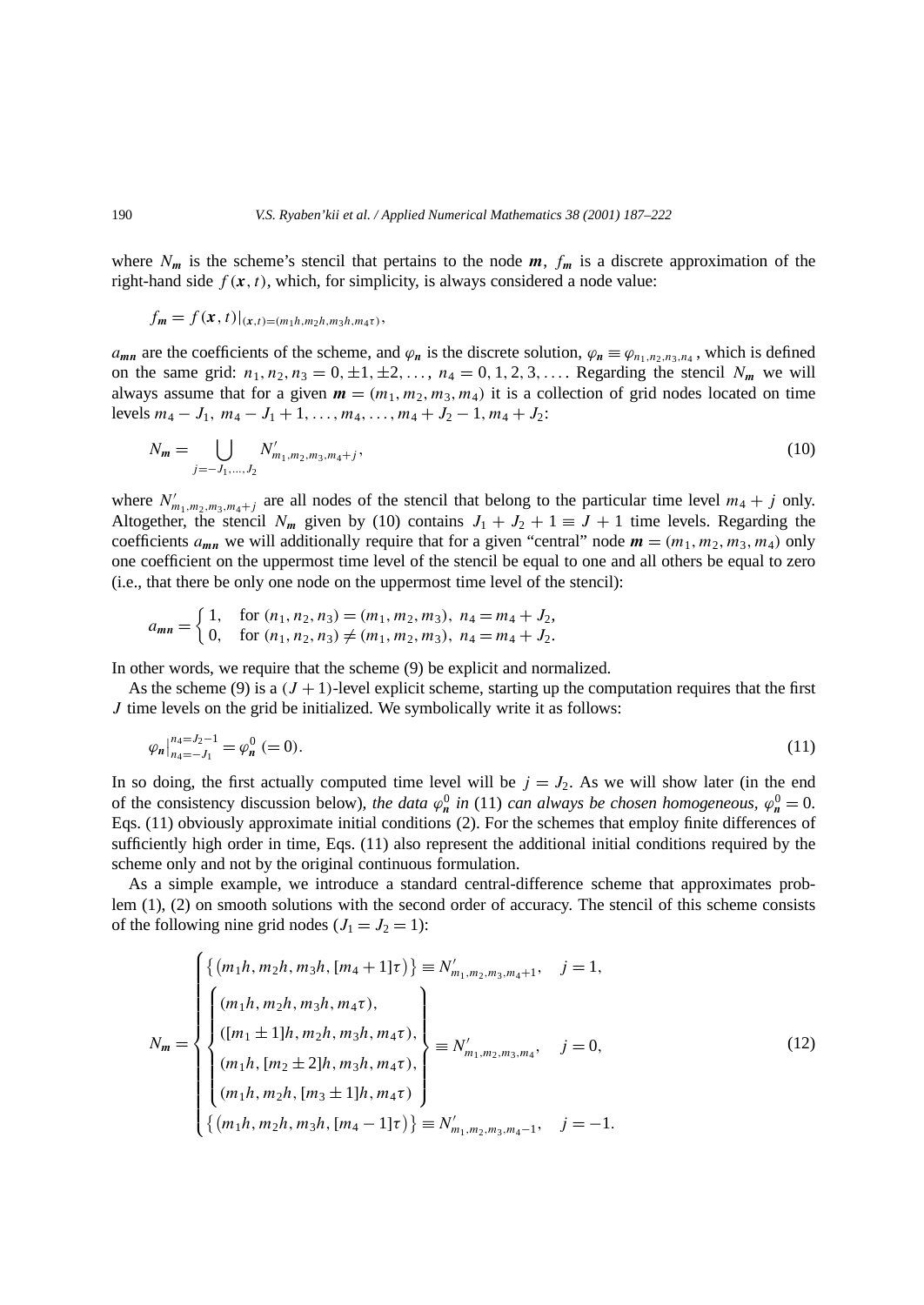The coefficients  $a_{mn}$  of the discrete operator and the values  $f_m$  of the discrete right-hand side in (9) are defined as follows:

$$
a_{mn} = \begin{cases} 1, & \text{if } n = (m_1, m_2, m_3, m_4 + 1), \ n = (m_1, m_2, m_3, m_4 - 1), \\ -r^2, & \text{if } n = (m_1 \pm 1, m_2, m_3, m_4), \\ -r^2, & \text{if } n = (m_1, m_2 \pm 1, m_3, m_4), \\ -r^2, & \text{if } n = (m_1, m_2, m_3 \pm 1, m_4), \\ -2 + 6r^2, & \text{if } n = (m_1, m_2, m_3, m_4), \\ f_m = \tau^2 f(m_1 h, m_2 h, m_3 h, m_4 \tau), \end{cases}
$$
(14)

where *r* is the Courant number

$$
r = \frac{\tau}{h} \leqslant \frac{1}{c\sqrt{3}}.\tag{15}
$$

Estimate (15) follows from the standard stability considerations of von Neumann type. Initial conditions (2) are replaced by the conditions

$$
\varphi_{n_1, n_2, n_3, n_4} = 0, \quad n_4 = -1, 0. \tag{16}
$$

Again, the scheme (12), (13), (14), (16), was introduced as an example only. As has been mentioned, any scheme that possesses the properties of stability and consistency on smooth solutions (see below), including high-order schemes, can be used for building the algorithm of the type described hereafter.

*Consistency.* We require that the finite-difference scheme that we use for calculating the approximate solution to problem (1), (2) possess the standard properties necessary for computation. Namely, we first require that the finite-difference equation (9) be consistent, i.e., approximate the differential equation (1) on smooth solutions  $\varphi$ (*x,t*):

$$
\sup_{m} \left| \sum_{n \in N_m} a_{mn} \varphi(n_1 h, n_2 h, n_3 h, n_4 \tau) - f_m \right| \equiv \left\| \sum_{n \in N_m} a_{mn} \varphi(n_1 h, n_2 h, n_3 h, n_4 \tau) - f_m \right\|_{C}^{(h)} \to 0,
$$
  
  $h, \tau \to 0.$ 

More precisely, we build the scheme (9) so that

$$
\left\| \sum_{n \in N_m} a_{mn} \varphi(n_1 h, n_2 h, n_3 h, n_4 \tau) - f_m \right\|_C^{(h)} \leq \sum_{\alpha, \beta} \left\| \frac{\partial^{|\alpha|}}{\partial x^{\alpha}} \frac{\partial^{\beta}}{\partial t^{\beta}} \varphi(x, t) \right\|_C h^{|\alpha|} \tau^{\beta}, \tag{17}
$$

where estimate (17) is obtained using standard Taylor expansion technique for calculating the truncation error in finite-difference approximations. The set of indexes *α* and *β* in the sum on the right-hand side of inequality (17) corresponds to a particular collection of finite differences in the discrete operator of (9). *We emphasize that the solution*  $\varphi(\mathbf{x},t)$  *is always assumed sufficiently smooth so that to guarantee the estimate of type* (17) *for the particular choice of the scheme.* For example, for the central difference scheme (9), (12), (13), (14), (16) we have

$$
\bigg\|\sum_{n\in N_m} a_{mn}\varphi(n_1h, n_2h, n_3h, n_4\tau) - f_m\bigg\|_C^{(h)} \leq \sum_{i=1}^3 \bigg\|\frac{\partial^4 \varphi}{\partial x_i^4}\bigg\|_C h^2 + \bigg\|\frac{\partial^4 \varphi}{\partial t^4}\bigg\|_C \tau^2.
$$
 (18)

*(h)*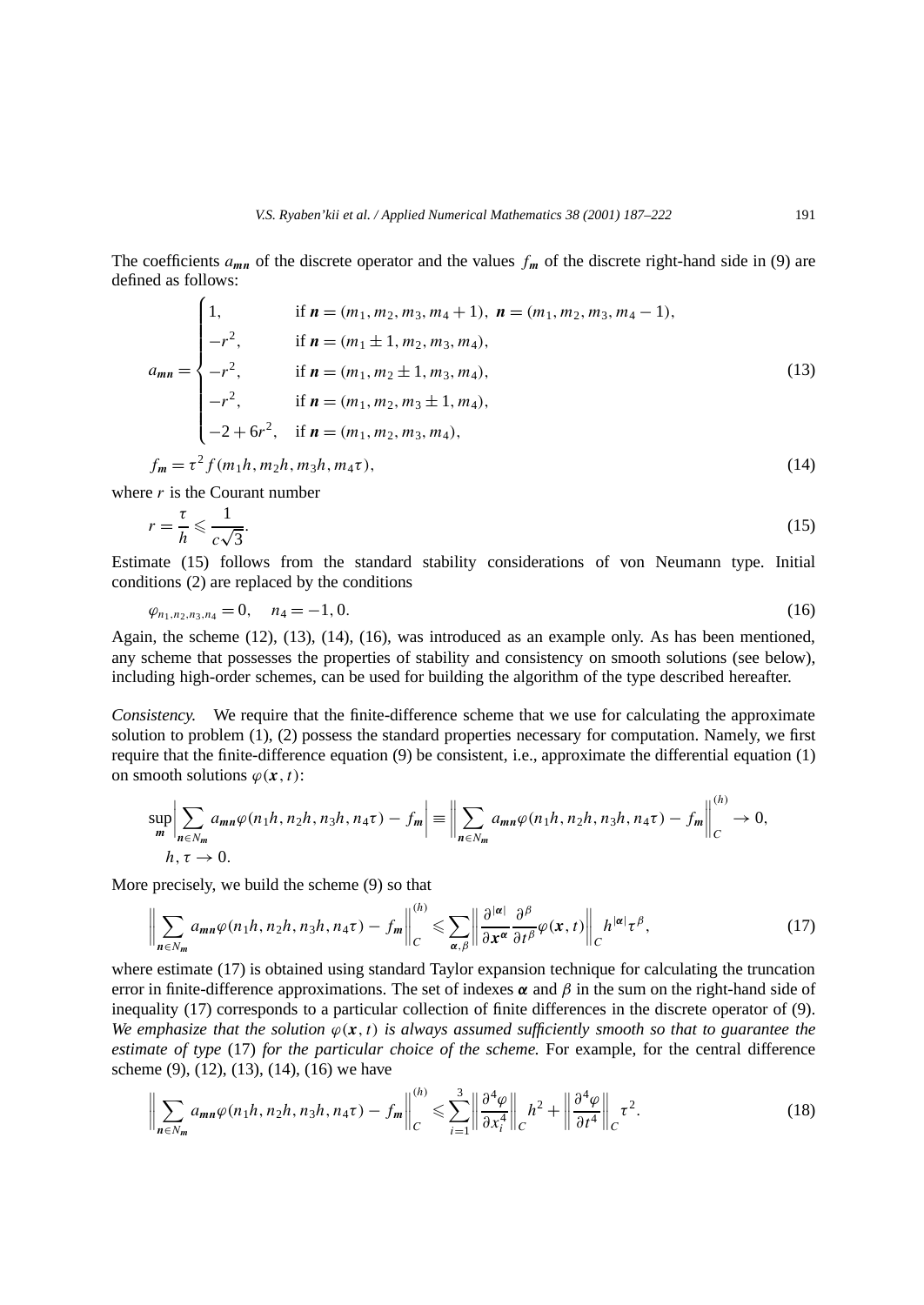Inequality (18) means that the aforementioned central-difference scheme approximates differential equation (1) with the second order of accuracy on the solutions  $\varphi(x, t)$  with bounded fourth derivatives.

As has been just mentioned, consistency (17) is guaranteed for sufficiently smooth solutions  $\varphi(\mathbf{x},t)$ . In the end of Section 1.1 we have shown that *the requirement of smoothness for*  $\varphi(\mathbf{x},t)$  *translates into a similar requirement for the right-hand side*  $f(x, t)$ . Using estimate (8) and assuming for generality that  $r = \tau/h^{\eta} = \text{const}$  ( $\eta = 1$  in formula (15)), we rewrite the consistency inequality (17) as follows:

$$
\left\| \sum_{n \in N_m} a_{mn} \varphi(n_1 h, n_2 h, n_3 h, n_4 \tau) - f_m \right\|_C^{(h)} \leq \frac{T_{\text{final}}^2}{2} \sum_{\alpha, \beta} \left\| \frac{\partial^{|\alpha|}}{\partial x^{\alpha}} \frac{\partial^{\beta}}{\partial t^{\beta}} f(x, t) \right\|_C h^{|\alpha|} \tau^{\beta} \leq K_1(T_{\text{final}}, f) h^{\min(|\alpha| + \eta \beta)}. \tag{19}
$$

Inequality (19) holds provided that all  $(\partial^{|\alpha|}/\partial x^{\alpha})(\partial^{\beta}/\partial t^{\beta})f(x, t)$  required on the right-hand side are twice differentiable;  $K_1$  is a constant that depends, generally speaking, on  $T_{final}$  and  $f$ , but not on  $h$ . In particular, for the foregoing central-difference scheme we can rewrite (18) as  $(r = \tau/h = \text{const})$ :

$$
\left\| \sum_{n \in N_m} a_{mn} \varphi(n_1 h, n_2 h, n_3 h, n_4 \tau) - f_m \right\|_C^{(h)} \leq \frac{T_{\text{final}}^2}{2} \left[ \sum_{i=1}^3 \left\| \frac{\partial^4 f}{\partial x_i^4} \right\|_C h^2 + \left\| \frac{\partial^4 f}{\partial t^4} \right\|_C \tau^2 \right]
$$
  

$$
\leq K_1 (T_{\text{final}}, f) h^2 \tag{20}
$$

provided that  $\partial^4 f / \partial x_i^4$ ,  $l = 1, 2, 3$ , and  $\partial^4 f / \partial t^4$  are  $C^2$ -smooth;  $K_1$  in (20) is, again, a constant that may depend on  $T_{\text{final}}$  and  $\dot{f}$ , but not on the grid size  $h$ .

Let us reiterate that when referring to all those derivatives  $(\partial^{|\alpha|}/\partial x^{\alpha})(\partial^{\beta}/\partial t^{\beta})f(x, t)$  that are required on the right-hand side of inequality (19), we actually mean that these derivatives, in turn, have to guarantee via estimate (8) the existence and boundedness of the corresponding terms in the truncation error expansion. Thus, the finite-difference equation (9) built of the stencil (10) determines the specific collection of indexes  $\{(\alpha, \beta)\}\$  required on the right-hand side of Eq. (19) in the exact same way as it determines a similar collection on the right-hand side of Eq. (17).

In particular, the maximal formal accuracy in time that a  $J + 1$ -level stencil (10) can provide for the derivative  $\partial^2 \varphi / \partial t^2$  is  $O(\tau^J)$ , <sup>2</sup> and the truncation error expansion in this case will start with  $\partial^{J+2} \varphi / \partial t^{J+2}$ . The requirement of boundedness for the latter derivative accordingly translates into the requirement of  $\partial^{J+2} f/\partial t^{J+2}$  being  $C^2$ -smooth for  $t \ge 0$ . In terms of Section 1.1, we see that  $\beta = J + 2$ , and to guarantee estimate (8) we require that  $(\partial^j f/\partial t^j)|_{t=0} = 0$  for  $j = 0, 1, \ldots, \beta - 1$  ( $\beta - 1 = J + 1$ ). Then, we can use the original differential equation (1) and initial conditions (2) and conclude that in this case  $(\partial^j \varphi / \partial t^j)|_{t=0} = 0$  for at least  $j = 0, 1, ..., J+3$ . *Consequently, we can always set*  $\varphi_n^0 = 0$  *on the righthand side of* (11)*.*

*Stability.* We also require that the finite-difference scheme (9) be stable:

$$
\|\varphi_n\|_C \leqslant K_2 \|f_m\|_C, \qquad n_4 \tau \leqslant T_{\text{final}}. \tag{21}
$$

The constant  $K_2$  in inequality (21) may depend on  $T_{\text{final}}$ ,  $K_2 = K_2(T_{\text{final}})$ , but cannot depend on the grid size. For the central-difference scheme (9), (12), (13), (14), (16) stability is guaranteed by (15).

<sup>&</sup>lt;sup>2</sup> For simplicity, we assume here a "straightforward" finite-difference approximation. Replacing temporal derivatives in the error expansion with spatial ones via the PDE itself would widen the stencil in space. Compact approximations require extra smoothness of the right-hand side.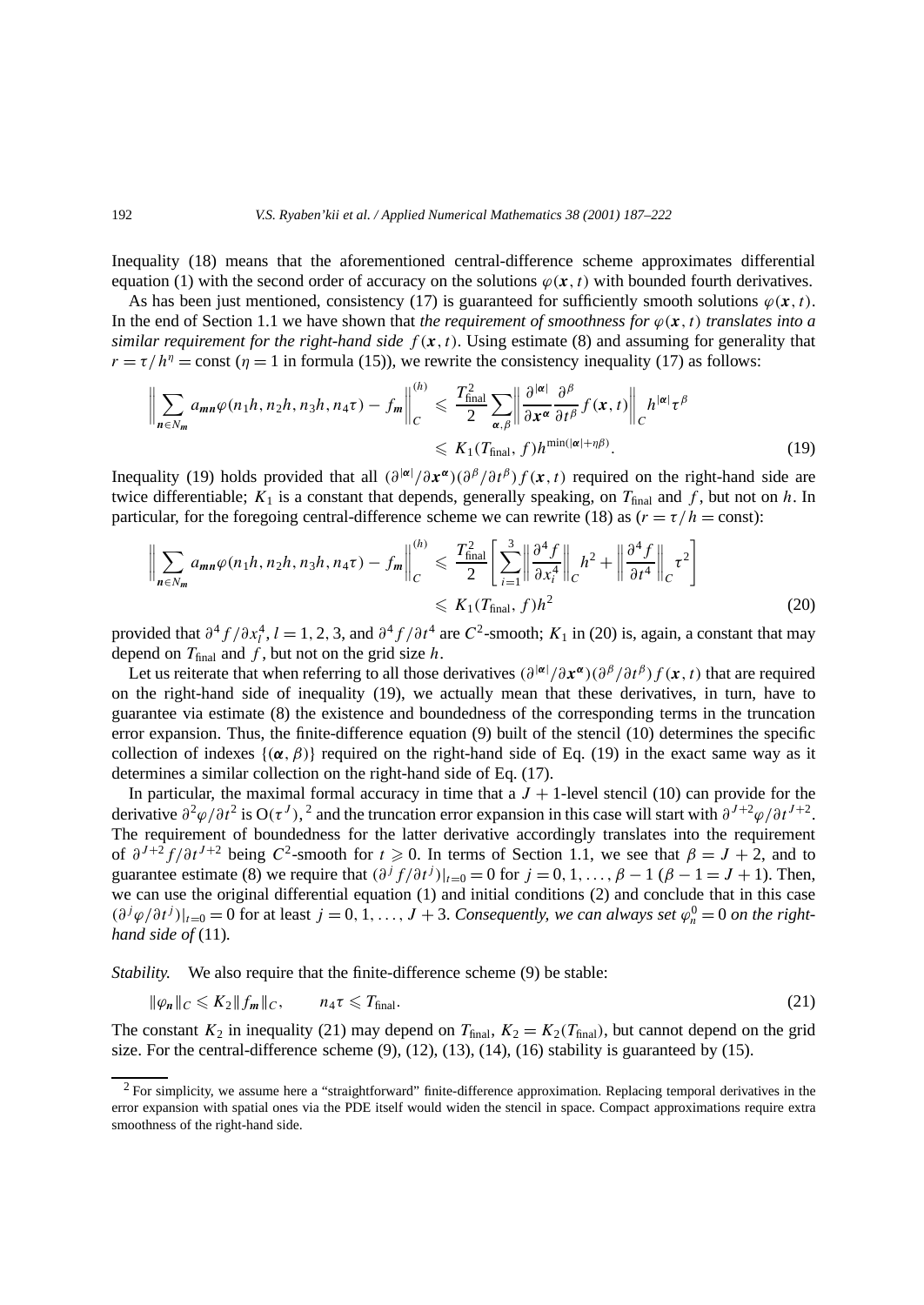*Convergence.* Two inequalities (19) and (21) together imply convergence of the discrete solution  $\varphi_n \equiv \varphi_{n_1, n_2, n_3, n_4}$  to the continuous solution  $\varphi(x, t)$  of problem (1), (2) on  $\mathbb{R}^3 \times [0, T_{\text{final}}]$  as the grid size decreases:

$$
\left\| \varphi(n_1 h, n_2 h, n_3 h, n_4 \tau) - \varphi_{n_1, n_2, n_3, n_4} \right\|_C^{(h)} \leqslant K h^{\min(|\alpha| + \eta \beta)}, \quad n_4 \tau \leqslant T_{\text{final}},\tag{22}
$$

where  $K = K(T_{final}, f) = K_1 \cdot K_2$  is a constant that depends, generally speaking, on  $T_{final}$  and  $f$ . The rate of convergence guaranteed by (22) is  $O(h^{\min(|\alpha| + \eta \beta)})$ ; for the aforementioned central-difference scheme this rate is  $O(h^2)$ .

## *1.3. Typical complications*

Speaking formally, estimate (22) allows one to use finite-difference scheme (9) for approximately calculating the solution  $\varphi(x, t)$  of problem (1), (2) on arbitrarily long time intervals  $0 \le t \le T_{\text{final}}$ . *There are, however, two most substantial obstacles.* First, when calculating the solution using finitedifference equation (9) the number of grid nodes involved in the computation on each time level increases approximately as  $(d/h + n_4)^3$  with the number of level  $n_4$ . Consequently, when  $n_4 \approx T_{\text{final}}/\tau$  and, for example,  $\tau = rh$  ( $r =$  const is the Courant number), the number of nodes involved is of the same order of magnitude as  $(T_{\text{final}}/h)^3$ . (If  $\tau = rh^{\eta}$ , where  $\eta > 1$ , then the latter estimate will be even less favorable.) Therefore, the associated storage and CPU time requirements grow rapidly as the final time *T*final increases.

Second, estimate (22) guarantees grid convergence of the solution for any given time interval [0, T<sub>final</sub>] but this convergence is obviously not uniform in time (for a larger  $T_{final}$ ,  $K$  of (22) may also be larger). Indeed, besides the formal dependency of  $K_1$  on  $T_{\text{final}}$ , see (19), the second component of *K* from (22), i.e., the stability constant  $K_2$ , see (21), may also depend on  $T_{final}$  (actually, grow with  $T_{final}$ ). In other words, although for any initially prescribed  $T_{final}$  we can achieve a desired accuracy by taking sufficiently small  $h$ , see (22), for a larger  $T_{final}$  we may need to take a smaller  $h$  ahead of time to achieve the same level of accuracy; and the dependency of this *h* on *T*final may be strong and, in fact, prohibitive.

When calculating the solution  $\varphi_n$  using equation (9) on a fixed grid for long times, the aforementioned phenomenon translates into the accumulation of error by the algorithm; this accumulated error is going to eventually destroy the solution. From the standpoint of practical computing, the source of the error may, for example, be interpreted as either numerical dissipation ("drainage" of the energy from the system that takes place for dissipative schemes) or dispersion (frequency-dependent phase shift on the grid, which is unavoidable in multi-dimensional cases) or both. At any rate, this error is going to prevent us from accurately computing the solution on long time intervals using standard methodology (9).

Hereafter, we propose a technique for improving the standard scheme (9); this technique takes advantage of some special properties of the solution to problem (1), (2). The modified scheme guarantees that the error will not accumulate as the number  $n<sub>4</sub>$  of the time level increases. Moreover, both the memory and CPU time required for advancing each time step will remain bounded independently of  $n_4$ (and  $T_{\text{final}}$ ) once the grid sizes *h* and  $\tau$  are fixed.

The number of arithmetic operations required for advancing one time step using the new algorithm is  $O(N)$ , where N is the number of grid nodes in space (i.e., on one time level) inside a sphere of fixed diameter *d*; clearly,  $N = O(h^{-3})$ . This number does not depend on *t*, i.e., does not increase with  $n_4$ because unlike in the original scheme (9) the computational domain in the new algorithm will not need to expand in space as the time elapses. Obviously, the number  $O(N)$  is optimal (linear with respect to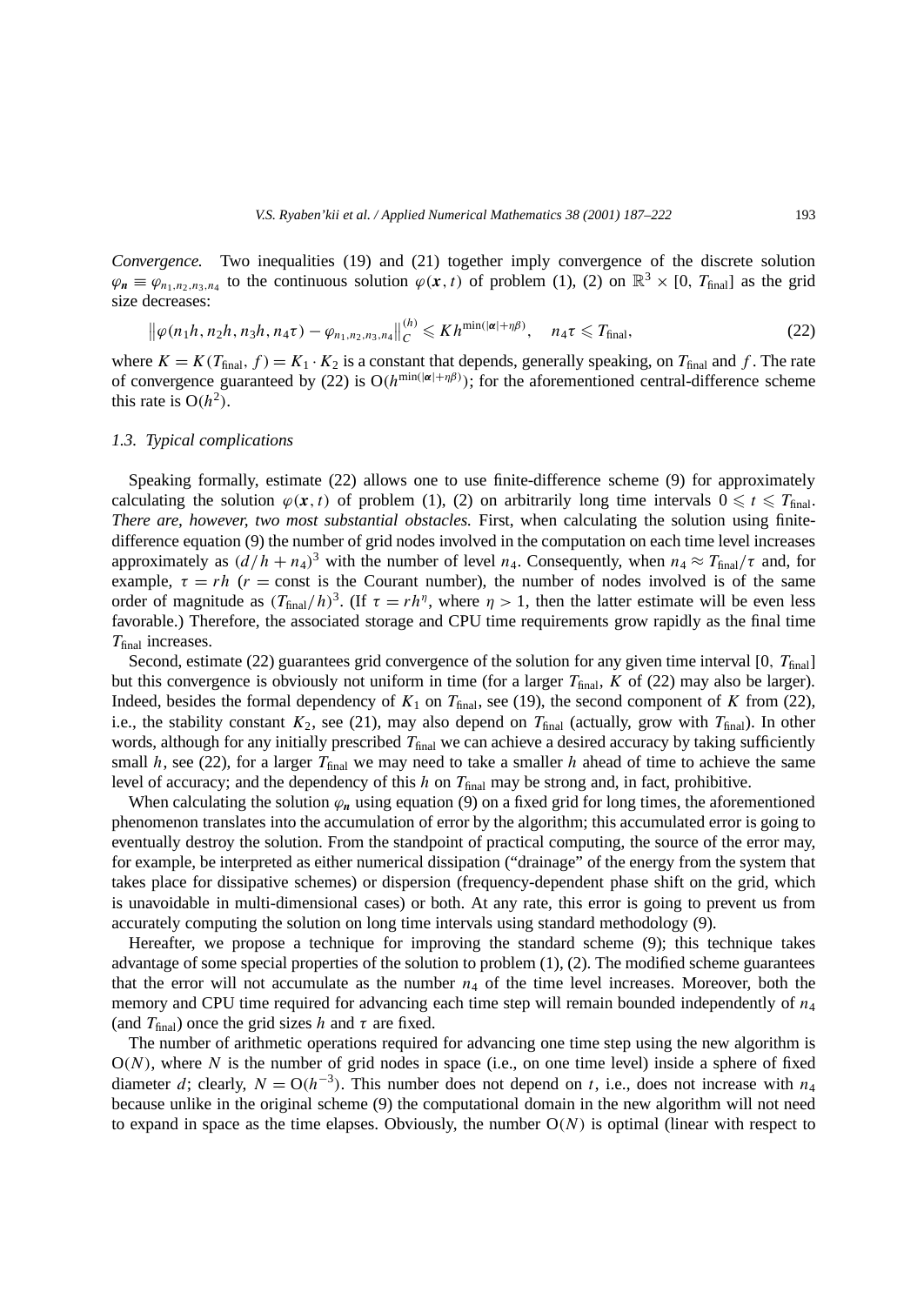the grid dimension) and cannot be improved by choosing any other algorithm. The required memory (number of words) in the new algorithm is of the order  $O(N)$  as well.

The methodology that we propose for improving the original scheme (9) so that one can calculate the solution  $\varphi(x, t)$ ,  $x \in S(t)$ , of problem (1), (2) on arbitrarily long time intervals, relies on a particular property of solutions to the three-dimensional wave equation (1), namely *the property of having lacunae.* Alternatively, this property is known as the Huygens' principle [12], or presence of aft fronts of the waves, in odd-dimension spaces. The lacunae-based technique is built here for calculating the solutions driven by moving sources and as such can be considered an extension of the technique developed previously in [9] for the case of stationary sources. In the future, the long-term lacunae-based integration methodology will be used to build global artificial boundary conditions (ABCs) for the numerical simulation of waves propagating with finite speed over infinite domains. The latter framework includes, in particular, the problems of both ambient and advective acoustics, as well as those of electromagnetic diffraction and scattering. The issue of ABCs is briefly touched upon in Appendix. In detail, the unsteady ABCs' methodology that we have mentioned will be described in the forthcoming publication [10]. A general survey of different ABCs' methodologies available in the literature can be found in the paper by Tsynkov [11].

The rest of the current paper is organized as follows. In Section 2, we describe the phenomenon of lacunae in the solutions of the three-dimensional wave equation. In Section 3, we show how one can make use of lacunae and modify any appropriate finite-difference scheme for the wave equation so that to allow for a non-deteriorating numerical integration of Eq. (1) over arbitrarily long time intervals. Provided that the original scheme is convergent in a particular sense, we demonstrate the same type of convergence of the modified algorithm uniformly in time. In Section 4 we provide some numerical results that corroborate the theoretical design properties of the lacunae-based algorithm. Finally, in Section 5 we briefly discuss possible generalizations of the new methodology.

## **2. Lacunae of the wave equation**

### *2.1. Definition of lacunae*

We return for the moment to the general continuous formulation of the Cauchy problem (1), (2) for the three-dimensional inhomogeneous wave equation with zero initial data. In this section, we do not make any specific assumptions regarding the right-hand side  $f(x, t)$  (like compact support) and simply suppose that it is a sufficiently smooth function with respect to all its arguments and that  $f(x, t) = 0$  for  $t \leqslant 0.$ 

For every  $(x, t)$ , the solution  $\varphi = \varphi(x, t)$  of problem (1), (2) can be written in the form of the Kirchhoff integral:

$$
\varphi(\mathbf{x},t) = \frac{1}{4\pi c^2} \iiint\limits_{\varrho \leqslant ct} \frac{f(\xi, t - \varrho/c)}{\varrho} d\xi,
$$
\n(23)

where  $\xi = (\xi_1, \xi_2, \xi_3)$ ,  $\rho = |x - \xi| = \sqrt{(x_1 - \xi_1)^2 + (x_2 - \xi_2)^2 + (x_3 - \xi_3)^2}$ , and  $d\xi = d\xi_1 d\xi_2 d\xi_3$ . The integration in (23) is performed over the ball of radius *ct* centered at *x* in the space  $\xi = (\xi_1, \xi_2, \xi_3)$ .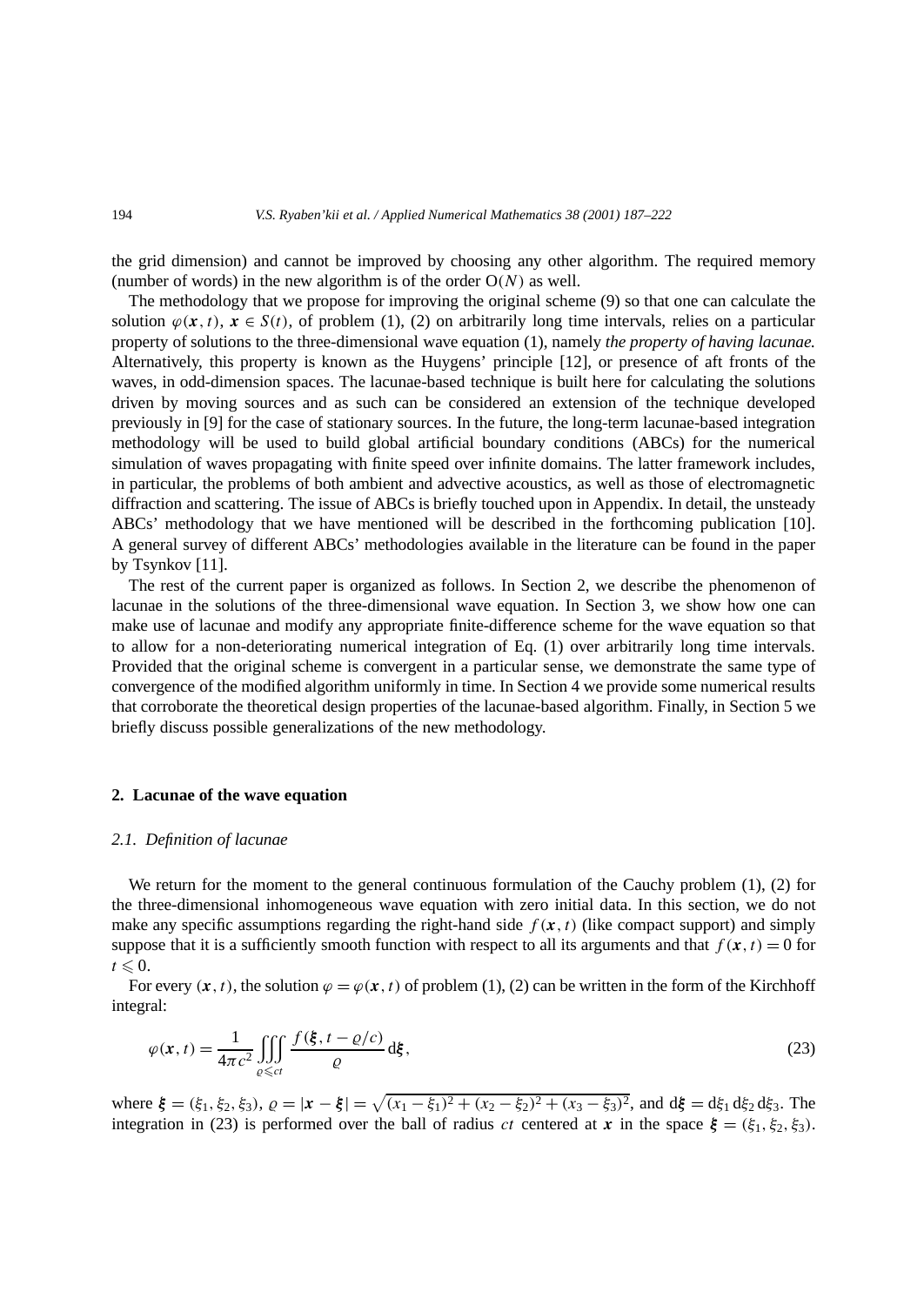Formula (23), in fact, implies that the solution  $\varphi(x, t)$  at the point  $(x, t)$  depends only on the values of  $f(\xi, \theta)$  on the surface of the characteristic cone (its lower portion) with the vertex  $(x, t)$ :

$$
(x_1 - \xi_1)^2 + (x_2 - \xi_2)^2 + (x_3 - \xi_3)^2 = c^2(t - \theta)^2, \quad \theta < t,\tag{24a}
$$

and does not depend on  $f(\xi, \theta)$  when  $(\xi, \theta)$  belongs to the interior of the cone (24a). In other words, changing the values of  $f(\xi, \theta)$  in the interior of the cone (24a) will not affect the solution  $\varphi(\mathbf{x}, t)$  at the point  $(x, t)$ . To emphasize this circumstance, we will call the domain

$$
(x_1 - \xi_1)^2 + (x_2 - \xi_2)^2 + (x_3 - \xi_3)^2 < c^2(t - \theta)^2, \quad \theta < t,\tag{24b}
$$

i.e., the interior of the characteristic cone (24a), *the lacuna of the right-hand side* of Eq. (1) with respect to the point  $(x, t)$ . The presence of the lacuna (24b) of the right-hand side implies that *the solution*  $\varphi(x, t)$ *of* (1), (2) *will also have a lacuna*  $D^+(Q)$  with respect to the domain *Q* of the right-hand side. Indeed, consider a *δ*-source for equation (1) concentrated at the point  $(ξ, θ)$  of the space-time:  $δ(ξ, θ)$ . At any moment of time  $t > \theta$ , the solution of problem (1), (2) driven by this source will be concentrated on the surface of the sphere of radius  $c(t - \theta)$  centered at  $\xi$  in the space  $x = (x_1, x_2, x_3)$ . Inside this sphere, the solution will be identically zero:  $\varphi(x, t) \equiv 0$  for  $\varrho \equiv |x - \xi| < c(t - \theta)$ . Therefore, let us now interpret the surface (24a) as the upper portion of the characteristic cone of equation (1) in the space-time  $(x, t)$  with the vertex  $(ξ, θ)$ . Then, the solution of (1), (2) driven by  $δ(ξ, θ)$  is zero in the interior of the cone (24a), i.e., on the domain (24b) that we now denote by  $D^+(\xi, \theta)$ ,

$$
D^{+}(\xi, \theta) = \{ (x, t) | |x - \xi| < c(t - \theta), \ t > \theta \},\tag{24c}
$$

and call *the lacuna of the fundamental solution of the wave equation.* (Note, this fundamental solution is actually a single layer on the spherical surface  $|\mathbf{x} - \boldsymbol{\xi}| = c(t - \theta)$ ,  $t > \theta$ .) If we consider a general source  $f(\xi, \theta)$  rather than the *δ*-source  $\delta(\xi, \theta)$ , then for every particular  $(\xi, \theta)$  the solution of (1), (2) inside the lacuna  $D^+(\xi, \theta)$  given by (24c) does not depend on the value of  $f(\xi, \theta)$  at this point  $(\xi, \theta)$ . By the superposition principle, the solution of  $(1)$ ,  $(2)$  with a general source f will be concentrated on the set given by the union of all spheres  $|x - \xi| = c(t - \theta)$ ,  $t > \theta$ , when the vertex  $(\xi, \theta)$  of the cone (24a) sweeps the support of the right-hand side  $f$ (*ξ*, *θ*). Accordingly, the intersection of all  $D^+(\xi, \theta)$  of (24c) for all  $(\xi, \theta) \in Q$  will be called *the lacuna of the solution*  $\varphi(x, t)$  *with respect to the domain*  $Q$ :

$$
D^{+}(Q) = \bigcap_{(\xi,\theta)\in Q} D^{+}(\xi,\theta). \tag{24d}
$$

Clearly, the solution  $\varphi$ (*x*,*t*) of (1), (2) is zero on  $D^{+}(Q)$  of (24d),

$$
\varphi(\mathbf{x},t) \equiv 0 \quad \text{for } (\mathbf{x},t) \in D^{+}(Q) \tag{25}
$$

if

$$
\text{supp } f \subseteq Q. \tag{26}
$$

Alternatively, one can say that changing the values of  $f(\xi, \theta)$  on the domain  $Q$  is not going to affect the solution  $\varphi(\mathbf{x},t)$  of (1), (2) in the points of the lacuna  $D^+(Q)$  given by (24d). In other words, we see that the waves governed by the three-dimensional wave equation (1) have *aft fronts.* If the source is compactly supported in both space and time, then at any given location  $x$  in space the solution  $\varphi(x, t)$  becomes identically zero after a finite interval of time. This finite time interval is the time from the moment of source inception till the moment when the point *x* falls into the lacuna  $D^+(Q)$  given by (24d), or in other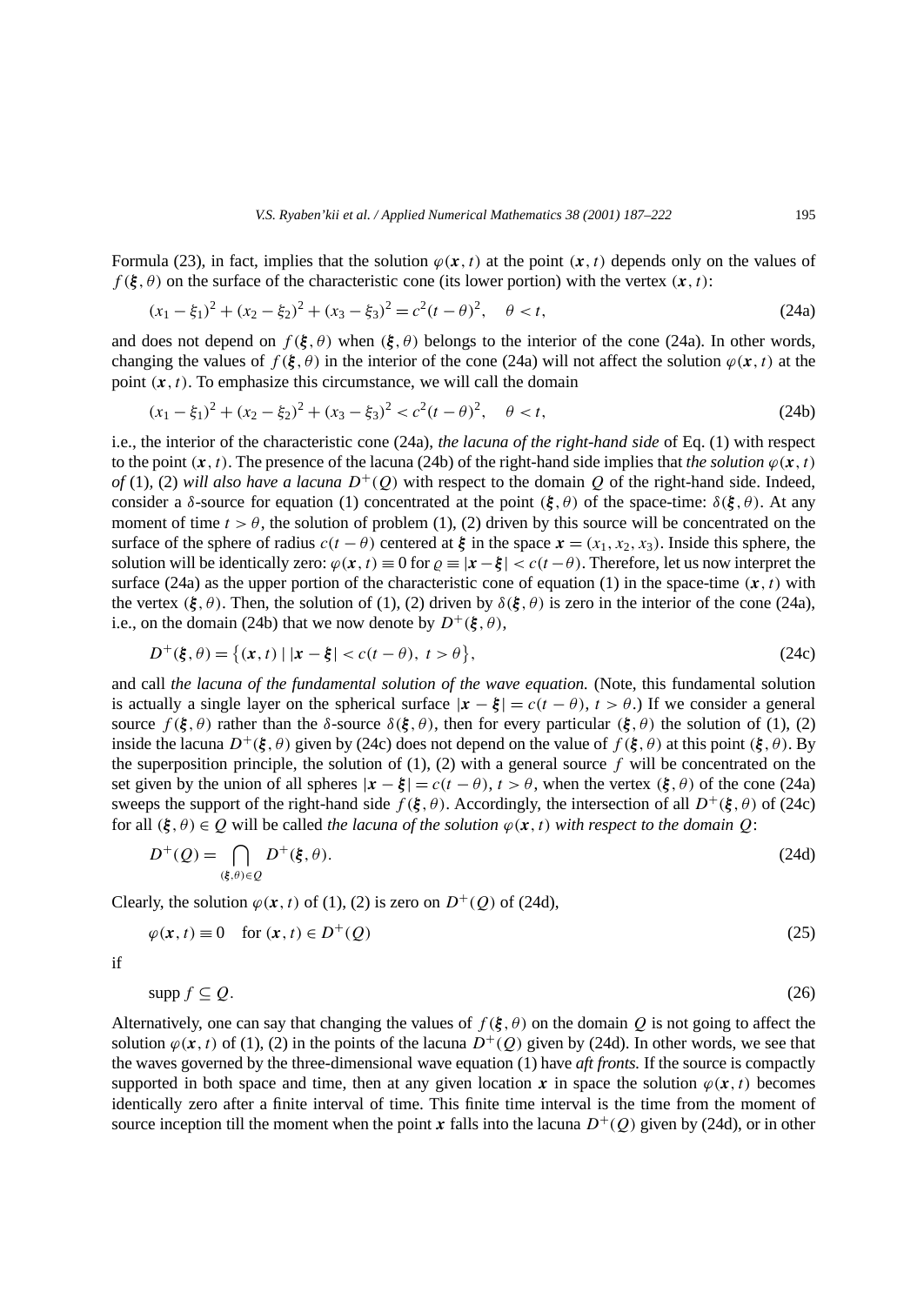words, till all the waves generated by the source have passed through *x* and accordingly, the solution there has become zero again.

If the domain *Q* is defined as follows (see Section 1.1)

$$
Q = \{(x, t) \mid x \in S(t), t_0 < t < t_1\},\tag{27}
$$

then condition (26) implies that the solution  $\varphi(\mathbf{x},t)$  of (1), (2) satisfies the identities

$$
\varphi(\mathbf{x},t) \equiv 0, \quad \text{for } t \leq t_0 \tag{28a}
$$

and

$$
\varphi(\mathbf{x}, t) \equiv 0, \quad \text{for } \mathbf{x} \in S(t), \ t \geq t_2 \equiv t_0 + \frac{d + (t_1 - t_0)(c + k)}{c - k}.
$$
\n(28b)

The first identity, (28a), is obvious, it takes place because the initial data of the Cauchy problem are homogeneous, see (2). The second identity, (28b) holds in virtue of (26) because the region of the spacetime  $(x, t)$  defined as  $\{x \in S(t), t \ge t_2\}$ , see (28b), is is completely contained inside the lacuna  $D^+(Q)$ of (24d). *In other words, as long as* (4) *holds the time interval*  $(d + (t_1 - t_0)(c + k))/(c - k)$  *is sufficient for all the waves generated by the sources inside*  $S(t)$  *during*  $t_0 \leqslant t \leqslant t_1$  to completely leave the moving *domain*  $S(t)$ . To see that (28b) is indeed correct one only has to realize that the sources concentrated on the ball  $S(t_0)$  of diameter *d* at the moment  $t = t_0$ , can be anywhere inside the sphere of diameter  $d + 2k(t_1 - t_0)$  at the moment  $t = t_1$  (the larger sphere is centered at the same location as  $S(t_0)$ ), see Fig. 1. At  $t = t_1$  the sources inside  $S(t)$  cease to operate, and as the waves travel faster than the domain  $S(t)$ ,  $c > k$ , all the waves generated prior to  $t = t_1$  will eventually leave  $S(t)$ . This will happen at the moment  $t = t_2$ , when the wave emitted by the "leftmost" possible location of the source at  $t = t_1$  pass the "rightmost" possible location of  $S(t)$ , which is schematically depicted in Fig. 1. A simple calculation yields the expression for  $t_2$  given by formula (28b).



Fig. 1. Waves generated by a compactly supported source leaving the domain.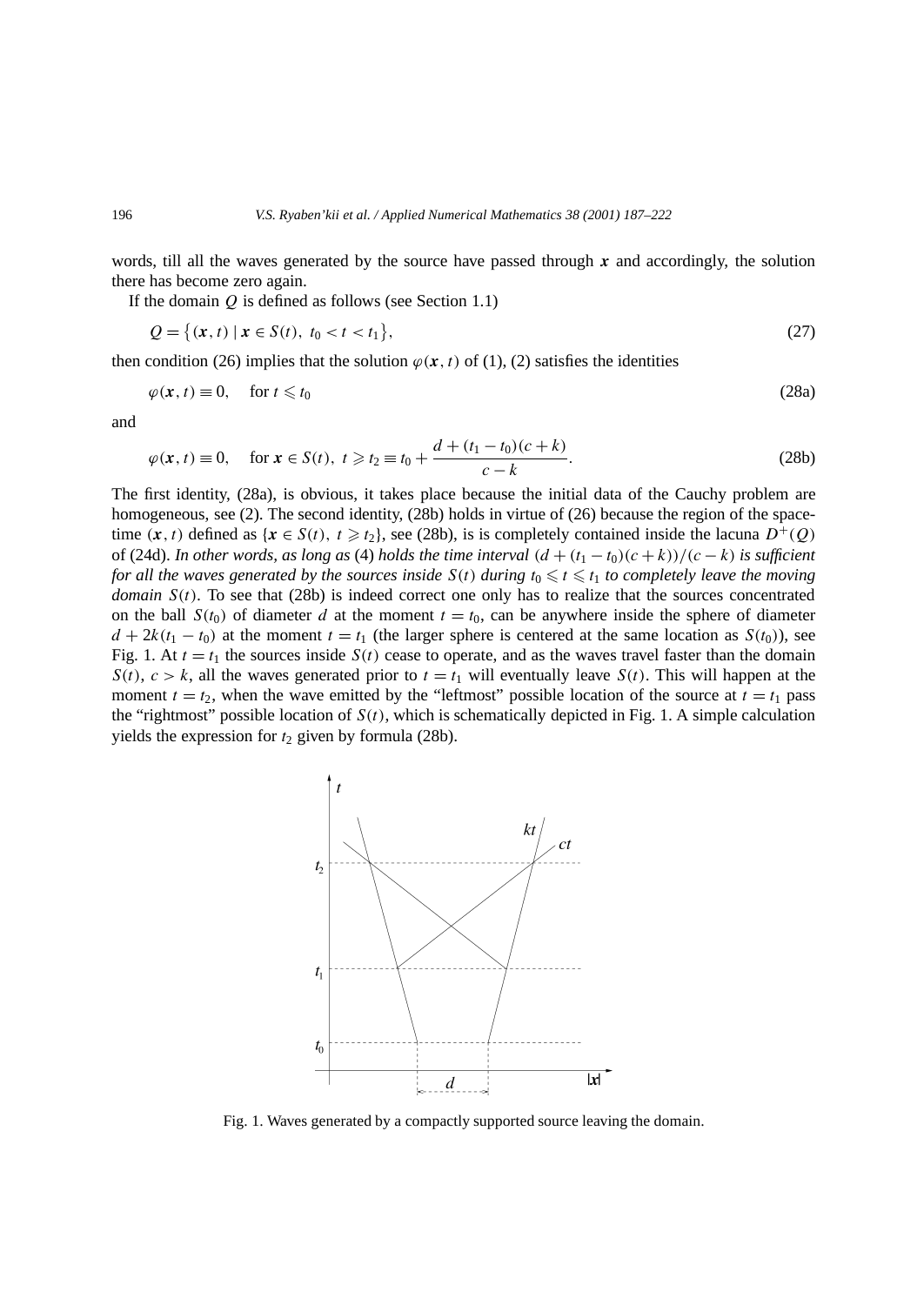For the case of stationary sources,  $k = 0$ , the inequality of (28b) reduces to the obvious estimate  $t \geq t_1 + d/c$ , see [9]. Let us also note that the estimate for *t* given in (28b) is, in fact, conservative, it does not use any assumptions regarding the character of the source motion except that its maximal speed is  $k < c$ . If, however, we make an additional assumption regarding the motion of the sphere, e.g., that it moves with a constant speed *k* in some prescribed direction, then the estimate of (28b) can be improved and instead we obtain

$$
\varphi(\mathbf{x}, t) \equiv 0, \quad \text{for } \mathbf{x} \in S(t), \ t \geq t_1 + \frac{d}{c - k}.
$$
\n(28c)

For a stationary source,  $k = 0$ , (28c) again reduces to  $t \ge t_1 + d/c$  of [9].

## *2.2. Decomposition of the source function in time*

Let us now introduce the following partition of unity. Define the function

$$
\Theta(t) = \begin{cases} \frac{1}{2} + P(t - \frac{1}{2}), & 0 \leq t \leq 1, \\ \frac{1}{2} + P(\frac{1}{2} - t), & -1 \leq t \leq 0, \\ 0, & |t| > 1, \end{cases}
$$
(29)

where  $P(t)$  is a continuously differentiable odd function:  $(d^{j}P(t)/dt^{j}) \in C$ ,  $j = 1, 2, ..., \beta + 2$ ,  $P(-t) = -P(t)$ , defined for  $t \in \left[-\frac{1}{2}, \frac{1}{2}\right]$  and such that  $P(\frac{1}{2}) = -\frac{1}{2}$ ,  $(d^{j} P(t)/dt^{j})|_{t=1/2} = 0$ ,  $j =$ 1, 2, ...,  $\beta + 2$ , where  $\beta + 2$  is the maximal smoothness of the right-hand side  $f(x, t)$  with respect to time *t* required by the consistency estimate (19). In particular,  $P(t)$  can be a polynomial of the type  $P(t) = \sum_j c_j t^{2j+1}$  with the coefficients  $c_j$  chosen so that to satisfy the required level of smoothness, as well as the aforementioned conditions for  $P(t)$  and its derivatives at  $t = \frac{1}{2}$ .

In so doing,  $\Theta(t)$  given by (29) is an even function of *t* with  $\beta + 2$  continuous derivatives for all  $t \in (-\infty, +\infty)$ , and also  $\Theta(t)$  is compactly supported,  $\Theta(t) \equiv 0$  for  $|t| \ge 1$ , i.e.,

$$
\operatorname{supp}\Theta(t)=[-1,1].
$$

Specify now a parameter *T* and introduce the functions

$$
\Theta_j(t,T) = \Theta\bigg(\frac{t-jT}{T}\bigg), \quad j=0,1,2,\ldots.
$$

Clearly,

$$
supp \Theta_j(t, T) = [(j-1)T, (j+1)T], \quad j = 0, 1, 2, \dots
$$

Moreover, for any  $T > 0$  because of the foregoing properties of  $P(t)$  we have

$$
\sum_{j=0}^{\infty} \Theta_j(t, T) \equiv 1, \quad t \geq 0.
$$
\n(30)

The representation of a function, which is identically equal to 1, in the form (30) is a partition of unity. Notice that for every given *t* no more than two terms on the left-hand side of the identity (30) may differ from zero.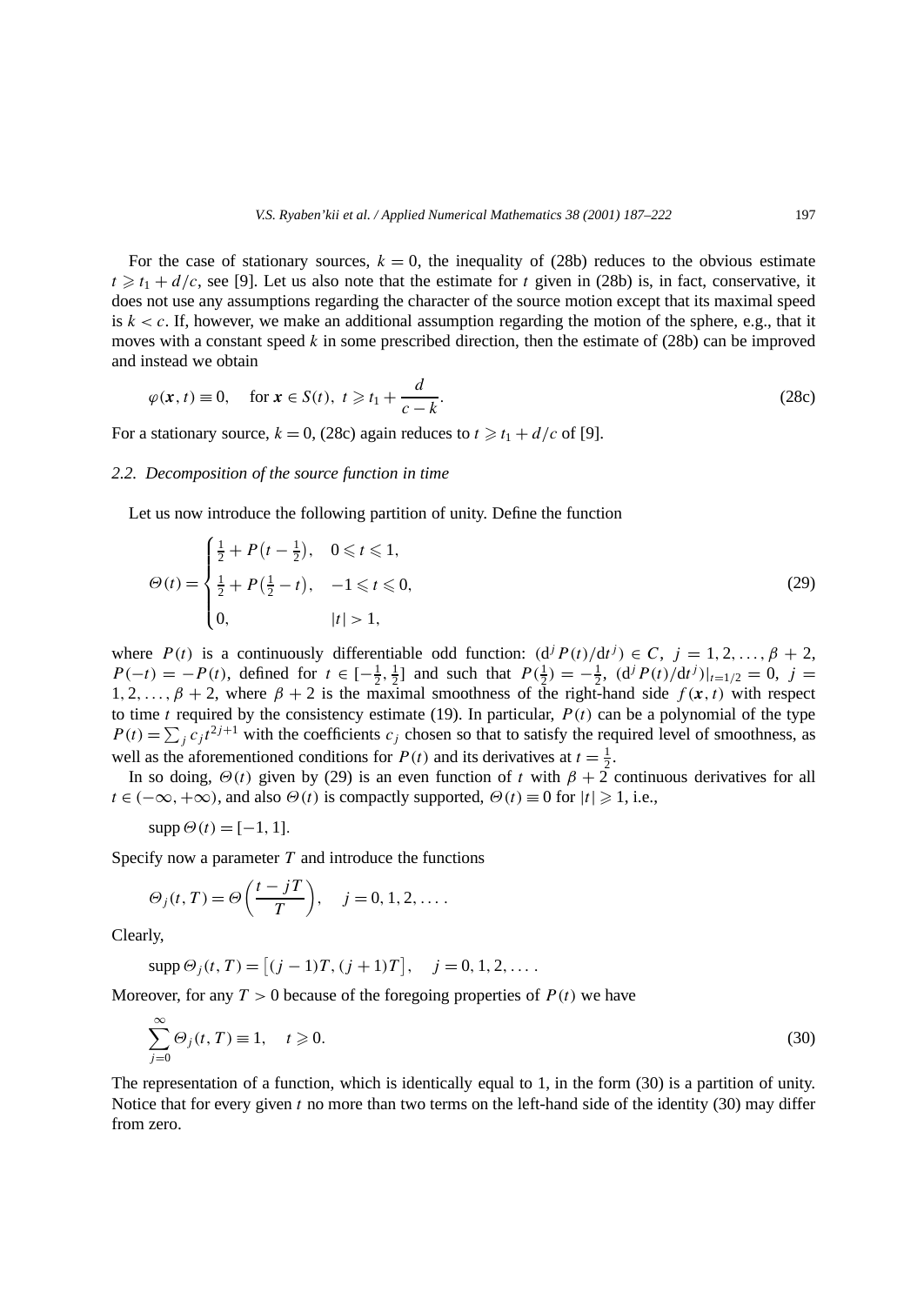We now represent the right-hand side  $f(x, t)$  of Eq. (1) in the form

$$
f(\mathbf{x},t) = f(\mathbf{x},t) \sum_{j=0}^{\infty} \Theta_j(t,T) = \sum_{j=0}^{\infty} \Theta_j(t,T) f(\mathbf{x},t) = \sum_{j=0}^{\infty} f_j(\mathbf{x},t,T),
$$
\n(31)

where  $f_j$   $(\mathbf{x}, t, T) = \Theta_j(t, T) f(\mathbf{x}, t)$ . Clearly,

$$
\text{supp } f_j(x, t, T) = Q_j(T),\tag{32}
$$

$$
Q_j(T) = \{(x, t) \mid x \in S(t), \ (j - 1)T \leq t \leq (j + 1)T\}.
$$
\n(33)

For  $j = 0$  we, in fact, will have  $jT \le t \le (j + 1)T$  in (33), because  $f(x, t) = 0$  for  $t \le 0$ , see (5). Consider now the following sequence of problems:

$$
\frac{\partial^2 \varphi_j}{\partial t^2} - c^2 \left( \frac{\partial^2 \varphi_j}{\partial x_1^2} + \frac{\partial^2 \varphi_j}{\partial x_2^2} + \frac{\partial^2 \varphi_j}{\partial x_3^2} \right) = f_j(\mathbf{x}, t, T),
$$
  

$$
\varphi_j|_{t=(j-1)T} = \frac{\partial \varphi_j}{\partial t} \Big|_{t=(j-1)T} = 0, \quad j = 0, 1, 2, ...
$$
\n(34)

Note, for  $j = 0$ , initial conditions in (34) are specified at  $t = 0$  rather than  $t = -T$ . For  $j > 0$  it is clear, in fact, that these homogeneous initial conditions can be specified at any moment of time before  $(j − 1)T$  because the right-hand side  $f_j$   $(\mathbf{x}, t, T)$  kicks in only at  $t = (j − 1)T$  and thus we can consider  $\varphi_j(\mathbf{x}, t, T) = 0$  for  $t \leq (j - 1)T$ . Because of the linearity of problem (1), (2) and representation of  $f(\mathbf{x}, t)$ in the form of sum (31), the solution  $\varphi(x, t)$  of problem (1), (2) can also be represented as a similar sum

$$
\varphi(\mathbf{x},t) = \sum_{j=0}^{\infty} \varphi_j(\mathbf{x},t,T),
$$
\n(35)

where  $\varphi_i$  ( $\mathbf{x}, t, T$ ) is the solution of problem (34) for a specific *j*.

Let us now show that for  $x \in S(t)$  and any fixed  $t > 0$  there are only a few values of *j* for which  $\varphi_i(x, t, T) \neq 0$ . First, we apply identities (28a) and (28b) which hold under conditions (26), (27) to the solution  $\varphi_i(\mathbf{x}, t, T)$  of problem (34). In so doing, instead of (26), (27) we use (32), (33). Then, instead of (28a) and (28b) we obtain the following two identities

$$
\varphi_j(\mathbf{x}, t, T) \equiv 0, \quad \text{for } t \leq (j - 1)T \tag{36a}
$$

and

$$
\varphi_j(\mathbf{x}, t, T) \equiv 0
$$
, for  $\mathbf{x} \in S(t)$ ,  $t \ge (j - 1)T + \frac{d + 2T(c + k)}{c - k}$ . (36b)

Identities (36) imply that for any given *t* and *T* the solution  $\varphi_i(x, t, T)$  may differ from zero for  $x \in S(t)$ only if the following two inequalities hold simultaneously

$$
(j-1)T < t,\tag{37a}
$$

$$
t < (j-1)T + \frac{d + 2T(c+k)}{c-k}.
$$
 (37b)

A fixed prescribed  $t = \tilde{t}$  can meet both conditions (37) if and only if the index *j* satisfies the inequalities

$$
1 + \frac{\tilde{t}}{T} - \frac{d + 2T(c+k)}{(c-k)T} < j < 1 + \frac{\tilde{t}}{T}.\tag{38}
$$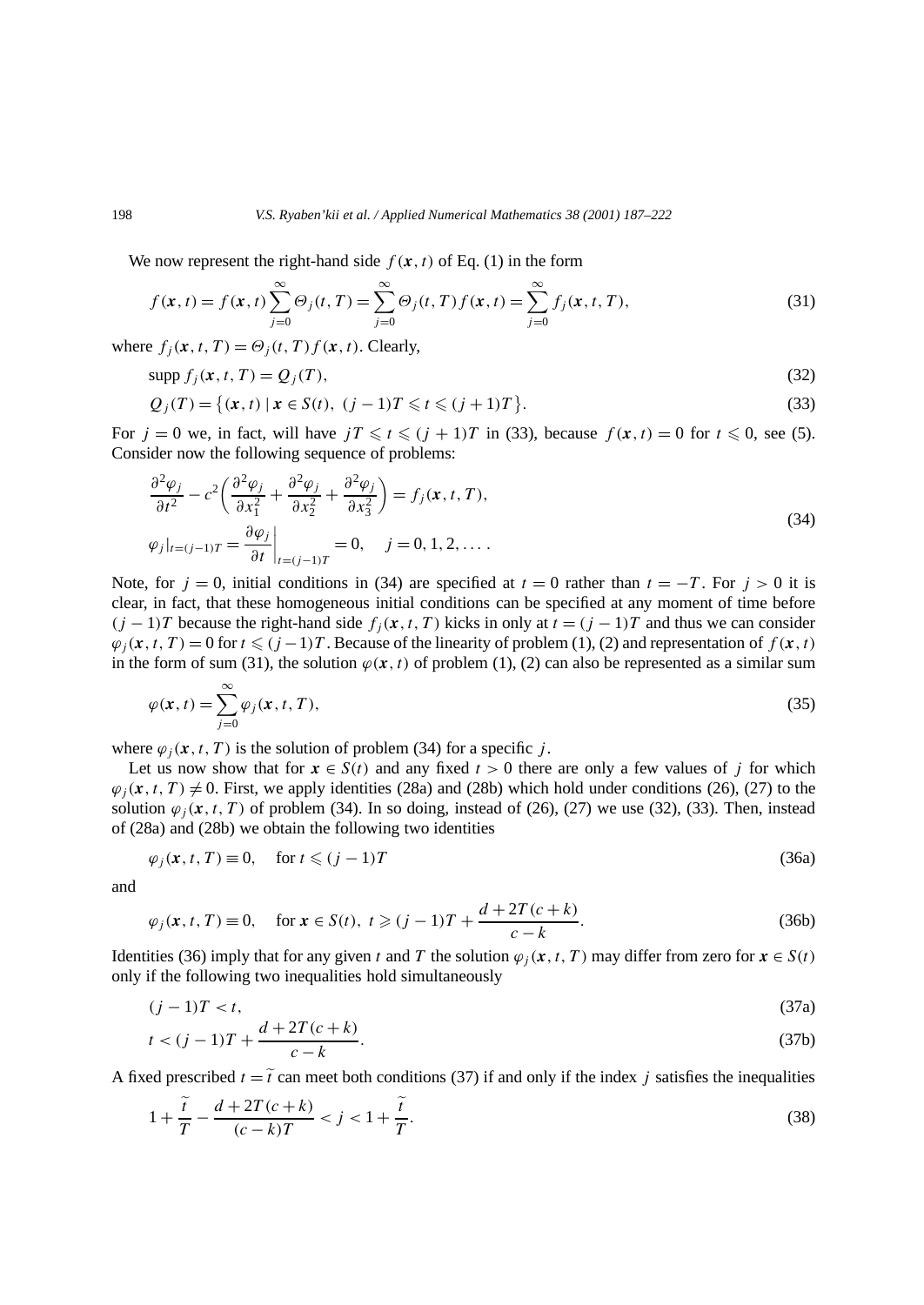Therefore, there is only a finite number of values *j* for which  $\varphi_i(x, t, T)$  differs from zero for  $x \in S(t)$ and a given *t*. If  $k = 0$  and  $T > d/c$  (and also  $\tilde{t}$  is sufficiently large) then there is no more than three such values of *j*. If  $T \to +0$  or  $k \to c$  then the number of indexes *j* that satisfy (38) increases with no bound.

Henceforth, we will be using representation (35) for the solution  $\varphi(x, t)$  of problem (1), (2). We note that the term  $\varphi_i(x, t, T)$  in formula (35) is of interest for us only till the moment

$$
\bar{t}_j = (j-1)T + \frac{d + 2T(c+k)}{c-k},\tag{39}
$$

as starting from this moment the component  $\varphi_i(x, t, T)$  turns into zero inside the computational domain  $S(t)$  because of (36b), see also Fig. 1, and therefore no longer contributes into the sum (35). The moment *t*<sub>i</sub> given by (39) is actually calculated as  $t_2$  of (28b) by assuming that  $t_0 = (j - 1)T$  and  $t_1 - t_0 = 2T$ . In other words, the portion  $\varphi_i(x, t, T)$  of the overall solution  $\varphi(x, t)$  is present on the domain  $S(t)$  only during a finite fixed interval of time:

$$
T_{\text{interval}} = t_2 - t_0 \equiv \overline{t}_j - (j - 1)T = \frac{d + 2T(c + k)}{c - k},
$$
\n(40)

which starts at  $t_0 = (j - 1)T$  and ends at  $t_2 = \overline{t}_j$ , see (39). It is very important that the length of this *interval T*<sub>interval</sub>, see (40), does not depend on *j*. This allows us to conclude that similarly to estimate (8), we can obtain the following estimate for  $x \in S(t)$  and  $(j - 1)T \le t \le \overline{t}_j$  for all appropriate  $\alpha$  and  $\beta$  and for all  $j = 0, 1, 2, \ldots$ :

$$
\left\|\frac{\partial^{|\alpha|}}{\partial x^{\alpha}}\frac{\partial^{\beta}}{\partial t^{\beta}}\varphi_{j}(x,t,T)\right\|_{C} \leq \frac{T_{\text{interval}}^{2}}{2}\left\|\frac{\partial^{|\alpha|}}{\partial x^{\alpha}}\frac{\partial^{\beta}}{\partial t^{\beta}}f_{j}(x,t,T)\right\|_{C}.
$$
\n(41)

*We emphasize that unlike in* (8) *the multiplier*  $T_{\text{interval}}^2/2$  *in inequality* (41) *does not depend on*  $T_{\text{final}}$ *.* Let us also note that the sphere *S(t)* of diameter *d* centered at  $x_0(t) \equiv (x_1^0(t), x_2^0(t), x_3^0(t))$  represents at the time moment  $t = \overline{t}_i$  given by (39) *the aft front* of the propagation of  $\varphi_i(\mathbf{x}, t, T)$  over the unperturbed zero background. In many cases the spherical surface  $S(t)$  may, in fact, be a conservative estimate for the actual location of the aft front; but at any rate,  $S(t)$  is always inside the aft front.

*Numerical algorithm proposed in Section* 3 *below is based on the idea that when calculating the solution*  $\varphi(\mathbf{x},t)$  *of* (1)*,* (2)*, for every t we actually need to calculate only a few terms*  $\varphi_i(\mathbf{x},t,T)$  *in the sum* (35) *that differ from zero for*  $\mathbf{x} \in S(t)$ *. Each of these terms will drop out of the solution for*  $t > \overline{t}$ *j*, *see formula* (39)*, which essentially means that even when the total elapsed time is large, all calculations will still be performed only on a fixed predetermined time interval of length* ∼ *T*<sub>interval</sub>.

However, prior to actually describing the numerical algorithm, let us introduce an important new element of the formulation.

#### *2.3. Periodization in space*

Specify some  $z > 0$  and consider the following problem that is periodic with the period  $z$  in every coordinate direction  $x_l$ ,  $l = 1, 2, 3$ :

$$
\frac{\partial^2 \psi_j}{\partial t^2} - c^2 \left( \frac{\partial^2 \psi_j}{\partial x_1^2} + \frac{\partial^2 \psi_j}{\partial x_2^2} + \frac{\partial^2 \psi_j}{\partial x_3^2} \right) = f_j(\mathbf{x}, t, T, z),
$$
  
\n
$$
\psi_j(\mathbf{x}, t, T, z) = 0, \quad t \le (j - 1)T,
$$
\n(42a)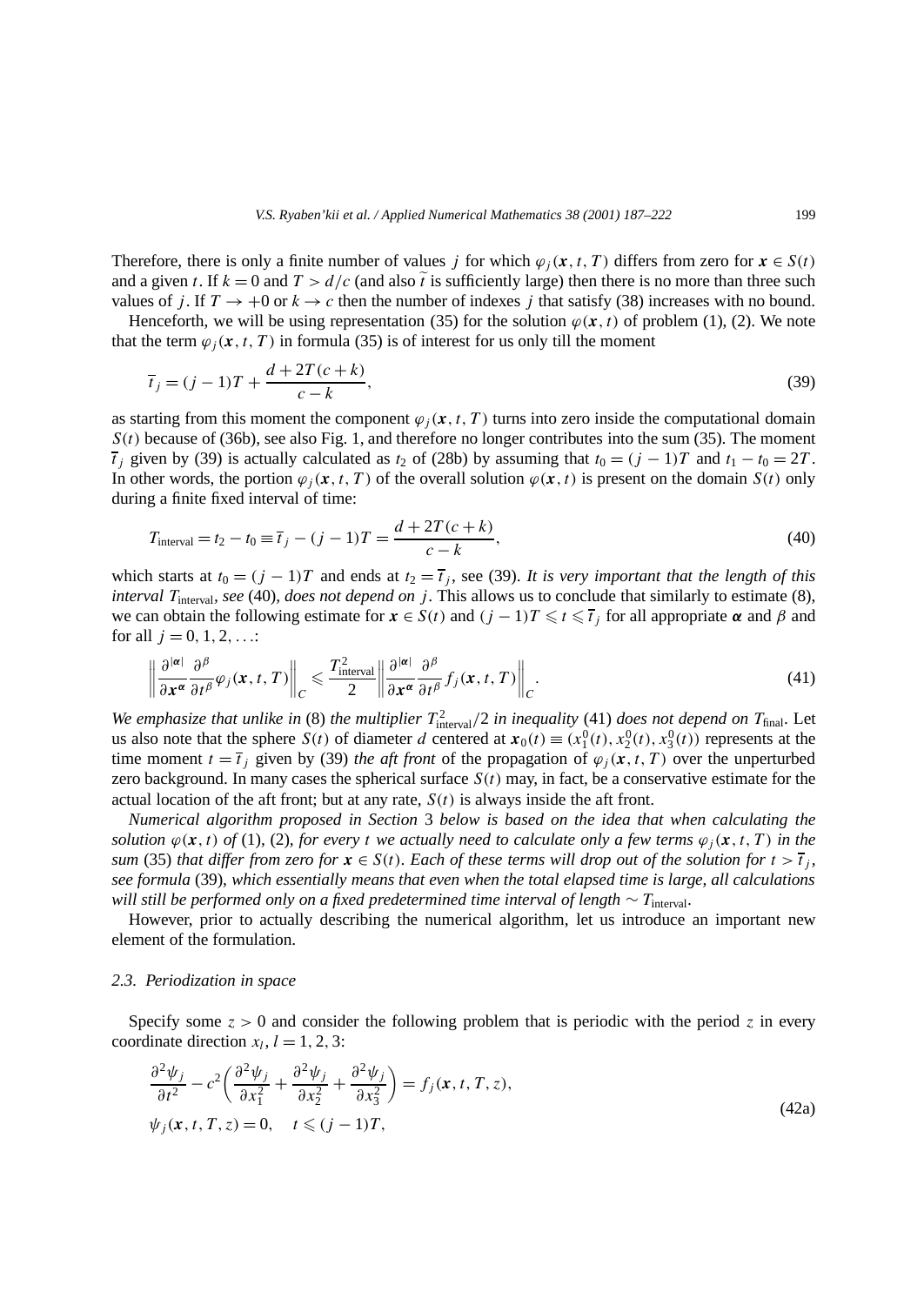$$
\psi_j(x_1 + s_1z, x_2 + s_2z, x_3 + s_3z, t, T, z) = \psi_j(\mathbf{x}, t, T, z),
$$
  
\n
$$
f_j(x_1 + s_1z, x_2 + s_2z, x_3 + s_3z, t, T, z) = f_j(\mathbf{x}, t, T, z),
$$
  
\n
$$
s_1, s_2, s_3 = 0, \pm 1, \pm 2, \dots,
$$
  
\n
$$
f_j(\mathbf{x}, t, T, z) \equiv f_j(\mathbf{x}, t, T) \quad \text{if } |x_i| < z/2, i = 1, 2, 3.
$$
\n(42b)

**Theorem 1.** *The solution*  $\psi_j(\mathbf{x}, t, T, z)$  *of problem* (42) *coincides with the solution*  $\varphi_j(\mathbf{x}, t, T)$  *of problem* (34)*,*

$$
\varphi_j(\mathbf{x}, t, T) = \psi_j(\mathbf{x}, t, T, z),\tag{43}
$$

*on the domain*

$$
x \in S(t), \quad (j-1)T \leq t < (j-1)T + \frac{z-d}{c+k}.\tag{44}
$$

**Proof.** Let us first note that as long as  $|u_0| = |dx_0(t)/dt| \le k < c$  (see (4)), where  $x_0 = x_0(t)$  may be any prescribed law of motion for the center of the sphere  $S(t)$ , the right-hand side  $f_i(x, t, T, z)$  of (42a), which is periodic in all three coordinate directions  $x_1$ ,  $x_2$ , and  $x_3$ , may differ from zero only on the union of the balls  $S_8(t)$ ,  $s = (s_1, s_2, s_3)$ :

$$
S_s(t) = \left\{ (x_1, x_2, x_3) \Big| \sum_{l=1}^3 (x_l - s_l z)^2 \leq \left[ \frac{d}{2} + k(t - (j - 1)T) \right]^2 \right\},\
$$
  
 $t \geq (j - 1)T, s_1, s_2, s_3 = 0, \pm 1, \pm 2, ...$  (45)

This actually follows from the fact that the sphere *S(t)* for  $t \geq (j - 1)T$  completely belongs to the ball  $S_0(t)$ , see (45). Moreover, it is easy to see that the lower portion of the characteristic cone (24a):

$$
(x_1 - \xi_1)^2 + (x_2 - \xi_2)^2 + (x_3 - \xi_3)^2 = c^2(t - \theta)^2, \quad \theta < t,
$$

with the vertex in an arbitrary point  $(x, t) \in S_0(t)$  intersects none of the spherical domains  $S_s(t)$  for  $|s|^2 \equiv s_1^2 + s_2^2 + s_3^2 \neq 0$  (i.e., none of the other balls (45)) on the time interval  $(j - 1)T \le \theta \le t$  if only

$$
t < (j-1)T + \frac{z-d}{c+k}.\tag{46}
$$

This argument actually becomes clear from geometric considerations, see Fig. 2. In this figure we schematically show the trajectories of  $S<sub>s</sub>(t)$  by straight lines  $|x| = \pm kt$  and the surface of the characteristic cone—by straight lines  $|x| = \pm ct$ .

Then, provided that (46) holds, the Kirchhoff formula (23) implies that the value of the solution  $\psi_i(\mathbf{x}, t, T, z)$  in the vertex  $(\mathbf{x}, t)$  of the characteristic cone (24a) will not depend on the values of the right-hand side  $f_j(\xi, \theta, T, z)$  of Eq. (42a) on the domains  $S_s(t)$  for  $|s| \neq 0$ . In particular, the value  $\psi_i(\mathbf{x}, t, T, z)$  will not change if the right-hand sides  $f_i(\xi, \theta, T, z)$  on all  $S_s(t), s \neq \mathbf{0}$ , were replaced by the identical zero for all  $\theta \leq t$ , where *t* satisfies inequality (46). On the other hand, this replacement makes the right-hand side of (42a) coincide with the non-periodic right-hand side of equation (35), which has the solution  $\varphi_i(\mathbf{x}, t, T)$ . Thus,  $\psi_i(\mathbf{x}, t, T, z) = \varphi_i(\mathbf{x}, t, T)$  for all those  $(\mathbf{x}, t)$ , for which *t* satisfies (46) and *x* belongs to  $S_0(t)$ . At the same time, it has been mentioned that  $S(t) \subset S_0(t)$  for any  $t \geq (j-1)T$ . This proves the theorem.  $\Box$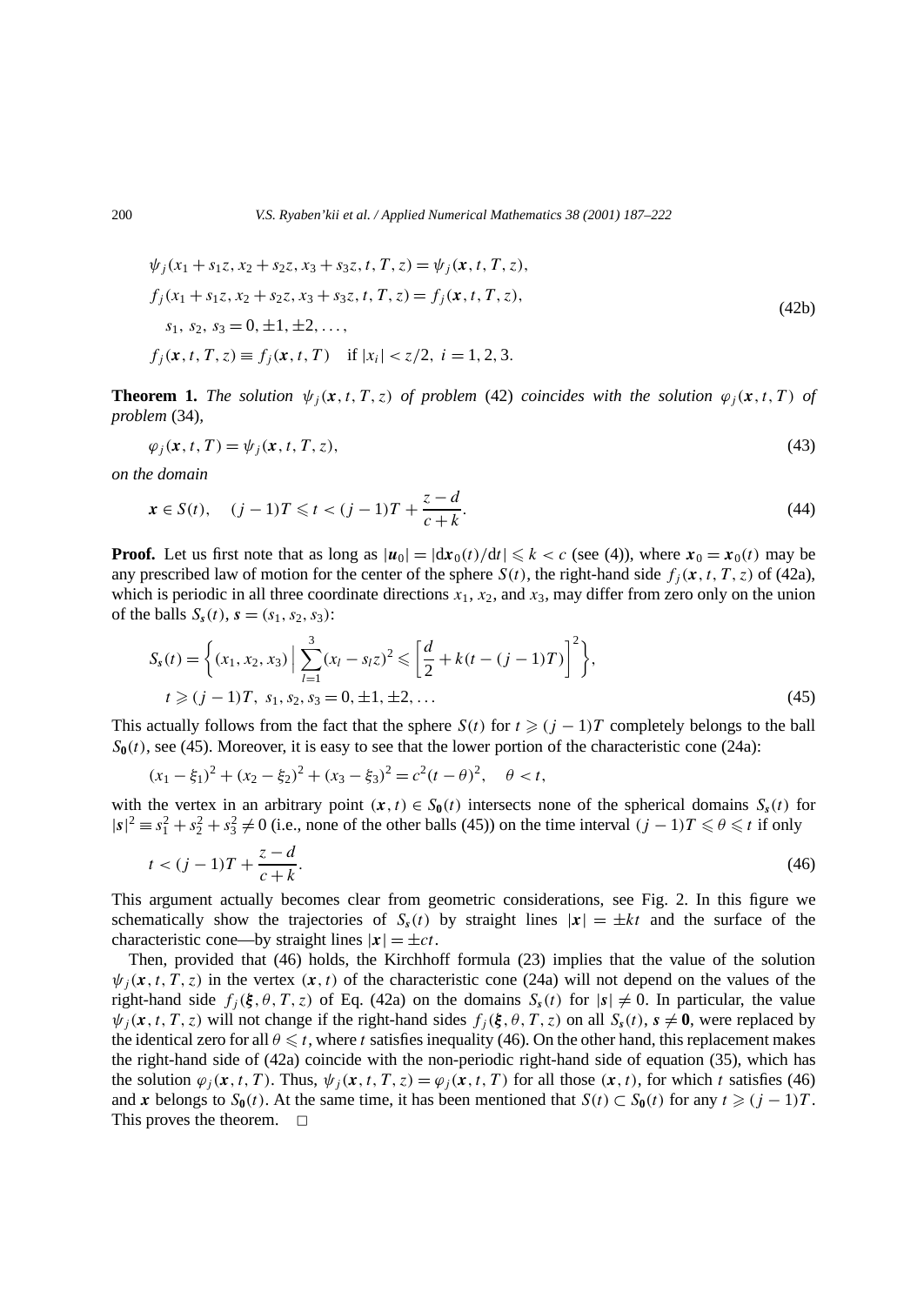

Fig. 2. Depiction of the periodic setup.

## **3. Finite-difference algorithm**

In this section, we construct a non-deteriorating algorithm for the approximate calculation of the solution to problem (1), (2) on arbitrarily long time intervals using finite-difference equation (9). In fact, we are going to present three slightly different versions of this algorithm. All three versions will guarantee that the error will not accumulate with time (uniform grid convergence), and computer expenses per time step (both CPU time-wise and storage-wise) will not increase, i.e., will remain fixed and bounded throughout the entire computation. All three versions will also have the same non-improvable computational complexity, i.e., asymptotic order of the number of required arithmetic operations and amount of memory with respect to the grid size. However, the algorithms will differ from one another by the actual computer resources required (while still having the same asymptotic order), as well as by certain convenience features from the standpoints of both theoretical analysis and practical computing.

Hereafter, we assume that  $T > 0$ ,  $h > 0$ ,  $\tau > 0$ , and  $z > 0$  are chosen so that  $T/\tau$  and  $z/h$  are positive integers, and  $\tau/h^{\eta} = r = \text{const.}$ 

## *3.1. Basic non-deteriorating algorithm*

This version of the algorithm provides for the most convenient model to establish the fundamental desired property—*uniform grid convergence on arbitrarily long time intervals.* It is based on the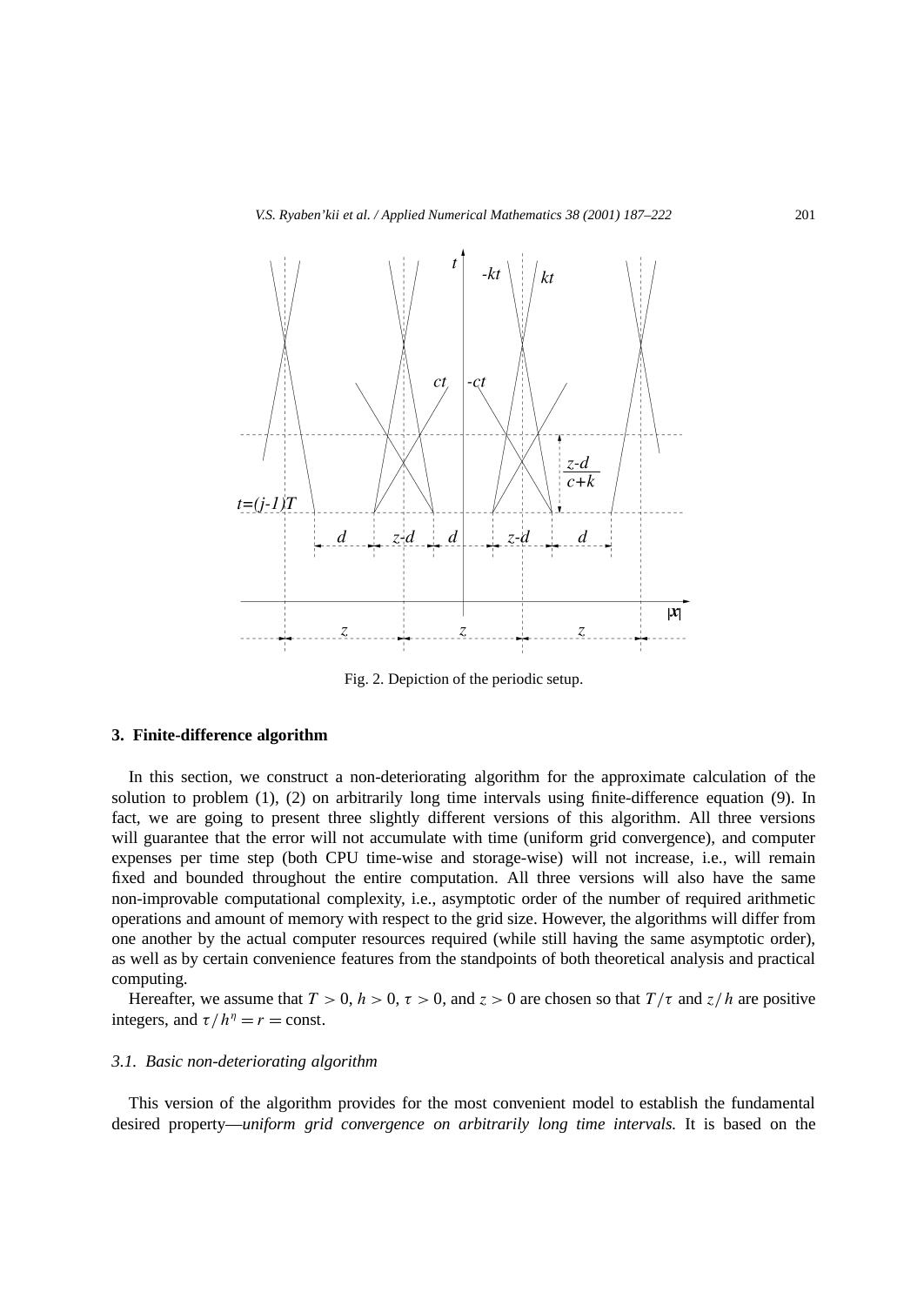representation (35) of the solution  $\varphi(x, t)$  to problem (1), (2) on the ball  $S(t)$ . Let us fix some arbitrary integer  $l \geq 1$  and consider t from the interval

$$
(l-1)T < t \leq lT. \tag{47}
$$

For these *t*, formula (35) can be rewritten as follows:

$$
\varphi(\mathbf{x}, t) = \varphi_{l-p}(\mathbf{x}, t, T) + \varphi_{l-p+1}(\mathbf{x}, t, T) + \dots + \varphi_l(\mathbf{x}, t, T),
$$
\n(48)

where  $\varphi_i(\mathbf{x}, t, T)$ ,  $j = l - p, l - p + 1, \ldots, l$ , are solutions of the corresponding problems (34). The positive integer number *p* is chosen from the inequalities (47) and (38), i.e., so that for a given  $t = \tilde{t}$ that satisfies (47), the sum (48) contain only those  $\varphi_i(x, t, T)$  that differ from zero on *S(t)*—the corresponding *j*'s satisfy (38). Note, if for some small *l* one or more indexes  $l - p$ ,  $l - p + 1$ ,... appear negative, then we simply consider the sum

$$
\varphi(\mathbf{x},t) = \varphi_0(\mathbf{x},t,T) + \dots + \varphi_l(\mathbf{x},t,T) \tag{49}
$$

instead of (48). If, on the other hand, for a large *l* instead of the smallest possible *p* that satisfies the foregoing constraints (the constraints that follow from  $(47)$  and  $(38)$ ), one takes, e.g.,  $p + 1$ , then an additional term  $\varphi_{l-p-1}(x, t, T)$  will simply appear in the sum (48). This term, however, will turn into zero for  $x \in S(t)$  and *t* satisfying (47) and consequently, the work required for computing this term will be superfluous.

Assume, for definiteness, that *p* is chosen according to the formula:

$$
p = \left[\frac{d + 2T(c + k)}{(c - k)T}\right] + 1 = \left[\frac{T_{\text{interval}}}{T}\right] + 1,\tag{50}
$$

where  $[\cdot]$  denotes the integer part (see (38) and (40)). We will be calculating the solution  $\varphi(\mathbf{x},t)$  of problem (1), (2) on the grid  $n = (n_1, n_2, n_3, n_4)$  for

$$
(n_1h, n_2h, n_3h) \in S(n_4\tau), \quad (l-1)T < n_4\tau \leqslant lT,\tag{51}
$$

i.e., inside the sphere *S(t)* for *t* satisfying (47). According to (48) and (50), *the exact values* of this solution on the grid are given by

$$
\varphi(n_1h, n_2h, n_3h, n_4\tau) = \varphi_{l-p}(n_1h, n_2h, n_3h, n_4\tau, T) + \varphi_{l-p+1}(n_1h, n_2h, n_3h, n_4\tau, T) + \cdots + \varphi_l(n_1h, n_2h, n_3h, n_4\tau, T).
$$
\n(52)

Instead of the exact values (52) the first, or basic, version of the non-deteriorating algorithm that we are discussing generates *approximate values* of the solution  $\varphi(x, t)$  on the grid according to the formula:

$$
\varphi(n_1h, n_2h, n_3h, n_4\tau) \approx \varphi_n^{(I)} \equiv \varphi_n(l - p, T) + \varphi_n(l - p + 1, T) + \dots + \varphi_n(l, T). \tag{53}
$$

Each term  $\varphi_n(j, T)$ ,  $j = l - p$ ,  $l - p + 1, \ldots, l$ , on the right-hand side of relation (53) solves the following finite-difference counterpart to problem (34):

$$
\sum_{n \in N_m} a_{mn} \varphi_n(j, T) = f_m(j, T), \qquad j = l - p, l - p + 1, ..., l,
$$
  

$$
\varphi_n(j, T) \Big|_{n_4 = (j-1)T/\tau + J_2 - 1}^{n_4 = (j-1)T/\tau + J_2 - 1} = 0, \qquad \varphi_n(0, T) \Big|_{n_4 = -J_1}^{n_4 = J_2 - 1} = 0.
$$
  
(54)

Of course, in (54) if  $j > 0$  we can formally consider  $\varphi_n(j, T) = 0$  for all  $n_4 \le (j - 1)T/\tau + J_2 - 1$ . The right-hand side  $f_m(i, T)$  of (54) is given by the expression

$$
f_m(j,T) = f_j(\mathbf{x},t,T)|_{(\mathbf{x},t)=(m_1h,m_2h,m_3h,m_4\tau)} = \Theta_j(t,T)f(\mathbf{x},t)|_{(\mathbf{x},t)=(m_1h,m_2h,m_3h,m_4\tau)}
$$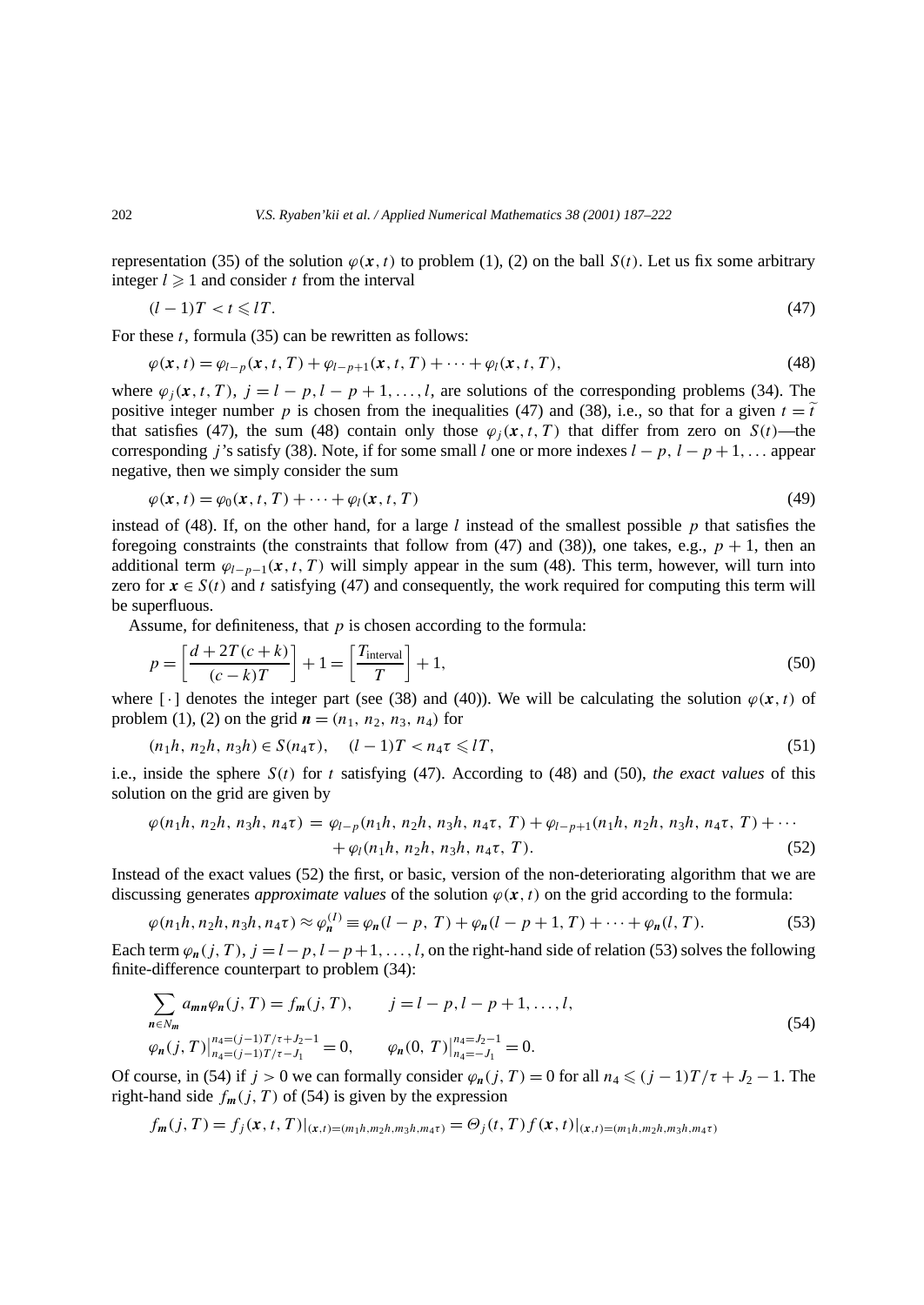(see  $(31)–(33)$ ). Obviously,

$$
f_m(j, T) = 0
$$
 if  $m_4 \tau \le (j - 1)T$ . (55)

**Theorem 2.** The error due to the replacement of the true solution  $\varphi(\mathbf{x},t)$  of problem (1), (2) given by *the exact formula* (52) *for*  $x \in S(t)$ ,  $(l-1)T < t \leq lT$ , *by the difference solution*  $\varphi_n^{(I)} \equiv \sum_j \varphi_n(j, T)$ *obtained with the basic algorithm according to the approximate formula* (53)*, satisfies*

$$
\left\|\varphi(n_1h,\,n_2h,\,n_3h,\,n_4\tau)-\varphi_n^{(I)}\right\|_{C}^{(h)}\leqslant (p+1)\widetilde{K}h^{\min(|\alpha|+\eta\beta)},\tag{56}
$$

*where*  $n_1$ ,  $n_2$ ,  $n_3$ , and  $n_4$  satisfy (51), the power of *h* in (56) is the same as in (22), the constant  $\tilde{K}$  depends *neither on the grid size h nor on l, and*  $p + 1$  *is the number of terms in the sum* (53).

Briefly, the idea of the proof is that because of the presence of lacunae, the exact solution is represented in the form (48), where the sum contains only a finite non-increasing number of terms. Each of these terms needs to be calculated only on a predetermined time interval of fixed non-growing length, which guarantees that the constants in both consistency and stability estimates will not depend on the total time *T*final. This, in turn, immediately provides the temporally uniform convergence.

**Proof.** The sum (52) represents the exact solution to problem (1), (2) on the grid for  $x \in S(t)$ ,  $(l-1)T < t \leq lT$ , because of the presence of lacunae. Each term  $\varphi_j(\mathbf{x}, t, T)$ ,  $j = l - p, l - p + 1, \ldots, l$ , in this sum needs to be considered only on the corresponding time interval  $(j - 1)T \le t \le lT$ . The length of the largest of these intervals  $(j = l - p)$  does not exceed  $(p + 1)T \le T_{interval} + 2T \equiv \mu T_{interval}$  $(\mu = \text{const})$ , see Eq. (50), and, what is most important, does not depend on *l*. Consequently, for each of these  $\varphi_i(\mathbf{x}, t, T)$ ,  $j = l - p$ ,  $l - p + 1, \ldots, l$ , estimate (41) holds (with  $T_{\text{interval}}$  replaced by  $\mu T_{\text{interval}}$ ). The continuous solution  $\varphi_i(x, t, T)$  of problem (34) for a particular *j* is approximated by the finite-difference solution  $\varphi_n(j, t)$  of problem (54) for the same *j*. Accordingly, the discrete problem (54) also needs to be solved only for the same time interval  $(j - 1)T \leq t \leq lT$  of the maximal length  $\mu T_{\text{interval}}$  that does not depend on *l*. Therefore, the consistency result (19) for a particular *j* and  $(j - 1)T \leq m_4 \tau \leq lT$  takes the form

$$
\left\| \sum_{n \in N_m} a_{mn} \varphi_j(n_1 h, n_2 h, n_3 h, n_4 \tau, T) - f_m(j, T) \right\|_C^{(h)} \leq \frac{\mu^2 T_{\text{interval}}^2}{2} \sum_{\alpha, \beta} \left\| \frac{\partial^{|\alpha|}}{\partial x^{\alpha}} \frac{\partial^{\beta}}{\partial t^{\beta}} f_j(x, t, T) \right\|_C h^{|\alpha|} \tau^{\beta} \leq K_1^{(j)}(T_{\text{interval}}, f_j) h^{\min(|\alpha| + \eta \beta)}. \tag{57}
$$

Regarding the constants  $K_1^{(j)} \equiv K_1^{(j)}(T_{\text{interval}}, f_j)$ , they, as always, do not depend on the grid size *h*. Moreover, we can, in fact, claim that  $\forall j = l - p, l - p + 1, \ldots, l$ :  $K_1^{(j)} \leq \widetilde{K}_1 \equiv \widetilde{K}_1(T_{\text{interval}}, f)$ . This is easy to see provided that the smoothness properties of  $f(x, t)$  remain uniformly "good" in time; or in other words,  $(\partial^{|\alpha|}/\partial x^{\alpha})(\partial^{\beta}/\partial t^{\beta})f(x, t)$  remain continuous and bounded for all  $t \ge 0$ . In this case, all  $(\partial^{|\alpha|}/\partial x^{\alpha})(\partial^{\beta}/\partial t^{\beta})f_j(x, t, T)$ , see (57) will also remain continuous and uniformly bounded because the function  $\Theta(t)$  of (29) that helps us build the partition of unity (30) and the partition of the right-hand side (31) was specially chosen sufficiently smooth so that not to decrease the extent of smoothness of the original  $f(x, t)$ .

Stability estimate (21) for the discrete scheme (54) can be rewritten as

$$
\|\varphi_n(j,T)\|_C \leqslant K_2^{(j)} \|f_m(j,T)\|_C, \quad (j-1)T \leqslant n_4 \tau \leqslant lT,\tag{58}
$$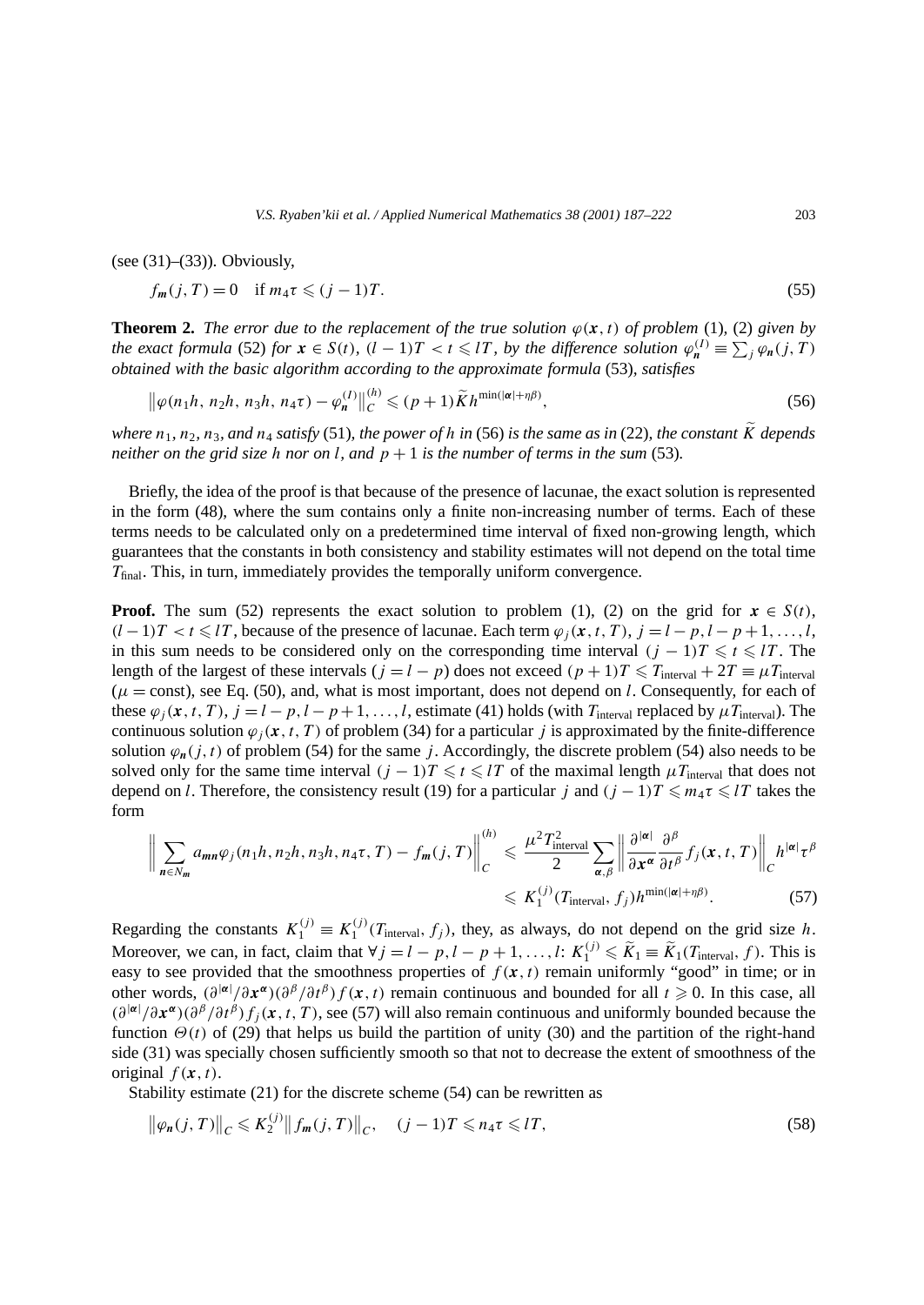where the constant  $K_2^{(j)}$  depends on the actual length of time interval  $(j - 1)T \leq t \leq lT$ , but as none of these intervals exceeds  $\mu_{\mathcal{I}} T_{\text{interval}}$  we can again say that  $\forall j = l - p, l - p + 1, ..., l: K_2^{(j)} \leq \widetilde{K}_2 \equiv$  $\widetilde{K}_2(T_{\text{interval}})$ . The constant  $\widetilde{K}_2$  obviously does not depend on *l* and neither does it depend on the grid size *h*.

A standard argument then yields that for each term  $\varphi_n(j, T)$ ,  $j = l - p, l - p + 1, \ldots, l$ , on the righthand side of formula (53) the convergence estimate of type (22) will hold:

$$
\|\varphi_j(n_1h, n_2h, n_3h, n_4\tau) - \varphi_n(j, T)\|_{C}^{(h)} \leqslant K_1^{(j)} K_2^{(j)} h^{\min(|\alpha| + \eta \beta)}
$$
  

$$
\leqslant \widetilde{K}_1 \widetilde{K}_2 h^{\min(|\alpha| + \eta \beta)} \equiv \widetilde{K} h^{\min(|\alpha| + \eta \beta)}.
$$
 (59)

The constant  $\tilde{K}$  in (59) obviously depends neither on the actual elapsed time  $t = lT$  nor on the grid sizes. Remembering now that there are  $p + 1$  terms altogether in the sum (53), we immediately arrive at the estimate (56) and thus prove the theorem.  $\Box$ 

*We emphasize that Theorem* 2 *implies temporally uniform grid convergence of the discrete solution given by the basic algorithm to the original continuous solution of the domain S(t) on arbitrarily long time intervals.* Indeed, as opposed to the original convergence estimate (22), where the constant *K* depends on the final time  $T_{\text{final}}$ , and actually grows with the increase of  $T_{\text{final}}$ , the constant *K* of (56) depends on  $T_{\text{interval}}$  and remains fixed for arbitrarily large times  $T_{\text{final}}$  (again, as long as the smoothness properties of  $f(x, t)$  remain uniformly "good" with respect to *t*).

Let us now estimate the computer resources required by the proposed basic algorithm. Clearly, both the operations count and the amount of memory (i.e., number of words) needed for advancing one time step when calculating each term  $\varphi_n(j, T)$  of (53) are of the same asymptotic order  $O(h^{-3})$  with respect to the grid size *h*. The number of terms  $p + 1$  does not change (i.e., does not grow) when the grid is refined as long as *T* is fixed. Therefore, neither does the overall number of arithmetic operations, as well as the amount of memory, required when calculating the solution by means of formula (53)—both quantities remain of the order  $O(h^{-3})$ . The number of grid nodes that belong to the sphere  $S(t)$  for a fixed  $t = n_4 \tau$ is also of the order  $O(h^{-3})$ ; therefore, the foregoing algorithm appears asymptotically non-improvable *linear with respect to the grid dimension*—as long as one uses scheme (9).

We also note that as we compute each of the terms  $\varphi_n(i, T)$ ,  $j = l - p, l - p + 1, \ldots, l$ , on a finite interval of time, this computation also requires only a finite domain in space because the perturbations propagate with finite speed *c*; beyond this finite region across which the perturbation can propagate, the solution is equal to zero (in the exterior of the union of all characteristic cones with the vertexes sweeping the support of the right-hand side). Thus, the spatial domain, which originally was infinite, can, in fact, be truncated. Out of the several terms that need to be computed according to (53), the first one,  $\varphi_n(l - p, T)$ , is the most expensive numerically, its calculation by an explicit scheme up to the time level  $t = n<sub>4</sub> \tau = lT$ requires the widest grid domain of the size approximately

$$
d + 2(p+1)Tc \approx d + 2(T_{\text{interval}} + 2T)c = d + 2\left(\frac{d}{c-k} + \frac{4cT}{c-k}\right)c
$$

$$
= \frac{1}{c-k}((3c-k)d + 8c^2T).
$$
(60)

Dividing (60) by *h* and taking the third power of the result, we will obtain a quantity of the order O*(h*<sup>−</sup><sup>3</sup>*)* (as long as *T* is fixed while the grid is refined). This quantity gives an estimate of what will be the actual amount of memory needed for advancing one time step using the first, basic, version of the algorithm.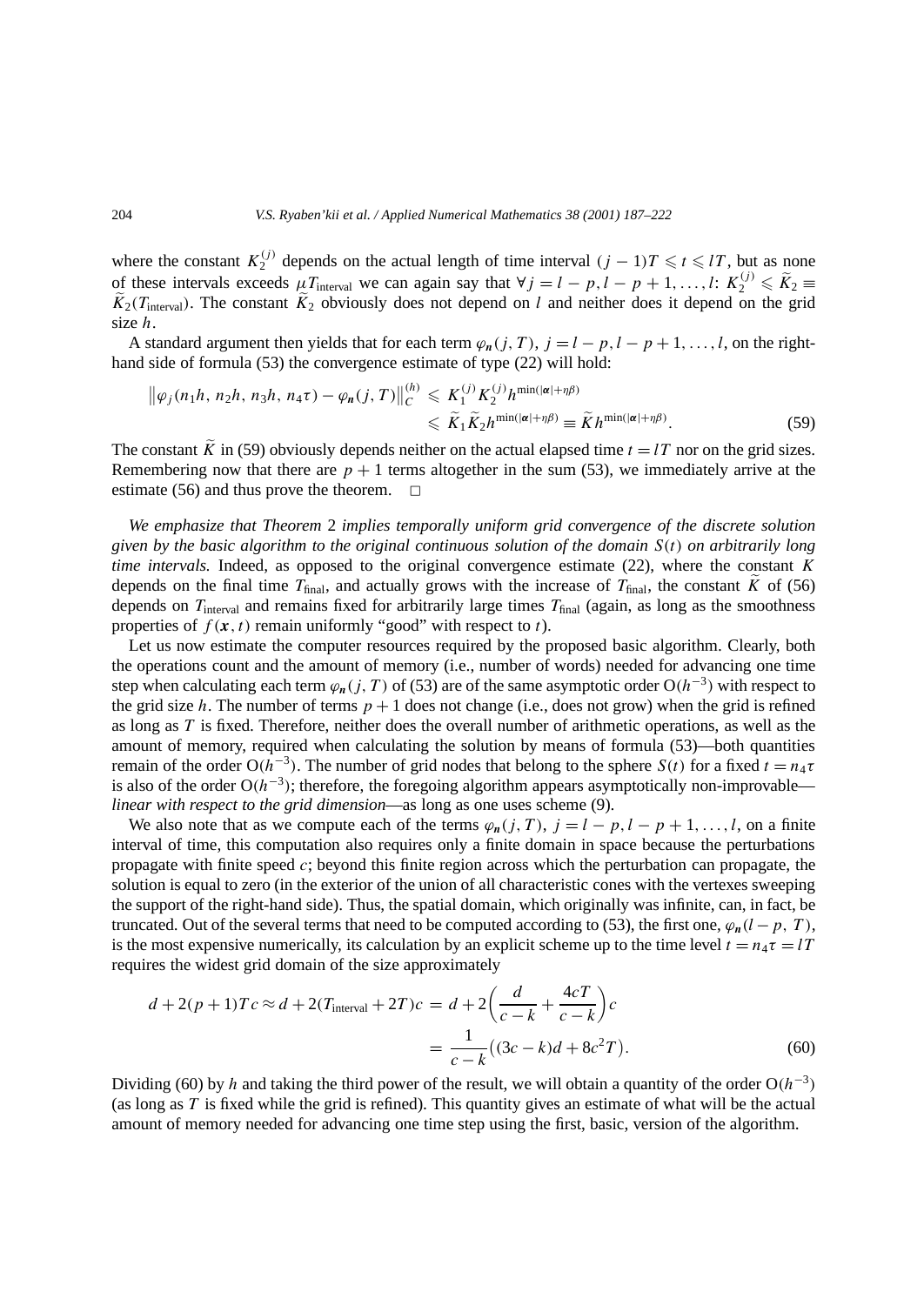Finally, let us mention that when discussing the long-time integration we can consider a formulation

that slightly differs from (47). Considering *t* from the interval (47) means, in fact, that *l* can be arbitrarily large and we calculate the solution on the interval of a fixed length *T* , which can be placed arbitrarily far away from the initial data. Alternatively, one may be interested in knowing the overall temporal evolution of the solution, i.e., in calculating the solution on an arbitrarily long time interval, say from 0 to some large *T*final. From the standpoint of building a non-deteriorating lacunae-based algorithm, this formulation is not much different from the one analyzed previously. For every time interval (47),  $T \ll T_{\text{final}}$ , i.e., every *l*, the solution will still be computed using formula (53). To advance further in time, we then need to replace *l* by  $l + 1$  in formula (47). This will simply imply dropping the first term  $\varphi_n(l - p, T)$  on the right-hand side of formula (53) and adding the new last term  $\varphi_n(l+1, T)$ . In so doing, each term  $\varphi_n(l - q, T), q = 0, 1, \ldots, p - 1$ , for the previous interval *l* becomes  $\varphi_n(l + 1 - (q + 1), T)$  for the new interval  $l + 1$ . Of course, for the new interval there is no need to calculate this term from the very beginning by solving the corresponding problem (54) starting from  $j = l - q$ ; the calculation of each term of (53) that is not dropped when going from *l* to  $l + 1$  (i.e., every term except the first one) is rather continued from the previous interval using the same explicit scheme. A further modification of the algorithm, which is described in Section 3.3 below, in fact uses the aforementioned interpretation of the long-term integration.

#### *3.2. Modification based on periodization*

As has been mentioned in Section 3.1, the actual size of the computational domain that we need for using the basic non-deteriorating algorithm is given by the estimate (60). In this section, we modify the basic algorithm so that to make use of the periodic formulation introduced in Section 2.3 and thus reduce the size of the computational domain and consequently, the required computer resources.

In the periodic version of the algorithm, instead of formula (48) we use the following representation of the solution  $\varphi(\mathbf{x}, t)$  for  $\mathbf{x} \in S(t)$ ,  $(l - 1)T < t \le lT$ :

$$
\varphi(\mathbf{x},t) = \psi_{l-p}(\mathbf{x},t,T,z) + \psi_{l-p+1}(\mathbf{x},t,T,z) + \dots + \psi_l(\mathbf{x},t,T,z),
$$
\n(61)

here  $\psi_i$  ( $\mathbf{x}, t, T, z$ ),  $j = l - p, l - p + 1, \ldots, l$ , are solutions of the corresponding problems (42). For small *l* we, similarly to (49), may need to use representation

$$
\varphi(\mathbf{x},t) = \psi_0(\mathbf{x},t,T,z) + \dots + \psi_l(\mathbf{x},t,T,z) \tag{62}
$$

instead of (61). When using either (61) or (62), the period *z* obviously has to be chosen so that for every function  $\varphi_i$  ( $\mathbf{x}, t, T$ ),  $j = l - p, l - p + 1, \ldots, l$ , the equality

$$
\varphi_j(\mathbf{x}, t, T) = \psi_j(\mathbf{x}, t, T, z)
$$

hold on the entire time interval

$$
(j-1)T < t < (j-1)T + \frac{d + 2T(c+k)}{c-k} \equiv (j-1)T + T_{\text{interval}},\tag{63}
$$

on which according to formulae (37) the function  $\varphi_i(x, t, T)$  may differ from zero for  $x \in S(t)$  (see also (40)). In other words, we require that the time interval (63) be contained inside the time interval (44), for which according to Theorem 1 the periodic and non-periodic solutions coincide:

$$
(j-1)T + \frac{d + 2T(c+k)}{c-k} \le (j-1)T + \frac{z-d}{c+k}.
$$
\n(64)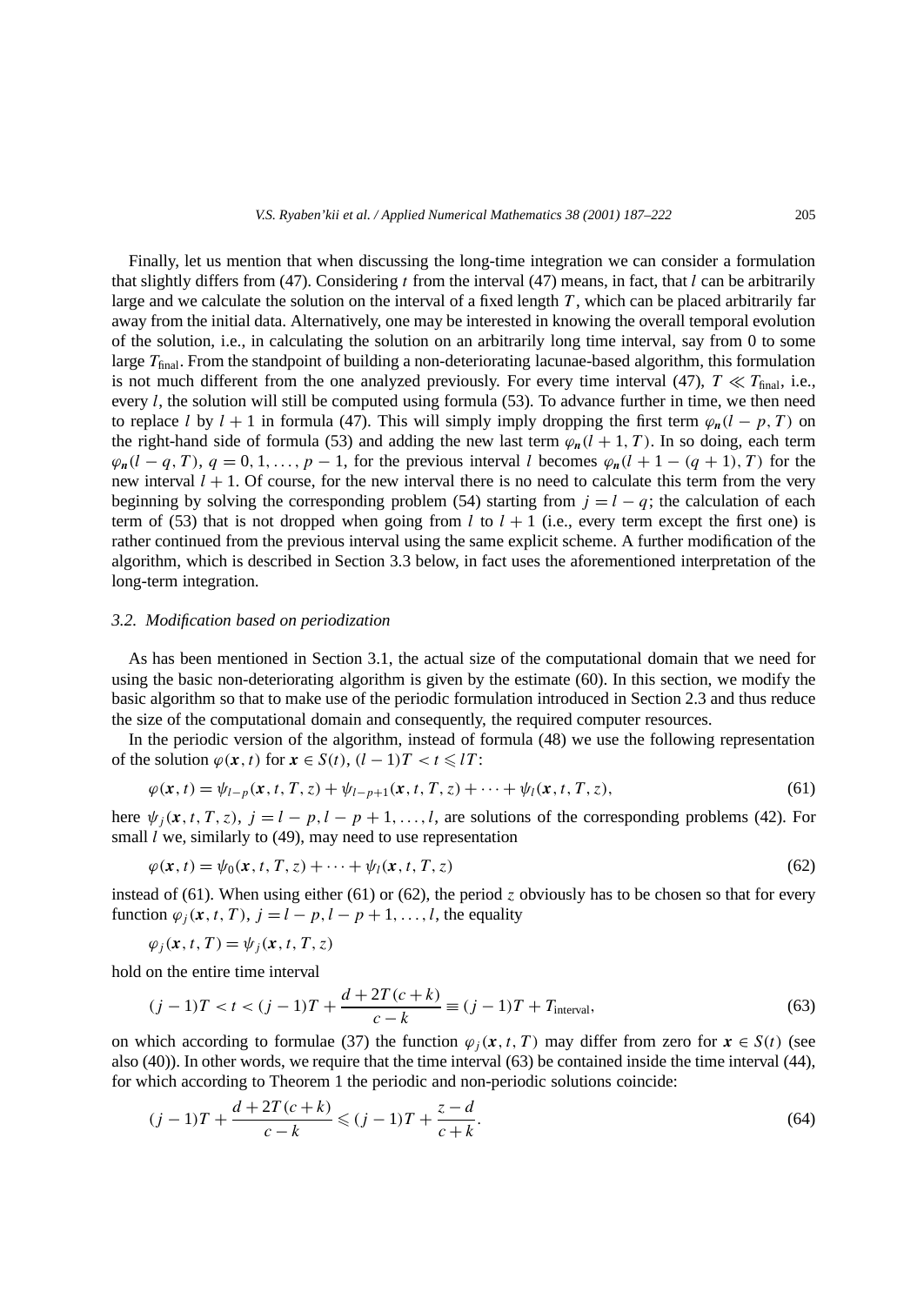The latter inequality yields the following lower bound for the period *z*:

$$
z \geqslant \frac{1}{c-k} \left(2cd + 2(c+k)^2 T\right). \tag{65}
$$

*Condition* (65) *essentially guarantees that all the waves generated by the sources inside S(t) that operate on the time interval* 2*T will leave the domain of interest S(t) before the waves generated by all other sources from the periodic structure can enter this domain.*

To actually build the periodic algorithm, we replace the differential equation and initial condition of (42a) by the finite-difference equation and discrete initial condition, respectively:

$$
\sum_{n \in N_m} a_{mn} \psi_n(j, T, z) = f_m(j, T, z), \quad j = l - p, l - p + 1, ..., l,
$$
  
\n
$$
\psi_n(j, T, z)|_{n_4 = (j-1)T/\tau - J_1}^{n_4 = (j-1)T/\tau + J_2 - 1} = 0, \qquad \psi_n(0, T, z)|_{n_4 = -J_1}^{n_4 = J_2 - 1} = 0,
$$
\n(66a)

where the right-hand side  $f_m(j, T, z)$  is a *z*-periodic grid function with node values

 $f_m(j, T, z) = f_j(x, t, T, z)|_{(x,t)=(m_1h, m_2h, m_3h, m_4\tau)}$ .

Again, in (66a) if  $j > 0$  we can formally consider  $\psi_n(j, T, z) = 0$  for all  $n_4 \leq (j - 1)T/\tau + J_2 - 1$ . The periodicity boundary conditions (42b) are replaced by their discrete counterparts in every coordinate direction  $x_1, x_2$ , and  $x_3$  (the ratio of the period *z* and grid size  $h, z/h \equiv b$ , is assumed positive integer):

$$
\psi_n(j, T, z) = \psi_{n'}(j, T, z), \qquad \mathbf{n} = (n_1, n_2, n_3, n_4), \qquad \mathbf{n}' = (n_1 + s_1 b, n_2 + s_2 b, n_3 + s_3 b, n_4),
$$

$$
s_1, s_2, s_3 = 0, \pm 1, \pm 2, \dots.
$$
(66b)

The approximation to the solution  $\varphi(x, t)$  for  $x \in S(t)$ ,  $(l-1)T < t \leq lT$ , in the periodic algorithm is obtained as an approximation to the sum (61) rather than (48), in do doing instead of (53) we obtain:

 $\varphi(n_1h, n_2h, n_3h, n_4\tau) \approx \varphi_n^{(II)} \equiv \psi_n(l-p, T, z) + \psi_n(l-p+1, T, z) + \cdots + \psi_n(l, T, z).$  (67) Each term  $\psi_n(j, T, z)$ ,  $j = l - p$ ,  $l - p + 1, \ldots, l$ , on the right-hand side of relation (67) solves the corresponding problem (66).

**Proposition 1.** *The uniform grid convergence result guaranteed by Theorem* 2 *for the basic nondeteriorating algorithm of Section* 3.1 *will hold for the periodic version of the algorithm as well, once we replace*  $\varphi_n^{(I)}$  *of* (53) *by*  $\varphi_n^{(II)}$  *of* (67) *in inequality* (56)*.* 

**Proof.** Proposition 1 is, in fact, clear because we have chosen the period *z* according to (65) so that the periodic and non-periodic solutions coincide on  $S(t)$ ,  $(j - 1)T < t < (j - 1)T + T<sub>interval</sub>$  for all  $j = l - p, l - p + 1, \ldots, l$ . Therefore, estimate (56) for  $\varphi_n^{(II)}$  of (67) can be obtained by exactly repeating all steps of the proof of Theorem 2.  $\Box$ 

As we did previously for the first algorithm, let us now consider the transition from  $l$  to  $l + 1$  in formula (47) in the framework of the periodic algorithm. Assume we are interested in calculating the overall temporal evolution of the solution from  $t = 0$  till an arbitrarily large  $t = T_{final}$ . Over this period of time, the domain *S*(*t*) that was centered at  $x_0(0) = (x_1^0(0), x_2^0(0), x_3^0(0))$  at the moment *t* = 0 can travel arbitrarily far in space from its initial location, in fact, as far as  $kT_{\text{final}}$ :

$$
\boldsymbol{x}_0(t) = (x_1^0(t), x_2^0(t), x_3^0(t)) = \boldsymbol{x}_0(0) + \int_0^t \boldsymbol{u}_0(\theta) d\theta,
$$
\n(68a)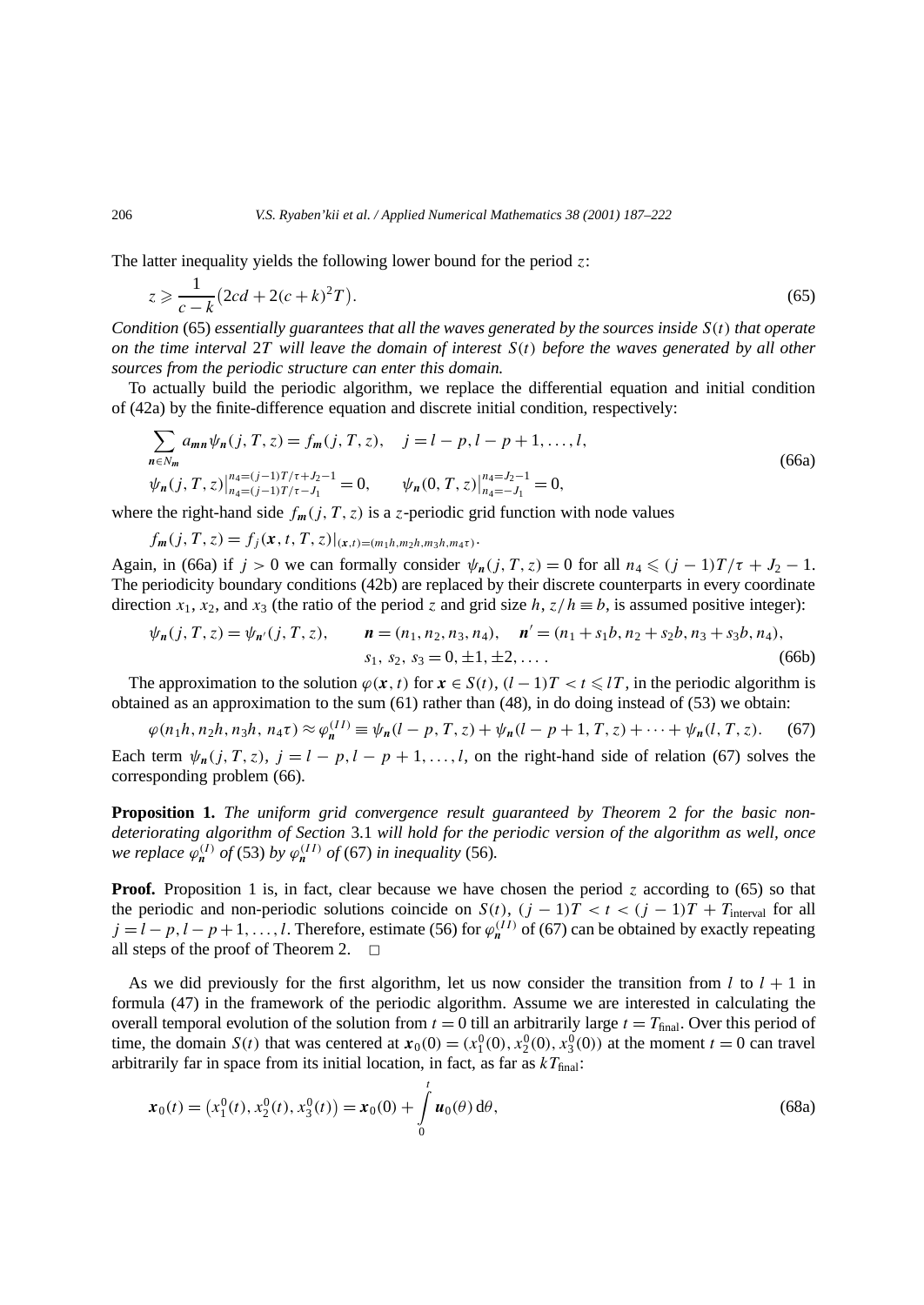$$
|\mathbf{x}_0(t)| \leqslant kT_{\text{final}}, \quad 0 \leqslant t \leqslant T_{\text{final}}.\tag{68b}
$$

In the *z*-periodic setting, all functions are defined for  $|x_i| \le z/2$ ,  $i = 1, 2, 3$ , and the edges  $x_i =$  $\pm z/2$ ,  $i = 1, 2, 3$ , are identified with one another. Accordingly, instead of the motion described by relation (68a), we consider the motion of  $S(t)$  on a three-dimensional toroidal surface. Instead of (68a) we will then have

$$
\boldsymbol{x}_0(t) = (x_1^0(t), x_2^0(t), x_3^0(t)) = \left\{ \frac{1}{z} \left( \boldsymbol{x}_0(0) + \int_0^t \boldsymbol{u}_0(\boldsymbol{\theta}) d\boldsymbol{\theta} \right) \right\} z - \frac{z}{2},
$$
(69a)

where  $\{\cdot\}$  in (69a) denotes the fractional part. Also, conforming to the periodicity conditions, inequality (68b) transforms into

$$
|\boldsymbol{x}_0(t)| \leqslant \frac{z}{2}, \quad 0 \leqslant t \leqslant T_{\text{final}}.\tag{69b}
$$

The computational procedure does not change much. We calculate separately every term on the righthand side of (67). When we go from *l* to  $l + 1$ , we stop calculating  $\psi_n(l - p, T, z)$  and add the new term  $\psi_n(l+1, T, z)$ . This allows us to run the computation arbitrarily long with no error accumulation and no growth of computer expenses per time step. In so doing, of course, the center  $x<sub>0</sub>(t)$  of  $S(t)$ , as well as the entire domain of interest  $S(t)$  itself, can be located anywhere within the period, i.e., in the cube  $\{|x_i| \leq z/2, i = 1, 2, 3\}$ , and not necessarily close to its middle. This, however, does not affect the solution calculated inside  $S(t)$  because according to condition (65), no waves from outside can enter the domain *S(t)* before the waves generated inside *S(t)* by the sources that operate during the interval 2*T* (say,  $j = l - p$ ) leave it. Then, as soon as these waves have left, this entire portion of the solution is taken out by dropping the term  $\psi_n(l - p, T, z)$  in the sum (67). In other words, both the waves generated inside  $S(t)$  that have already left it and the waves generated outside  $S(t)$  by the other sources of the periodic structure that operate during the same time interval are eliminated. As has been pointed out, this does not change anything inside  $S(t)$  as the waves have already left, but it prevents the waves generated outside from propagating further in.

The periodic algorithm of this section appears somewhat more efficient than the basic algorithm of Section 3.1 because the actual domain size and consequently, the number of grid nodes involved in the computation, is smaller for the periodic algorithm; this follows from the comparison of (65) against (60),  $k < c$ . The aforementioned better efficiency implies, of course, the better actual constants, whereas the asymptotic order with respect to *h* for both the operations count and amount of memory required by the periodic algorithm remains at the same unimprovable level of  $O(h^{-3})$ , which is also pertinent to the basic algorithm of Section 3.1. The number of terms  $p + 1$  in formulae (67), similarly to (53), does not depend on the grid size *h* as long as *T* remains fixed.

#### *3.3. Modification based on the continuous time marching and discrete Fourier transform*

The third version of the algorithm uses the exact same representation of the solution as the previously described periodic algorithm does, see formula (61). However, the computations in the third version are organized in a substantially different way. Here, instead of calculating separately each term on the right-hand side of (67) we rather use a "one-sweep" time-marching approach and when it comes to the transition from *l* to  $l + 1$  in (47), the term  $\psi_n(l - p, T, z)$  on the right-hand side of (67) is taken out by the explicit subtraction.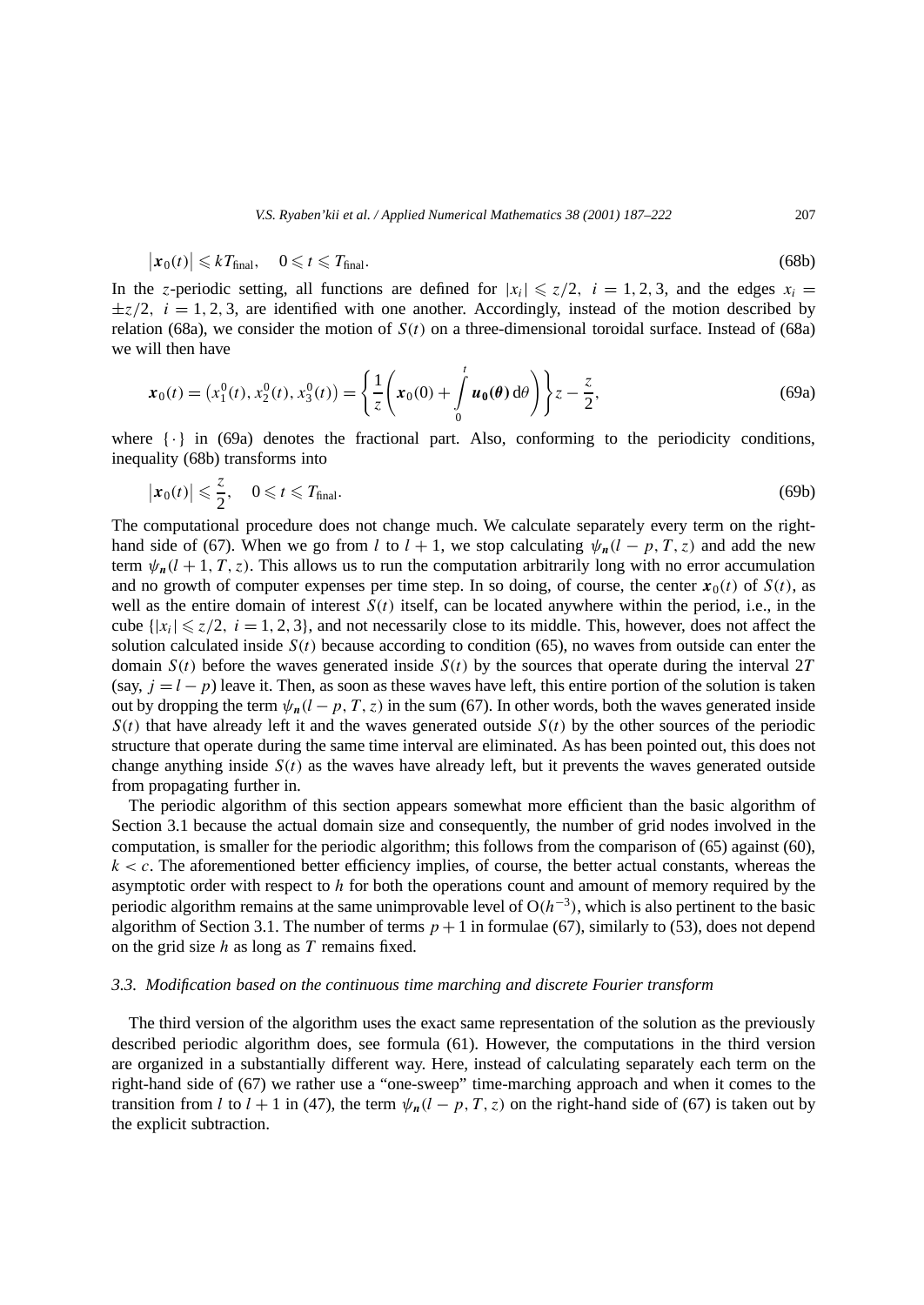Introduce a new grid function

$$
\Psi_n(l, p, T, z) = \sum_{j=l-p}^{\infty} \psi_n(j, T, z),
$$
\n(70)

where  $\psi_n(j, T, z)$  is the solution of problem (66) for a particular *j*. Here *p* is the same integer number as in formula (61). For small *l*, the summation in (70) may need to start from  $j = 0$  rather than  $j = l - p < 0$ . Notice that  $\Psi_n(l, p, T, z)$  is a function of the argument *n*, but it also depends on the discrete parameters *l* and *p*. This means that for a given grid node  $n = (n_1, n_2, n_3, n_4)$  we may basically consider different values of  $\Psi_n(l, p, T, z)$  that correspond to different *l* (not necessarily such that  $(l-1)T < n_4\tau \leq lT$ ). From the formulation of problem (66) for every *j*, it is clear that for any fixed  $n = (n_1, n_2, n_3, n_4)$  no more than several first terms of the series (70) may differ from zero.

In the particular case when  $(l - 1)T < n_4\tau \le lT$  there is no more than  $p + 1$  non-zero terms in the series (70). In this case, the sum (70) coincides, in fact, with the approximation of the solution  $\varphi(\mathbf{x},t)$ given by formula (67) for such *n* that satisfy  $(n_1h, n_2h, n_3h) \in S(n_4\tau)$ ,  $(l-1)T < n_4\tau \leq lT$  (see (51)). Thus, for this specific combination of *n*, *l*, and *p*, the computation of  $\Psi_n(l, p, T, z)$  by formula (70) can be interpreted as the computation of the approximate solution by formula (67). In this section, the approximate solution to problem (1), (2) will therefore be calculated according to formula (70).

Substituting expression (70) into the left-hand side of the finite-difference equation (9), we obtain

$$
\sum_{n \in N_m} a_{mn} \Psi_n(l, p, T, z) = f_m(l - p, T, z) + f_m(l - p + 1, T, z) + \dots + f_m(l, T, z) + \dots \tag{71}
$$

According to the definition of  $\Theta(t)$ , see (29), and formula (31), as well as the definition of  $\Psi_n(l, p, T, z)$ , see (70), and definitions of  $\psi_n(j, T, z)$  and  $f_m(j, T, z)$ , see (66), the following equality holds:

$$
f_m \equiv f(m_1h, m_2h, m_3h, m_4\tau) = \sum_{j=l-p}^{\infty} f_m(j, T, z)
$$
 (72)

for all those *m*, for which

$$
m_4 \tau \geqslant (l - p)T. \tag{73}
$$

(Again, for small *l* we may need to replace  $l - p$  by 0 on the right-hand side of both (72) and (73).) Eqs. (71) and (72) together imply that the function  $\Psi_n(l, p, T, z)$  satisfies the finite-difference equation

$$
\sum_{n \in N_m} a_{mn} \Psi_n(l, p, T, z) = f_m(l, p, T, z)
$$
\n(74)

for those *m*, for which inequality (73) holds. Besides, according to (11) we consider

$$
\Psi_n(l, p, T, z) = 0 \quad \text{for } n_4 \leqslant J_2 - 1. \tag{75}
$$

Eqs. (75) will provide for the initial conditions when calculating  $\Psi_n(l, p, T, z)$  consecutively starting with the small  $l: l = 1, 2, \ldots$ .

Let us now recall that the stencil  $N_m$ , see (10), of the finite-difference equation (9) contains  $J + 1$ time levels  $(J = 2$  for the second order scheme (12), (13), (14), (16)). The values of the solution on the uppermost time level of the stencil are calculated with the help of the explicit formula (9) using the values on the *J* preceding levels that have been obtained previously. We start the computation of  $\Psi_n(l, p, T, z)$ for  $(l - 1)T < n_4\tau \leq lT$  with the homogeneous initial data (75) and using the explicit scheme (74)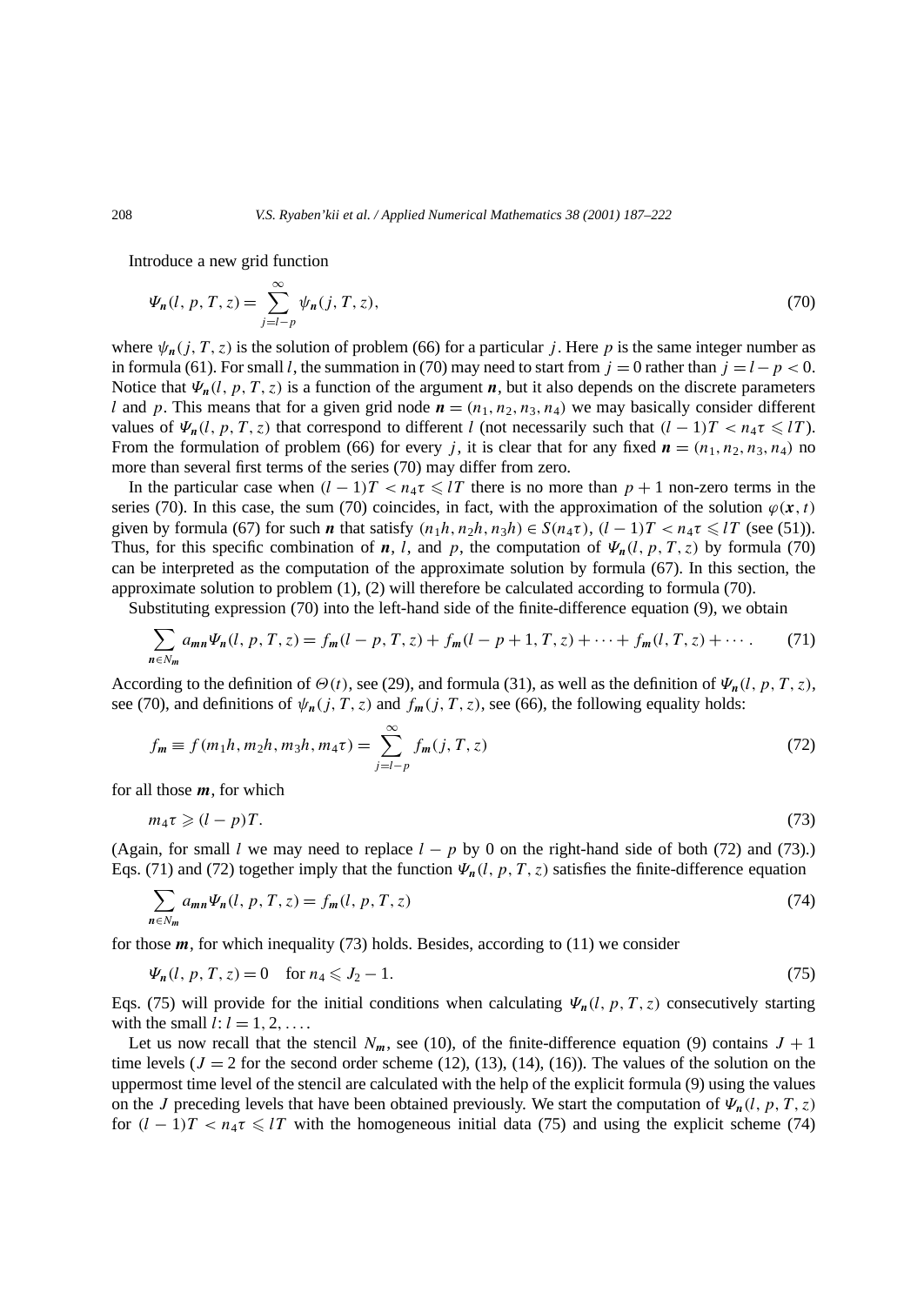in the periodic setting of Section 2.3 (see also Section 3.2) advance one time step after another for  $n_4 = J_2, J_2 + 1, \ldots$  . This way we first calculate  $\Psi_n(l, p, T, z)$  for  $l = 1$  while  $0 < n_4 \tau \leq T$ , then  $\Psi_n(l, p, T, z)$  for  $l = 2$  while  $T < n_4 \tau \leq 2T$ , etc. *We emphasize that these computations are performed by the conventional explicit marching in time* (74) *with the periodicity boundary conditions in space.*

When we reach sufficiently far in time, namely, when  $l - p$  becomes positive  $(l - p > 0)$ , the standard marching algorithm for calculating  $\Psi_n(l, p, T, z)$  will require a special augmentation. This augmentation has to account for the fact that summation in formula (70) for large *l* starts with  $l - p$ rather than 0. Indeed, given a particular *l* and  $(l - 1)T < n_4 \tau \leq lT$ , the sum (70) contains  $p + 1$  terms for  $j = l - p, l - p + 1, \ldots, l$ . When *l* increases by one,  $l \mapsto l + 1$ , it will contain  $p + 1$  terms for  $j = l - p + 1, l - p + 2, \ldots, l + 1$ . Therefore, ∀*l* when switching from  $\Psi_n(l, p, T, z)$ , which is used for  $(l-1)T < n_4\tau \leq lT$ , to  $\Psi_n(l+1, p, T, z)$ , which is used for  $lT < n_4\tau \leq (l+1)T$ , the continuing straightforward time-marching should be augmented by dropping the first non-zero term  $\psi_n(l - p, T, z)$ from the sum (70).

Assume that for some sufficiently large *l* we already know the approximate solution, i.e., the values of  $\Psi_n(l, p, T, z)$ , on all time levels

$$
t = n_4 \tau: \quad n_4 = \frac{(l-1)T}{\tau} + 1, \ \frac{(l-1)T}{\tau} + 2, \dots, \frac{lT}{\tau}.
$$
\n
$$
(76)
$$

We formally switch from *l* to  $l + 1$  when for the uppermost time level of the stencil  $N_m$  we have  $n_4 = lT/\tau + 1$ . The switching consists of subtracting the term  $\psi_n(l - p, T, z)$  from the sum and thus completely disregarding it for the future computation. (Of course, when subtracting  $\psi_n(l - p, T, z)$ , we take into account the structure of the stencil (10) of finite-difference scheme (9) or (74), see below.) Then, we continue marching in time and calculate the approximate solution  $\Psi_n(l+1, p, T, z)$  on the subsequent time levels

$$
t = n_4 \tau
$$
:  $n_4 = \frac{lT}{\tau} + 1$ ,  $\frac{lT}{\tau} + 2$ , ...,  $\frac{(l+1)T}{\tau}$ . (77)

Having completed the time-marching computation of  $\Psi_n(l+1, p, T, z)$  for the levels (77), we again arrive at a situation when another term, this time  $\psi_n(l - p + 1, T, z)$ , needs to be taken out from the sum. *Thus, the procedure cyclically repeats itself and can be continued for as long as required.*

The aforementioned subtraction of  $\psi_n(l - p, T, z)$  is done according to the definition of  $\Psi_n(l, p, T, z)$ , see (70), that implies

$$
\Psi_n(l+1, p, T, z) = \Psi_n(l, p, T, z) - \Psi_n(l-p, T, z). \tag{78}
$$

Equality (78) holds for all  $\boldsymbol{n}$ ; we will use it for the last *J* time levels of the grid (76):

$$
t = n_4 \tau
$$
:  $n_4 = \frac{lT}{\tau} - J + 1$ ,  $\frac{lT}{\tau} - J + 2$ , ...,  $\frac{lT}{\tau}$ . (79)

As the first term *Ψn(l, p, T , z)* on the right-hand side of formula (78) is assumed known on the grid (76), it is also known on its sub-grid (79). *The second term*  $\psi_n(l - p, T, z)$  *on the right-hand side of formula* (78) *needs to be subtracted from Ψn(l, p, T , z) on the J time levels given by* (79); *then, because the stencil N*<sub>*m*</sub> *of* (10) *has*  $J + 1$  *levels altogether, starting from*  $n_4 = lT/\tau + 1$  *and for all*  $n_4 > lT/\tau + 1$  *the contribution of*  $\psi_n(l - p, T, z)$  *will no longer be present in the solution.* The term  $\psi_n(l - p, T, z)$  in (78) is the solution of problem (66) for  $j = l - p$ . The right-hand side  $f_m(l - p, T, z)$  of the latter problem may differ from zero only for those  $m = (m_1, m_2, m_3, m_4)$  that satisfy

$$
(l - p - 1)T < m_4 \tau < (l - p + 1)T,
$$
\n(80)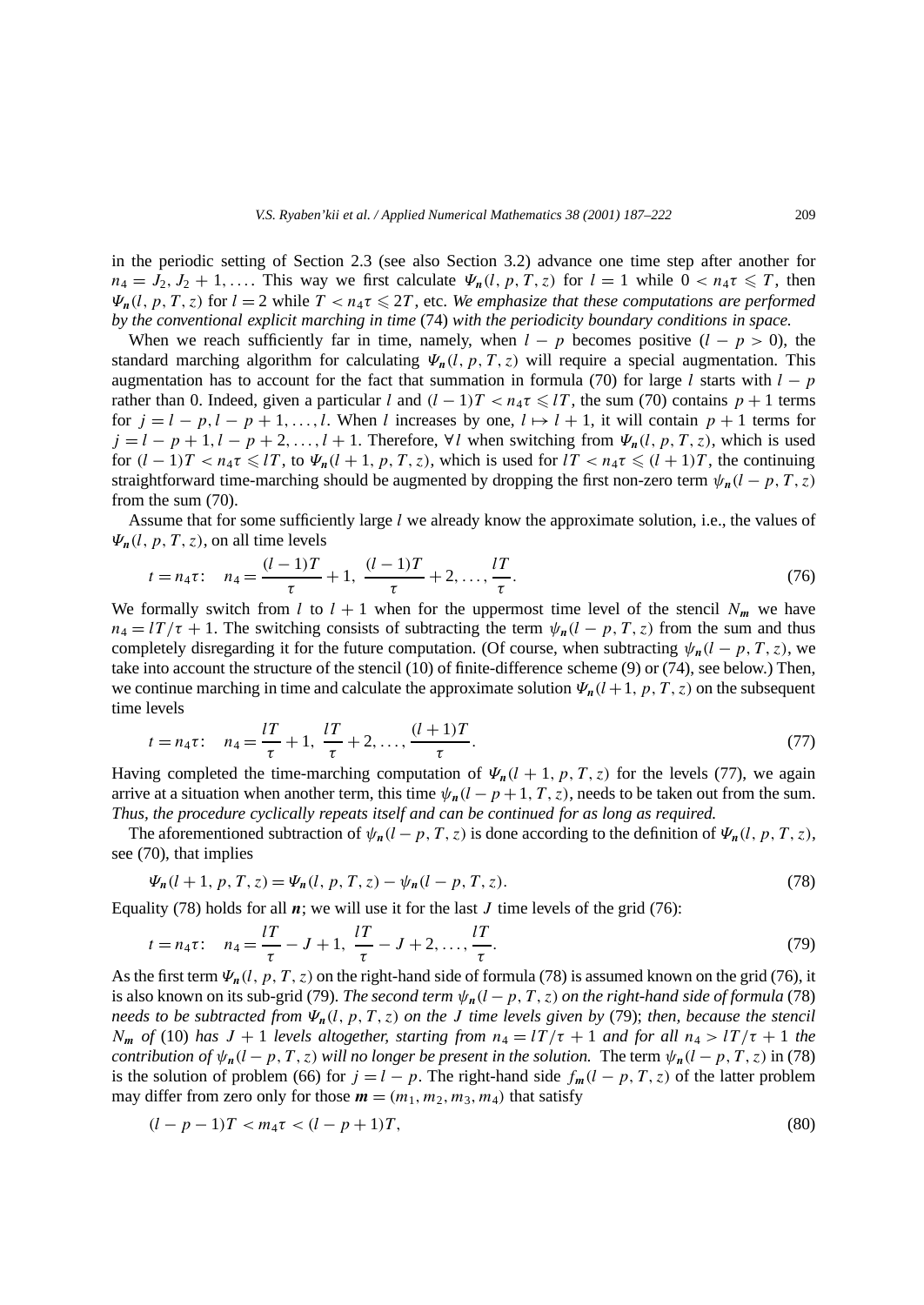and the initial data for calculating  $\psi_n(l - p, T, z)$  are homogeneous:  $\psi_n(j - p, T, z) = 0$  for  $n_4 =$  $(j - p - 1)T/\tau - J_1 \leq n_4 \leq (j - p - 1)T/\tau + J_2 - 1$ , see (66). Let us also note that the parameters of the problem are obviously chosen so that by the time we subtract  $\psi_n(l - p, T, z)$  it is already a solution to the homogeneous equation or in other words, the interval of time (80), during which the right-hand side  $f_m(l - p, T, z)$  that drives  $\psi_n(l - p, T, z)$  may differ from zero, is located sufficiently far behind on the time axis with respect to the moment of subtraction  $lT/\tau$ .

Clearly, by the time we need to implement the subtraction (78), the contribution  $\psi_n(l - p, T, z)$ will have already been calculated once, however not separately but rather as a part of  $\Psi_n(l, p, T, z)$ , see (70). To actually perform the subtraction (78) on the grid (79), we need to compute  $\psi_n(l - p, T, z)$ separately once more, and this computation will be split into two stages. First, we will calculate the solution  $\psi_n(l - p, T, z)$  with the explicit finite-difference scheme (66a) step after step in time for the levels

$$
t = n_4 \tau: \quad n_4 = \frac{(l - p - 1)T}{\tau} + J_2, \dots, \frac{(l - p + 1)T}{\tau} + J_2.
$$
\n
$$
(81)
$$

Clearly, the uppermost time level of the stencil  $N_m$  of (10) will reach the last time level given in (81), i.e.,  $n_4 = (l - p + 1)T/\tau + J_2$ , at exactly the same moment of time when the center of the stencil will be at  $m_4 = (l - p + 1)T/\tau$  and therefore, according to (80) at this very moment the finite-difference equation (66a) for  $\psi_n(l - p, T, z)$  becomes homogeneous. The computation of  $\psi_n(l - p, T, z)$  on the levels (81) takes

$$
\nu \frac{2T}{\tau} \left(\frac{z}{h}\right)^3 \tag{82}
$$

arithmetic operations, where *ν* is the number of operations required for advancing the solution one step in time in one grid node. (In other words, *ν* is the number of arithmetic operations "on the stencil" of the scheme.)

The values of the solution  $\psi_n(l - p, T, z)$  on the last *J* levels of (81), i.e.,  $n_4 = (l - p + 1)T/\tau - J_1 +$  $1, \ldots, (l - p + 1)T/\tau + J_2$ , will be used as the initial data for calculating this solution  $\psi_n(l - p, T, z)$ on the time levels (79), on which it needs to be subtracted. As the right-hand side  $f_m(l - p, T, z)$  is equal to zero,  $f_m(l - p, T, z) = 0$ , for  $m_4 \ge (l - p + 1)T/\tau$ , see (80), an efficient way to calculate the solution  $\psi_n(l - p, T, z)$  for the grid (79) will be through representing it in the form of a discrete Fourier series while the initial data for  $\psi_n(l - p, T, z)$  on the last *J* levels of (81) are known. The finite Fourier expansion is built with respect to the following system of grid basis functions  $e^k_{\overline{n}}$ :

$$
e_{\overline{n}}^{\overline{k}} = \exp(i\langle \overline{n}, \overline{k}\rangle),
$$
  $i = \sqrt{-1}, \overline{n} = (n_1, n_2, n_3), \overline{k} = (k_1, k_2, k_3),$   
 $k_1, k_2, k_3 = 0, 1, 2, ..., \frac{z}{h} - 1, \langle \overline{n}, \overline{k}\rangle = n_1k_1 + n_2k_2 + n_3k_3.$ 

Hereafter we assume that *z/h* is a power of 2 so that the fast Fourier transform (FFT) can be used for for calculating the coefficients of the discrete Fourier series of a given grid function, as well as for restoring the node values of the grid function from its Fourier representation. Each of the foregoing transformations obviously requires

$$
O\left(\left(\frac{z}{h}\right)^3 \ln \frac{z}{h}\right) \tag{83}
$$

arithmetic operations.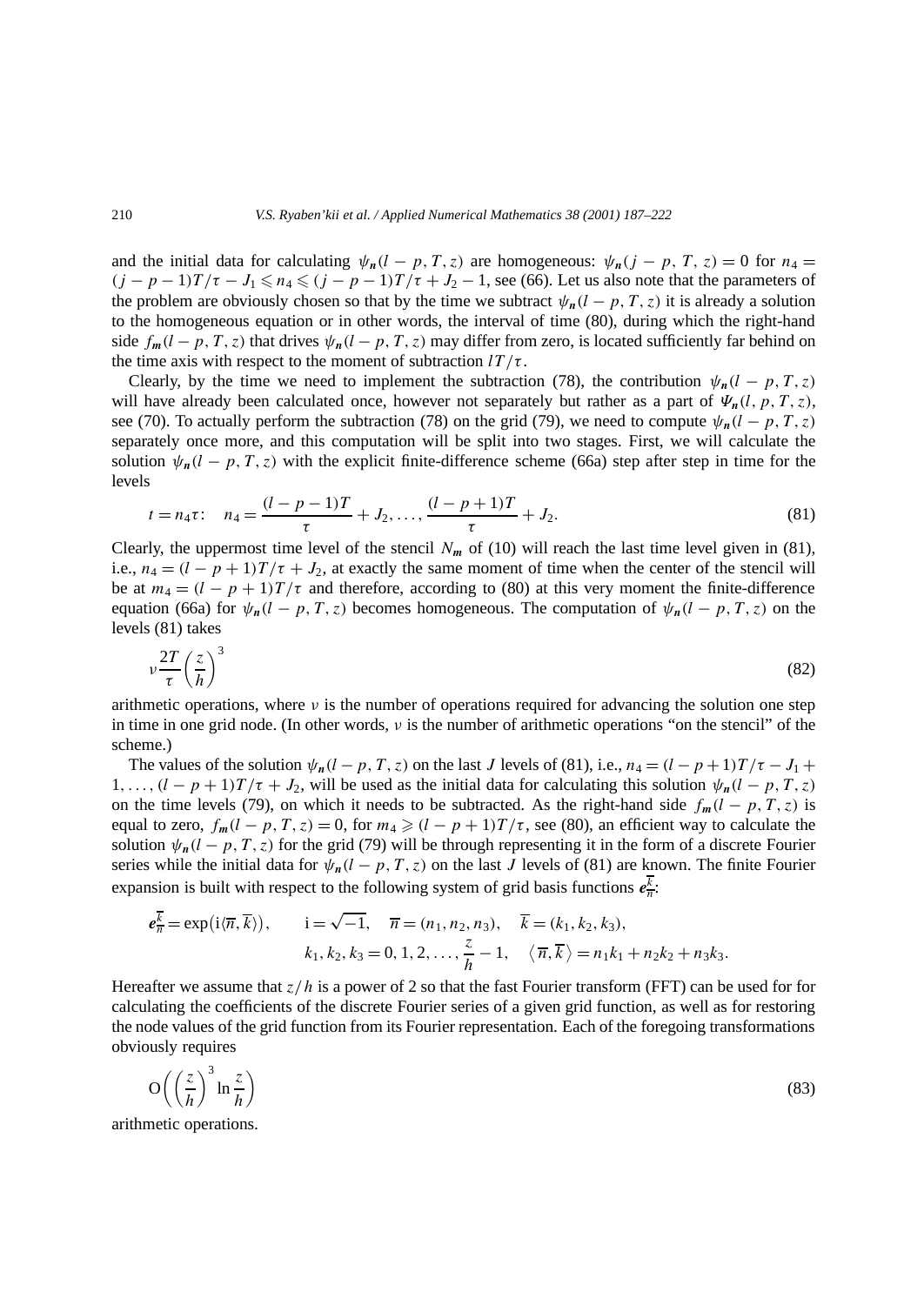Having introduced the discrete Fourier transform on the grid, we organize the second stage of the computation of  $\psi_n(l - p, T, z)$  on the time levels (79) as follows. First, we Fourier transform the data on the last *J* levels of grid (81), which takes *J* times the number of operation (83). Then, we advance each Fourier component independently to the levels  $n_4 = lT/\tau - J, \ldots, lT/\tau$ , see (79), using the explicit formulae that are easily obtained from the Fourier representation of the finite-difference operator of (74); essentially, this reduces to multiplication by the appropriate powers of the corresponding amplification factors and obviously takes  $O((z/h)^3)$  operations. Finally, we need to restore the node values of  $\psi_n(l - p, T, z)$  on the grid (79) using the inverse FFT, which again takes *J* times the number of operations (83). The overall computational cost of this second stage will then be

$$
O\left(J\left(\frac{z}{h}\right)^3 \ln\frac{z}{h}\right) + O\left(\left(\frac{z}{h}\right)^3\right) + O\left(J\left(\frac{z}{h}\right)^3 \ln\frac{z}{h}\right) = O\left(\left(\frac{z}{h}\right)^3 \ln\frac{z}{h}\right)
$$
(84)

arithmetic operations because *J* is fixed and does not depend on the grid size. Consequently, the total operations count for calculating  $\psi_n(l-s, T, z)$  on the grid (79) for subtraction, i.e., calculating the second term in the recurrence formula (78), consists of the expenses for the first (82) and second (84) stages and adds up to

$$
\nu \frac{2T}{\tau} \left(\frac{z}{h}\right)^3 + \mathcal{O}\left(\left(\frac{z}{h}\right)^3 \ln \frac{z}{h}\right) \tag{85}
$$

arithmetic operations. Recurrence formula (78) is used for subtracting the contribution of the entire "chunk" of  $2T/\tau$  time levels (80). Therefore, if one recalculates the associated expense (85) proportionally per time step, it obviously reduces to

$$
\nu\left(\frac{z}{h}\right)^3 + \mathcal{O}\left(\frac{\tau}{2T}\left(\frac{z}{h}\right)^3 \ln\frac{z}{h}\right) = \mathcal{O}\left(\left(\frac{z}{h}\right)^3\right). \tag{86}
$$

The calculation of the first term in the recurrence formula (78) also requires  $O((z/h)^3)$  arithmetic operations per time step as this is done simply using the explicit scheme (74).

Summarizing, we conclude that the overall computational cost of the third version of the algorithm is  $O((z/h)^3)$  arithmetic operations per one time step. It is also easy to see that the required amount of memory (i.e., number of words) is of the order  $O((z/h)^3)$  as well.

**Proposition 2.** *The uniform grid convergence result guaranteed by Theorem* 2 *for the basic nondeteriorating algorithm of Section* 3.1 *will hold for the modified version described in this section as well.*

**Proof.** As the non-deteriorating algorithm of the current section essentially reproduces the calculations by formula (67) for the periodized version of Section 3.2 with the difference only in the computational procedure, Proposition 2 immediately follows from Proposition 1, see Section 3.2.  $\Box$ 

Moreover, we also note that the interpretation of spatial periodicity given by formulae (69), and subsequent comments for the periodic algorithm of Section 3.2, apply to the current version with no changes.

*We emphasize that the variant of the non-deteriorating algorithm presented in this section is designed so that to still guarantee the grid convergence uniformly in time, see Theorem* 2*, but on the other hand*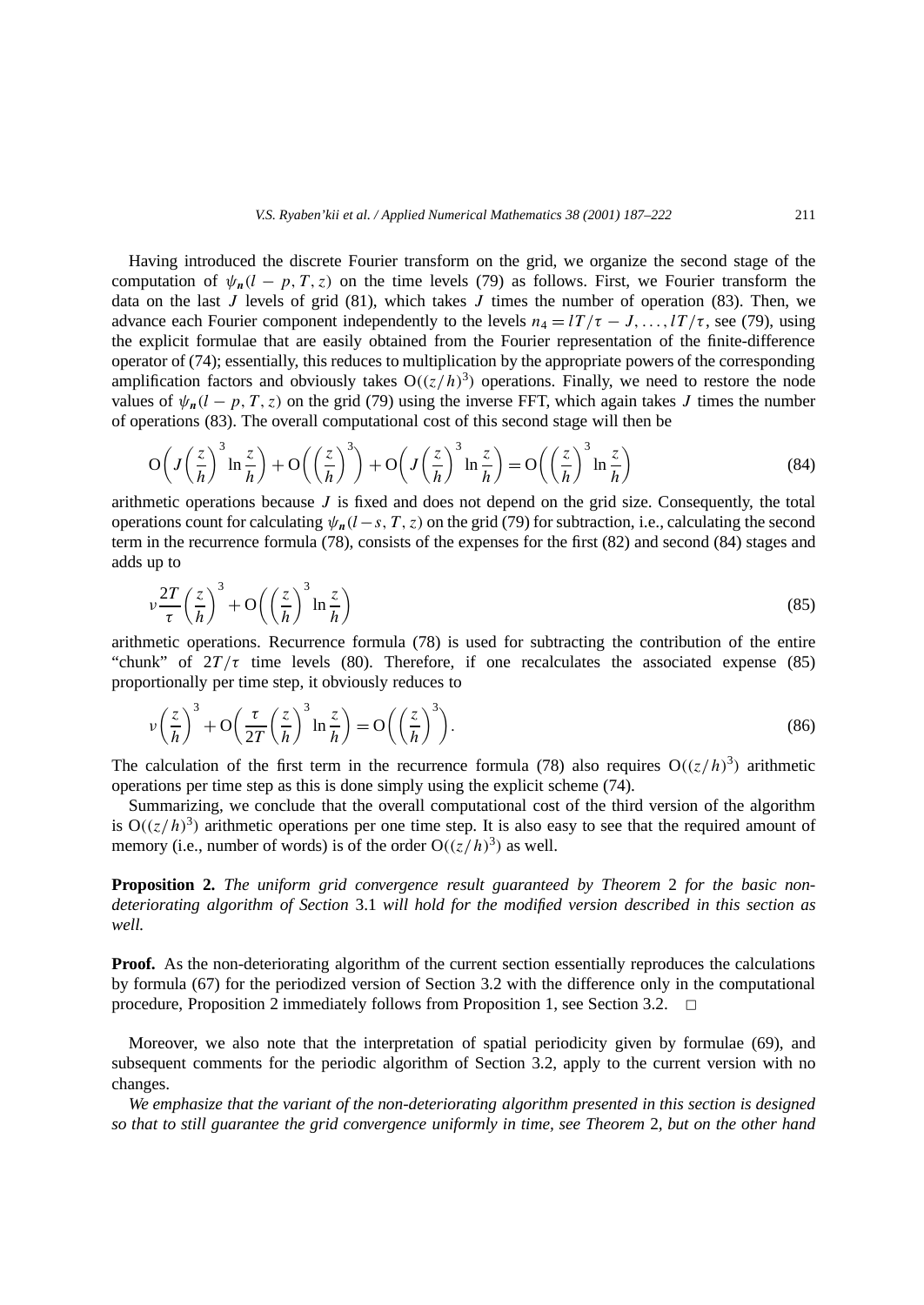*maximally resemble the standard time-marching computational procedure pertinent to an explicit scheme with the periodicity boundary conditions in space. Indeed, the only difference between the procedure that we have just described and typical unaltered time marching is that here we need to cyclically perform the subtraction* (78); *in so doing, the complexity of the modified procedure with respect to the grid dimension remains asymptotically the same as for the standard marching algorithm, see* (86)*.*

# **4. Numerical demonstrations**

To actually demonstrate that the lacunae-based algorithm is an appropriate procedure that does deliver according to its theoretical design properties, we present some numerical results for the wave equation. For our simulations, we assume axial symmetry and employ the *(r, z)* cylindrical coordinates so that to account for the three-dimensional effects using two-dimensional geometry. Accordingly, Eq. (1) becomes:

$$
\frac{\partial^2 \varphi}{\partial t^2} - c^2 \left( \frac{1}{r} \frac{\partial}{\partial r} \left( r \frac{\partial \varphi}{\partial r} \right) + \frac{\partial^2 \varphi}{\partial z^2} \right) = f(r, z, t), \quad t \ge 0.
$$
\n(87)

The solution  $\varphi$  of Eq. (87), as well as the source function f, are functions of r, z, and t. The initial conditions for Eq. (87) remain homogeneous as before, see (2).

We introduce the rectangular auxiliary domain  $[0, R] \times [-Z/2, Z/2]$  of variables  $(r, z)$ . The boundary conditions are periodic with the period *Z* in the *z* direction, and zero Dirichlet at  $r = R$ :

$$
\varphi(r, z \pm Z, t) = \varphi(r, z, t), \qquad \varphi(R, z, t) = 0.
$$
\n(88)

Note, in Sections 2.3 and 3.2 we have used lower-case "*z*" to denote the period. In the current section we use capital "*Z*" for this purpose so that not to confuse it with the conventional notation "*z*" for the axial coordinate.

The mathematical formulation of the problem obviously requires no boundary conditions at  $r = 0$ . However, for the purpose of subsequently building a discrete scheme (see below) we notice that the natural assumption of  $\varphi(r, z, t)$  being a bounded smooth function, along with the axial symmetry, immediately imply that  $(\partial \varphi / \partial r)|_{r=0} = 0$ . Consequently, the Taylor expansion for  $\varphi$  near  $r = 0$  yields:

$$
\varphi(r,\cdot) = \varphi(0,\cdot) + \frac{1}{2} \frac{\partial^2 \varphi}{\partial r^2}\bigg|_{r=0} \cdot r^2 + O(r^3),
$$

which means that

$$
\frac{\partial \varphi}{\partial r} = \frac{\partial^2 \varphi}{\partial r^2}\bigg|_{r=0} \cdot r + O(r^2).
$$

Substituting the latter expression into (87) and considering the limit  $r \to 0$ , we obtain that on the *z*-axis, i.e., at  $r = 0$ , Eq. (87) reduces to:

$$
\frac{\partial^2 \varphi}{\partial t^2} - c^2 \left( 2 \frac{\partial^2 \varphi}{\partial r^2} + \frac{\partial^2 \varphi}{\partial z^2} \right) = f(r, z, t), \quad r = 0, t \ge 0.
$$
\n(89)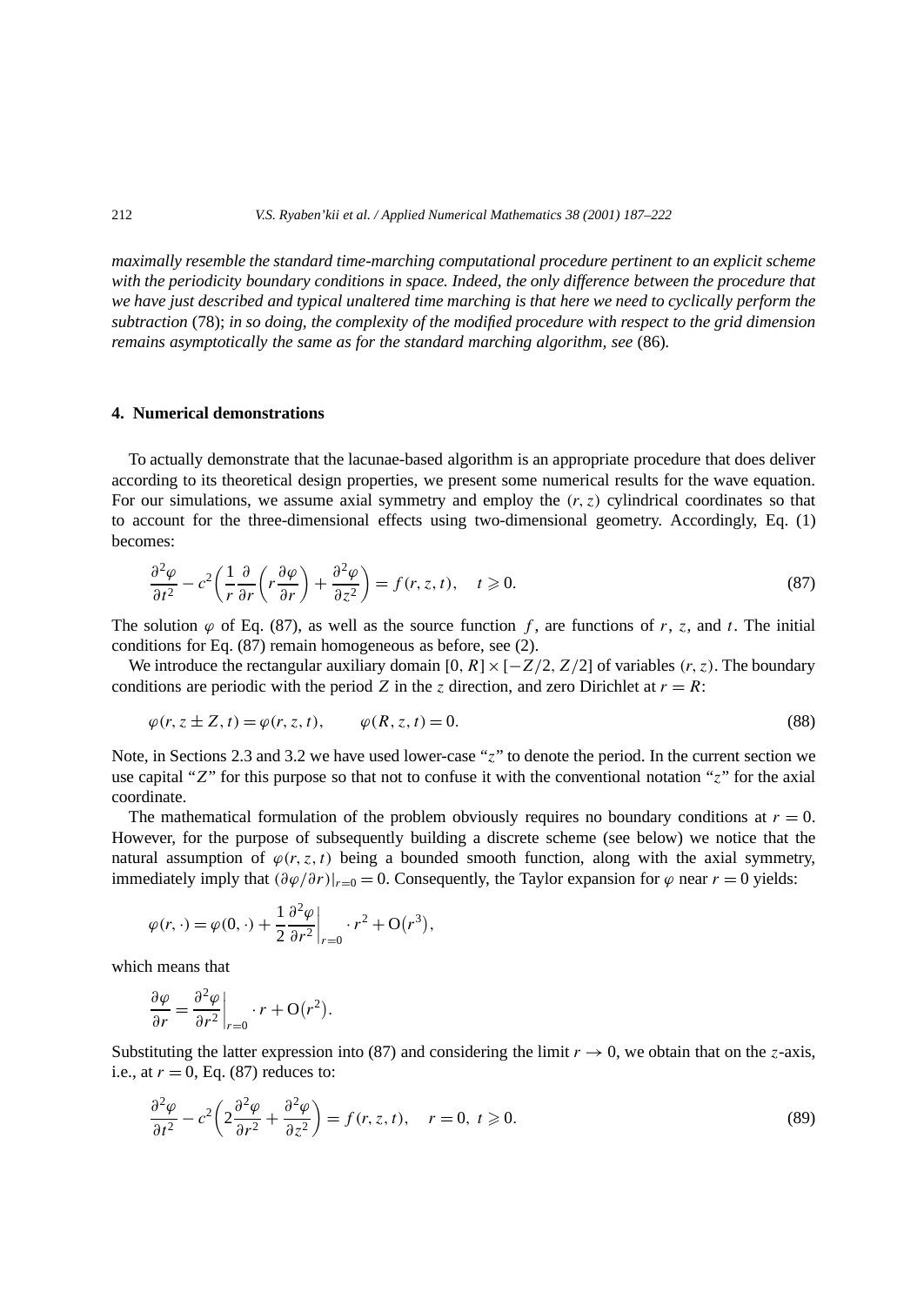To assess the quality of our numerical method we need to build a reference exact solution of problem (87), (2). This solution is obtained using the Lorentz' transform:

$$
\theta = \frac{1}{\sqrt{1 - k^2/c^2}} \cdot t - \frac{k/c}{\sqrt{1 - k^2/c^2}} \cdot \frac{z}{c},
$$
  
\n
$$
\zeta = -\frac{k/c}{\sqrt{1 - k^2/c^2}} \cdot ct + \frac{1}{\sqrt{1 - k^2/c^2}} \cdot z.
$$
\n(90)

Transformation (90) introduces the new coordinate system  $(r, \zeta, \theta)$ . The origin of this new coordinate system moves with the speed *k* along the *z*-axis of the original coordinate system. In other words, at every given *t* it is positioned at  $z = kt$  in the original frame of reference. In implementing transformation (90) we will always need to assume that  $k < c$ , as has also been suggested in Section 1.1, Eq. (4).

The key property of the Lorentz' transform (90) is that it does not change the form of the wave equation (1) (and consequently, (87) and (89)), see, e.g., [1]. As such, let us introduce an arbitrary function of time  $\chi = \chi(t)$ ,  $\chi(t) = 0$  for  $t \le 0$ , so that it also be smooth on the entire R. If we also define  $\rho^2 = r^2 + \zeta^2$ , then

$$
\psi(r,\zeta,\theta) = \frac{\chi(\theta - \rho/c)}{\rho} \tag{91a}
$$

becomes a solution to the wave equation in the new coordinates  $(r, \zeta, \theta)$ . Solution (91a) is driven by a point *δ*-type source, which is located at the origin  $\{r = 0, \, \zeta = 0\}$  and modulated in time by the function  $\chi(\theta)$ . As  $\chi'(0) = 0$ , this solution also satisfies the homogeneous initial conditions. Consequently, the function

$$
\psi(r, z, t) = \frac{\chi(\theta(z, t) - \rho(r, z, t)/c)}{\rho(r, z, t)}
$$
\n(91b)

obtained by substituting (90) into (91a) is a solution of Eq. (87) with the right-hand side  $f(r, z, t) =$  $\chi(t)$  ·  $\delta(r, z - kt)$ . In other words,  $\psi(r, z, t)$  of (91b) is a solution to the wave equation excited by a  $\delta$ -source that moves straightforwardly and uniformly and is modulated in time by a given smooth function *χ*. Solution (91b) also satisfies homogeneous initial conditions (2). From the standpoint of physics, solution (91b) can be characterized as radiation of spherical waves by a moving point source.

Solution (91b) is obviously singular. To use it for testing the numerical algorithm we need to remove the singularity. For that, we first introduce the actual domain  $S(t)$  as a ball of diameter *d* with its center at the origin of the new coordinate system:  $\{r = 0, z = kt\}$ . As such, this spherical domain moves uniformly along the *z*-axis, which obviously helps us keep the axial symmetry intact. Let us also define  $\tilde{r}^2 = r^2 + (z - kt)^2$  and introduce the function  $Q = Q(\tilde{r})$ ,  $r \ge 0$ , such that  $Q(0) = 0$ ,  $Q(\tilde{r}) \equiv 1$  for  $\tilde{r} \ge \kappa d/2$ , where  $\kappa < 1$ , and also

$$
\frac{d^{m} Q(0)}{dt^{m}} = \frac{d^{m} Q(\kappa d/2)}{dt^{m}} = 0 \text{ for } m = 1, 2, ...
$$

till at least  $m = 4$ . Then, it is easy to see that the function  $\varphi(r, z, t) = \psi(r, z, t) \cdot Q(\tilde{r})$  is regular everywhere. Moreover, it is easy to verify by direct differentiation that the function  $f(r, z, t) \stackrel{\text{def}}{=}$  $\Box \varphi(r, z, t)$ , where  $\Box$  denotes the wave operator, i.e., the left-hand side of Eq. (87), is also regular (continuous and bounded) everywhere. We will use  $f(r, z, t)$  defined this way as the source function for Eq. (87). Clearly, *f (r, z, t)* may, generally speaking, differ from zero only on the ball of a smaller diameter *κd* concentric with *S*(*t*). Everywhere else, i.e., for  $\tilde{r} > \kappa d/2$ ,  $f(r, z, t) = 0$ .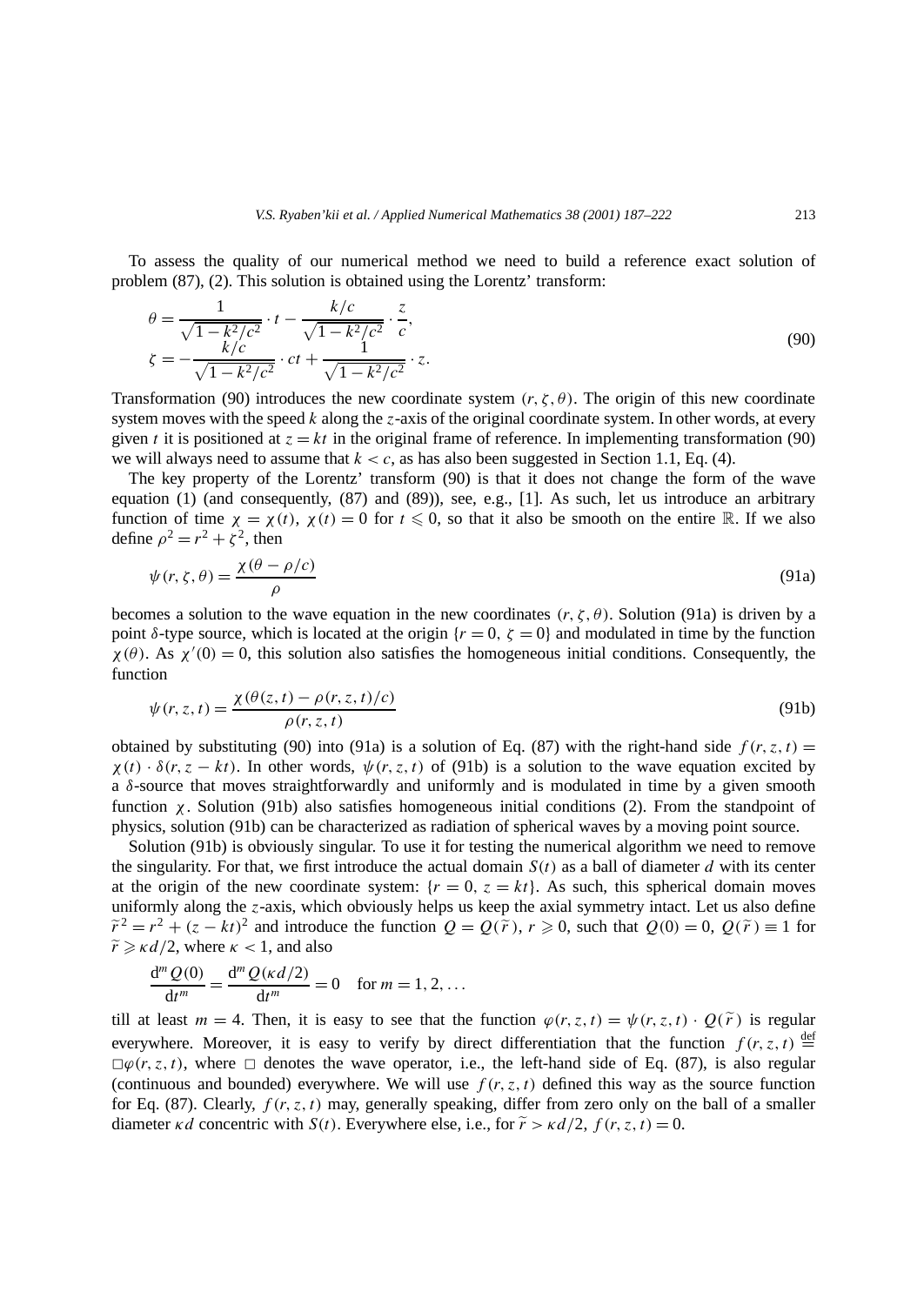Clearly, the solution of problem  $(87)$ ,  $(2)$  driven by this  $f(r, z, t)$  is the foregoing

$$
\varphi(r, z, t) = \psi(r, z, t) \cdot Q(\tilde{r}).
$$
\n(92)

This function satisfies the non-homogeneous wave equation with the right-hand side  $f(r, z, t)$  on a smaller ball of diameter *κd* concentric with *S(t)*. Everywhere else it is a solution to the homogeneous wave equation because it coincides with  $\psi(r, z, t)$  of (91b). Consequently, the solution  $\varphi(r, z, t)$  of (92) can be interpreted as the radiation of waves by a compactly supported moving source  $f(r, z, t)$ . Numerically, we will be reproducing solution  $\varphi(r, z, t)$  given by (92) on the domain *S(t)* using finitedifference methods.

We employ three different explicit central-difference schemes in our simulations. In all three cases we construct a uniform rectangular grid on the plane  $(r, z)$ :  $r_i = ih_r$ ,  $i = 0, 1, \ldots, N_r$ ,  $h_r = R/N_r$ , and  $z_j = jh_z$ ,  $j = 0, \pm 1, \ldots, \pm N_z$ ,  $h_z = Z/2N_z$ . The discrete time levels are  $t_n = n\tau$ ,  $n = 0, 1, \ldots$  For the cell-centered second-order scheme, we keep the values of the unknown function  $\varphi$  at the grid nodes in the *z* direction and at mid-points in the *r* direction:

$$
\frac{\varphi_{i+1/2,j}^{n+1} - 2\varphi_{i+1/2,j}^{n}}{\tau^2} - c^2 \left( \frac{1}{r_{i+1/2}} \frac{1}{h_r} \left[ r_{i+1} \frac{\varphi_{i+3/2,j}^n - \varphi_{i+1/2,j}^n}{h_r} - r_i \frac{\varphi_{i+1/2,j}^n - \varphi_{i-1/2,j}^n}{h_r} \right] + \frac{\varphi_{i+1/2,j+1}^n - 2\varphi_{i+1/2,j}^n + \varphi_{i+1/2,j-1}^n}{h_z^2} \right) = f_{i+1/2,j}^n. \tag{93a}
$$

Eqs. (93a) hold for all *i >* 0. As in this case we do not have the unknown function defined on the axis of symmetry, and the closest values that correspond to  $i = 0$  are half-grid-size away:  $\varphi_{1/2,j}^n$ , then the scheme for  $i = 0$  is obtained by simply assuming that  $(\varphi_{i+1/2,j}^n - \varphi_{i-1/2,j}^n)/h_r|_{i=0} = 0$ , which can be interpreted as a second-order approximation of the natural condition  $(\partial \varphi / \partial r)|_{r=0} = 0$ . This immediately yields:

$$
\frac{\varphi_{1/2,j}^{n+1} - 2\varphi_{1/2,j}^n + \varphi_{1/2,j}^{n-1}}{\tau^2} - c^2 \left( \frac{1}{r_{1/2}} \frac{1}{h_r} r_1 \frac{\varphi_{3/2,j}^n - \varphi_{1/2,j}^n}{h_r} + \frac{\varphi_{1/2,j+1}^n - 2\varphi_{1/2,j}^n + \varphi_{1/2,j-1}^n}{h_z^2} \right) = f_{1/2,j}^n. \tag{93b}
$$

For the node-centered second-order scheme,  $\varphi$  is taken at the actual grid nodes, and for  $i > 0$  we have:

$$
\frac{\varphi_{i,j}^{n+1} - 2\varphi_{i,j}^{n} + \varphi_{i,j}^{n-1}}{\tau^2} - c^2 \left( \frac{1}{r_i} \frac{1}{h_r} \left[ r_{i+1/2} \frac{\varphi_{i+1,j}^{n} - \varphi_{i,j}^{n}}{h_r} - r_{i-1/2} \frac{\varphi_{i,j}^{n} - \varphi_{i-1,j}^{n}}{h_r} \right] + \frac{\varphi_{i,j+1}^{n} - 2\varphi_{i,j}^{n} + \varphi_{i,j-1}^{n}}{h_z^2} \right) = f_{i,j}^{n}.
$$
 (94a)

To obtain the scheme on the axis of symmetry  $i = 0$  in this case, we need to approximate equation (89). For the  $\partial^2/\partial r^2$  derivative in this equation we can first formally write  $(\partial^2 \varphi/\partial r^2)|_{r=0} \approx (\varphi_{1,j} - 2\varphi_{0,j} +$  $\varphi_{-1,j}/h_r^2$ . This expression obviously reduces to  $(\partial^2 \varphi/\partial r^2)|_{r=0} \approx 2(\varphi_{1,j} - \varphi_{0,j})/h_r^2$  because of the symmetry:  $\varphi_{-1,j} = \varphi_{1,j}$ , and we consequently obtain:

$$
\frac{\varphi_{i,j}^{n+1} - 2\varphi_{i,j}^n + \varphi_{i,j}^{n-1}}{\tau^2} - c^2 \left( 4 \frac{\varphi_{1,j}^n - \varphi_{0,j}^n}{h_r^2} + \frac{\varphi_{0,j+1}^n - 2\varphi_{0,j}^n + \varphi_{0,j-1}^n}{h_z^2} \right) = f_{0,j}^n.
$$
\n(94b)

The last scheme is a node-centered fourth-order scheme. More precisely, it approximates spatial derivatives with the accuracy  $O(h_r^4 + h_z^4)$  and temporal derivative with the accuracy  $O(\tau^2)$ . For  $i > 1$ we have: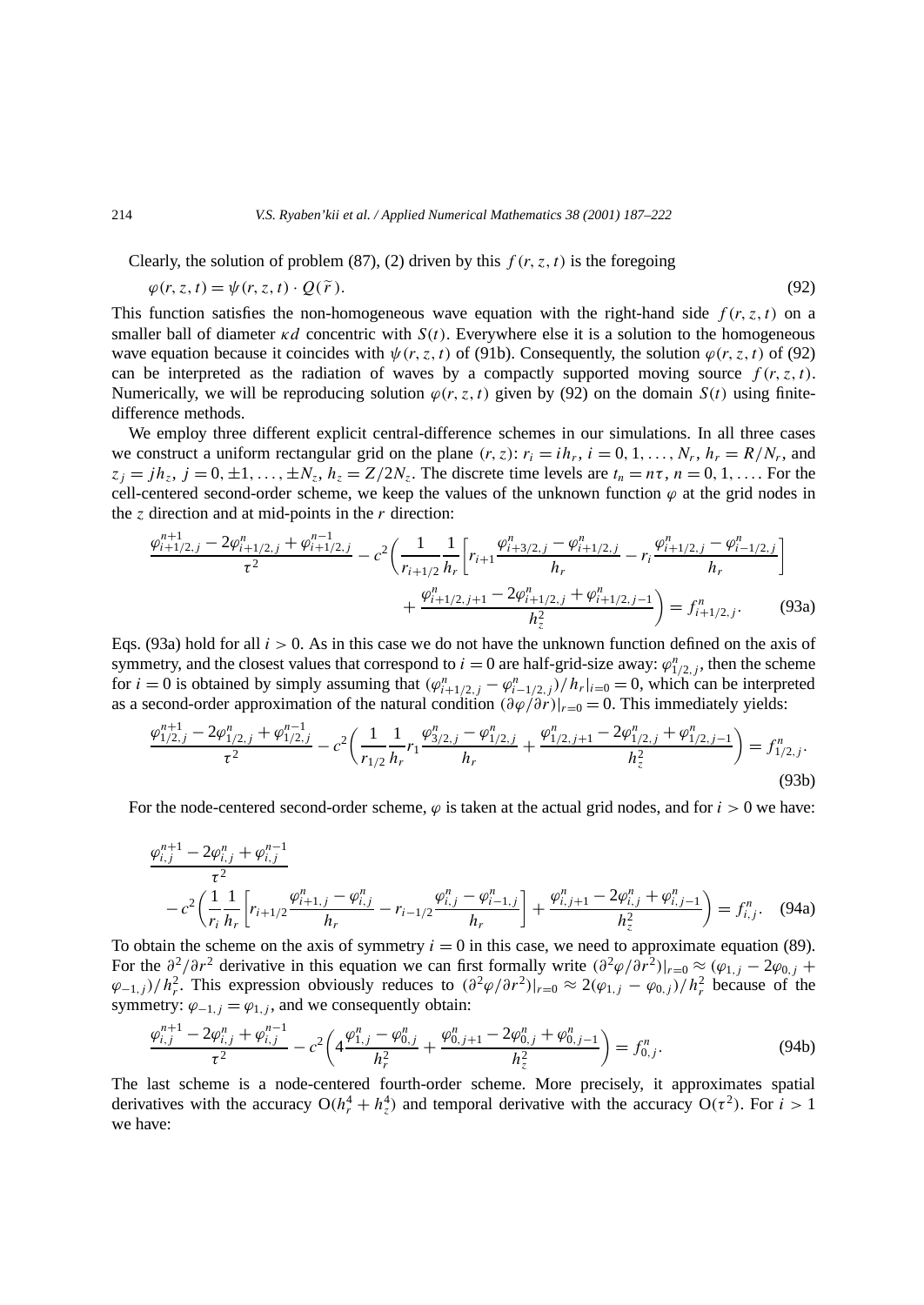$$
\frac{\varphi_{i,j}^{n+1} - 2\varphi_{i,j}^{n} + \varphi_{i,j}^{n-1}}{\tau^2} - c^2 \left( \frac{4}{3} \frac{1}{r_i} \frac{1}{h_r} \left[ r_{i+1/2} \frac{\varphi_{i+1,j}^{n} - \varphi_{i,j}^{n}}{h_r} - r_{i-1/2} \frac{\varphi_{i,j}^{n} - \varphi_{i-1,j}^{n}}{h_r} \right] - \frac{1}{3} \frac{1}{r_i} \frac{1}{2h_r} \left[ r_{i+1} \frac{\varphi_{i+2,j}^{n} - \varphi_{i,j}^{n}}{2h_r} - r_{i-1} \frac{\varphi_{i,j}^{n} - \varphi_{i-2,j}^{n}}{2h_r} \right] + \frac{-\varphi_{i,j+2}^{n} + 16\varphi_{i,j+1}^{n} - 30\varphi_{i,j}^{n} + 16\varphi_{i,j-1}^{n} - \varphi_{i,j-2}^{n}}{12h_z^2} = f_{i,j}^{n}.
$$
\n(95a)

For  $i = 1$  we have  $r_{i-1} = r_0 = 0$  and consequently:

$$
\frac{\varphi_{1,j}^{n+1} - 2\varphi_{1,j}^{n} + \varphi_{1,j}^{n-1}}{\tau^2} - c^2 \left( \frac{4}{3} \frac{1}{r_1} \frac{1}{h_r} \left[ r_{3/2} \frac{\varphi_{2,j}^n - \varphi_{1,j}^n}{h_r} - r_{1/2} \frac{\varphi_{1,j}^n - \varphi_{0,j}^n}{h_r} \right] - \frac{1}{3} \frac{1}{r_1} \frac{1}{2h_r} \left[ r_2 \frac{\varphi_{3,j}^n - \varphi_{1,j}^n}{2h_r} \right] + \frac{-\varphi_{1,j+2}^n + 16\varphi_{1,j+1}^n - 30\varphi_{1,j}^n + 16\varphi_{1,j-1}^n - \varphi_{1,j-2}^n}{12h_z^2} = f_{1,j}^n. \tag{95b}
$$

Finally, for  $i = 0$  we again have to approximate Eq. (89). Using symmetry like in the previous case, we arrive at:

$$
\frac{\varphi_{0,j}^{n+1} - 2\varphi_{0,j}^{n} + \varphi_{0,j}^{n-1}}{\tau^2}
$$
\n
$$
-c^2 \left( 2 \frac{-2\varphi_{2,j}^n + 32\varphi_{1,j}^n - 30\varphi_{0,j}^n}{12h_r^2} + \frac{-\varphi_{0,j+2}^n + 16\varphi_{0,j+1}^n - 30\varphi_{0,j}^n + 16\varphi_{0,j-1}^n - \varphi_{0,j-2}^n}{12h_z^2} \right) = f_{0,j}^n. \tag{95c}
$$

For all three schemes, (93), (94), and (95), setting the discrete boundary conditions (88) on the outer boundary of the auxiliary domain  $[0, R] \times [-Z/2, Z/2]$  is straightforward. An extra boundary condition is needed for the fourth-order approximation, and we simply set  $\varphi_{N_r-1,j}^n = 0$  in addition to  $\varphi_{N_r,j}^n = 0$ . Regarding the time step  $\tau$ , all three schemes are explicit and as such, there is a Courant-type stability constraint.

As has been mentioned, the purpose of presenting the results of numerical computations that follow is to corroborate the theoretical design properties of the lacunae-based algorithm, i.e., to show the temporally uniform grid convergence on long time intervals. For that, we conduct a grid refinement study, i.e., approximate the exact solution (92) on a sequence of successively more fine grids. In so doing, the time step  $\tau$  for the two second-order schemes (93) and (94) is always reduced with the same rate as the corresponding spatial sizes  $h_r$  and  $h_z$ ; and the time step  $\tau$  for the fourth-order scheme (95) is reduced twice as fast (i.e., by a factor of four every time  $h_r$  and  $h_z$  are reduced by a factor of two) so that to demonstrate the fourth-order overall convergence in the end. The computations in each case were run till the dimensionless time  $t = 200 \cdot d/c$ , i.e., for 200 times the time interval required for a wave to cross the domain  $S(t)$ . This certainly qualifies as "long term" from the standpoint of any conceivable application.

The actual parameters that we have used for our simulations are the following:  $R = Z = \pi$ ,  $d = 1.8$ ,  $c = 1$ ,  $k = 0.1$ ,  $\kappa = 0.8$ . The spatial grid is composed of square cells:  $N_r = N_z$  and consequently,  $h_r = h_z = h$ . The actual grid dimensions  $N_r \times 2N_z$  are: 64 × 128, 128 × 256, and 256 × 512. The temporal partition size  $2T$ , see  $(32)$  and  $(33)$ , is found from  $(64)$  once the other parameters have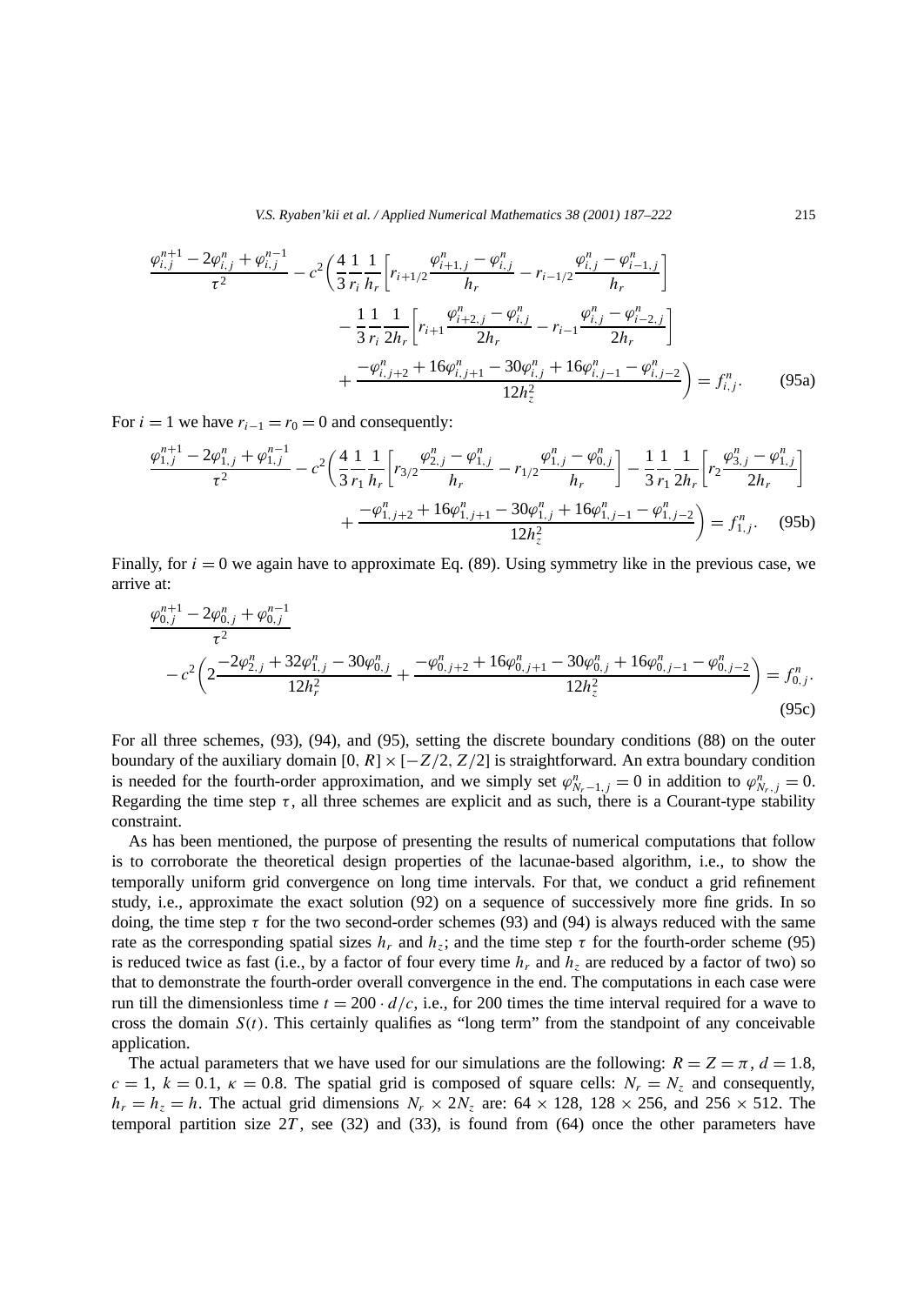been set. The function  $\Theta(t)$ , as well as  $O(\tilde{r})$ , on the intervals of their variation from 0 to 1 are built as polynomials of degree 9 (with only odd powers included), as suggested in the beginning of Section 2.2. This guarantees four continuous derivatives in transition to the constant (either 0 or 1). The function  $\chi(t)$  is defined as follows:  $\chi(t) = (1 + \frac{1}{4} \sin t)R(1 - t/(2\pi))$ , where  $R(t)$  is, again, a polynomial of degree 9 that decays smoothly from 1 to 0 on the interval [1*,* 0] and thus provides four continuous derivatives, see Section 2.2. Finally, the actual algorithm used for computations is the version described in Section 3.3. In the radial direction  $r$ , instead of the conventional Fourier transform we use expansion with respect to the corresponding discrete eigenfunctions calculated numerically.

In Fig. 3 we show error profiles (more precisely, the logarithm of the relative error on the domain *S(t)* in the maximum norm as it depends on the dimensionless time) on all three grids for both secondorder schemes (93) and (94). In Fig. 4, similar curves are shown for the fourth-order scheme (95). From these figures we conclude that indeed no error is accumulated in the course of computations because all error profiles are flat throughout the entire  $200 \cdot d/c$  time interval. Thus, the solution does not deteriorate as time elapses. Fig. 3 also shows that every time the grid is refined by a factor of two the error drops by approximately a factor of four, which indicates the second-order convergence. Similarly, Fig. 4 shows that every time the grid is refined by a factor of two the error drops by approximately a factor of sixteen, which is an indication of the fourth-order convergence. Consequently, we can conclude that numerical experiments fully corroborate the theoretical design properties of the algorithm.



Lacunae-based (2,2) node-centered scheme

Fig. 3. Grid convergence study for the long-term integration of the wave equation. (a) The second-order scheme (93). (b) The second-order scheme (94).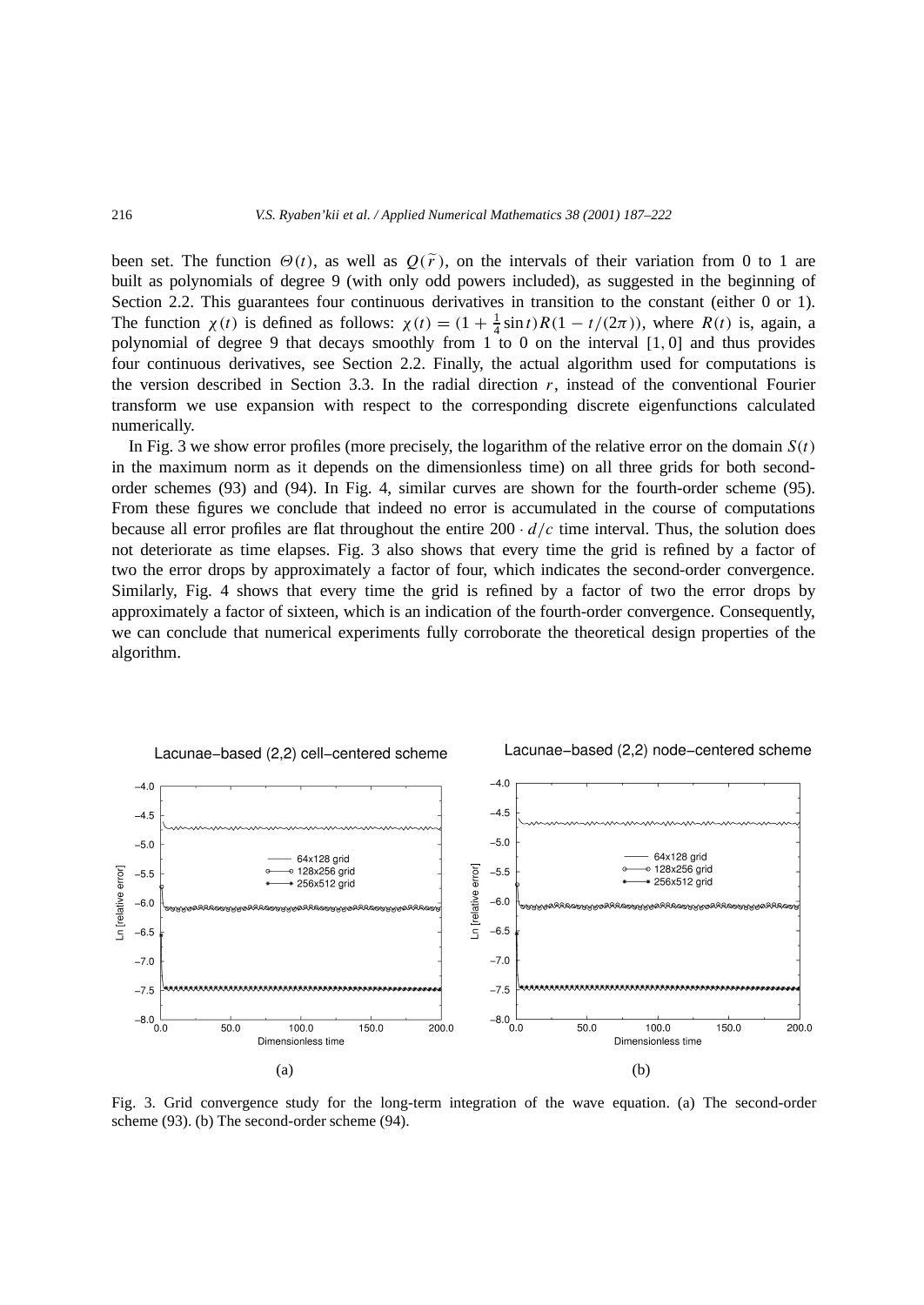

Lacunae-based (2,4) node-centered scheme

Fig. 4. Same as Fig. 3 for the fourth-order scheme (95).

50.0

100.0

Dimensionless time

150.0

200.0

#### **5. Possible generalizations**

First, let us note that the assumption of homogeneity of the initial data (2) can be alleviated and replaced by a weaker requirement

$$
\varphi(\mathbf{x},t)|_{t=0} = \varphi_0(\mathbf{x}), \qquad \frac{\partial \varphi(\mathbf{x},t)}{\partial t}\bigg|_{t=0} = \varphi_1(\mathbf{x}),
$$

 $-11.5$ 

 $-12.0$  $-12.5$ <br> $-12.5$ <br>0.0

where  $\varphi_0(\mathbf{x})$  and  $\varphi_1(\mathbf{x})$  are sufficiently smooth functions that turn into zero outside the domain  $S(t)|_{t=0}$ *S(*0*)*.

Further, as has been mentioned the requirement of smoothness for  $f(x, t)$  throughout the entire spacetime  $(x, t)$  along with considering  $f(x, t) \neq 0$  only for  $t > 0$  actually implies that  $f(x, t)$  and its first several derivatives with respect to *t* have to vanish as  $t \rightarrow +0$ . This condition can also be alleviated by requiring that the function  $f(x, t)$ , supp  $f(x, t) \subset S(t)$ , be smooth only for  $t \ge 0$  rather than on the entire space-time  $\mathbb{R}^3 \times (-\infty, \infty)$ . The resulting Cauchy problem, which appears somewhat more complex, can actually be reduced to problem (1), (2) if one represents the solution to the new problem as a sum of two functions:

$$
\varphi(\mathbf{x},t) = \overline{\varphi}(\mathbf{x},t) + \widetilde{\varphi}(\mathbf{x},t).
$$

The function  $\overline{\varphi}(x, t)$  will be a solution to the Cauchy problem with the given non-homogeneous initial data and the right-hand side  $F(x, t) = \Theta(t) f(x, t)$  that turns into zero for  $t \ge 1$ . The function  $\tilde{\varphi}(x, t)$ will be a solution to the problem

$$
\frac{\partial^2 \widetilde{\varphi}}{\partial t^2} - c^2 \left( \frac{\partial^2 \widetilde{\varphi}}{\partial x_1^2} + \frac{\partial^2 \widetilde{\varphi}}{\partial x_2^2} + \frac{\partial^2 \widetilde{\varphi}}{\partial x_3^2} \right) = f(\mathbf{x}, t) - F(\mathbf{x}, t), \quad t \ge 0,
$$
  

$$
\widetilde{\varphi}|_{t=0} = \frac{\partial \widetilde{\varphi}}{\partial t}|_{t=0} = 0.
$$
 (96)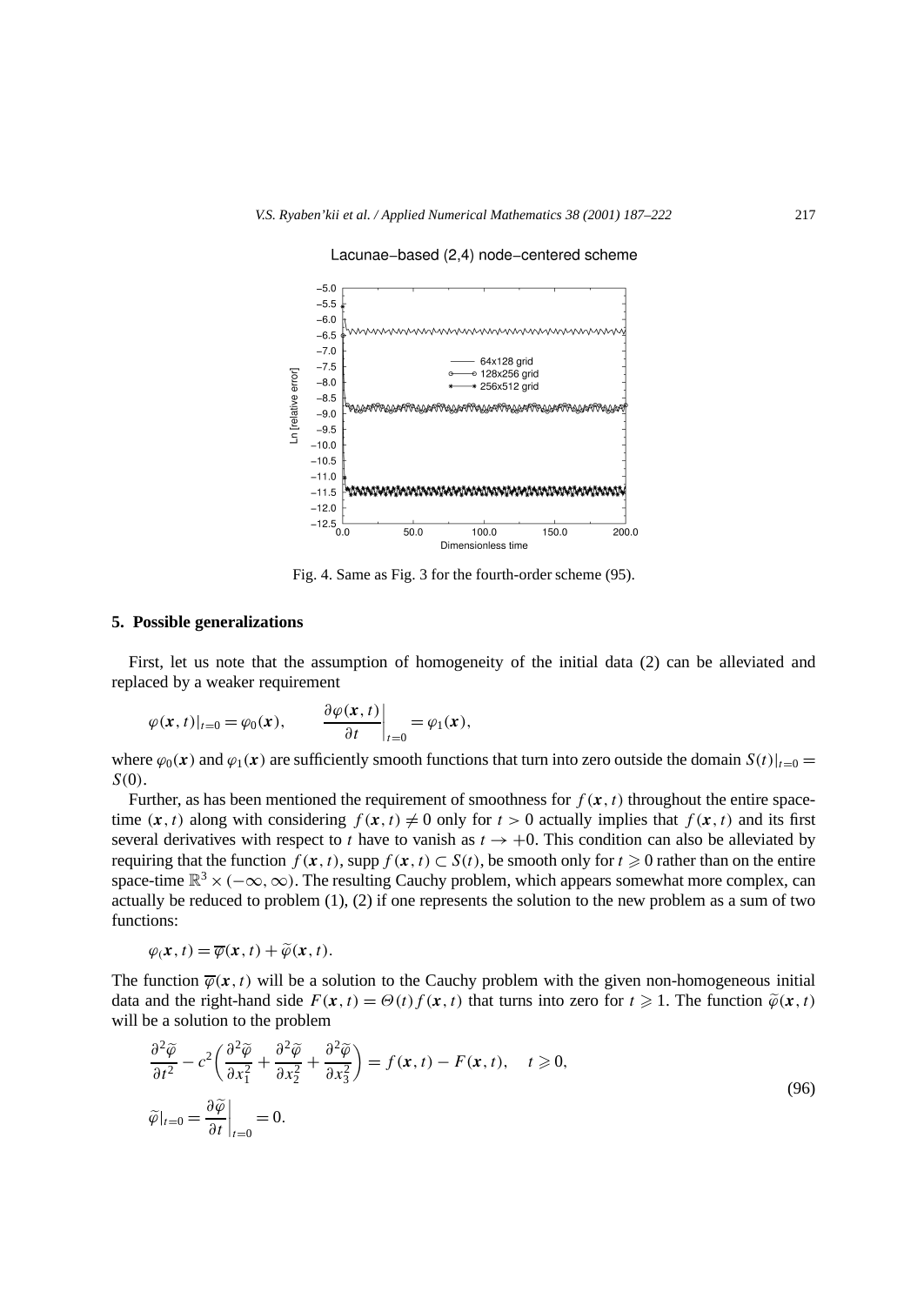Problem (96) is obviously of the type (1), (2). The problem for  $\overline{\varphi}(x,t)$  needs to be solved only till some  $t = t_0$ , after which  $\overline{\varphi}(\mathbf{x}, t) \equiv 0$  when  $\mathbf{x} \in S(t)$  because of the presence of lacunae in the solutions of the three-dimensional wave equation.

# **Appendix**

There are multiple problems in mechanics and physics that involve a wave propagation process of some kind as at least one key element. Therefore, an efficient numerical method for computation of waves on long time intervals with uniform error bounds, such as the one described in the paper, is important for various applications. As a specific example, let us consider the Euler equations of motion of inviscid compressible fluid written with respect to some inertial frame of reference *(x,t)*:

$$
\frac{\partial \rho}{\partial t} + \nabla(\rho \mathbf{v}) = 0,
$$
  
\n
$$
\rho \frac{\partial \mathbf{v}}{\partial t} + \rho(\mathbf{v} \nabla)\mathbf{v} + \nabla p = \mathbf{0},
$$
  
\n
$$
\rho \frac{\partial \varepsilon}{\partial t} + \rho \mathbf{v} \nabla \varepsilon + p \nabla \mathbf{v} = 0,
$$
\n(A.1)

where  $\rho$  is the density, *p*—pressure,  $\varepsilon$ —internal energy, and *v* is the velocity vector; the system of equations (A.1) should also be supplemented by the equation of state. Let the new frame of reference  $(\mathbf{x}', t')$  move with respect to the old one with the given velocity  $\mathbf{u}_0 = \mathbf{u}_0(t)$  so that the new coordinates be connected with the old ones via the Galileo transform:

$$
\mathbf{x}' = \mathbf{x} - \int_{0}^{t} \mathbf{u}_0(\theta) d\theta, \qquad t' = t.
$$
\n(A.2)

Note, for simplicity we assume only the translational motion of coordinate frames with respect to one another; but rotational motion can also be taken into account. Denoting the velocity vector in the new coordinates by *u*, we obviously have  $v = u_0 + u$ . Then, applying the transformation (A.2), we can rewrite Eqs. (A.1) in the new coordinates:

$$
\frac{\partial \rho}{\partial t'} + \nabla'(\rho \mathbf{u}) = 0,
$$
\n
$$
\rho \frac{\partial \mathbf{u}}{\partial t'} + \rho (\mathbf{u} \nabla') \mathbf{u} + \nabla' p = -\rho \frac{\partial \mathbf{u}_0}{\partial t'},
$$
\n
$$
\rho \frac{\partial \varepsilon}{\partial t'} + \rho \mathbf{u} \nabla' \varepsilon + p \nabla' \mathbf{u} = 0.
$$
\n(A.3)

The nonhomogeneous term on the right-hand side of the momentum equation in (A.3) accounts for the acceleration of the coordinate system because the new frame of reference is, generally speaking, no longer inertial (unless  $u_0 = \text{const}$ ).

In practical terms, the transformation (A.2) may correspond, for example, to a maneuvering aircraft, where  $u_0(t)$  is its full velocity at a given moment *t*. Eqs. (A.3) will then correspond to the description of the flow around the aircraft in the frame of reference that is connected with this aircraft. The term  $-\rho(\partial u_0/\partial t')$  represents forces due to the translational acceleration of the coordinate frame. As has been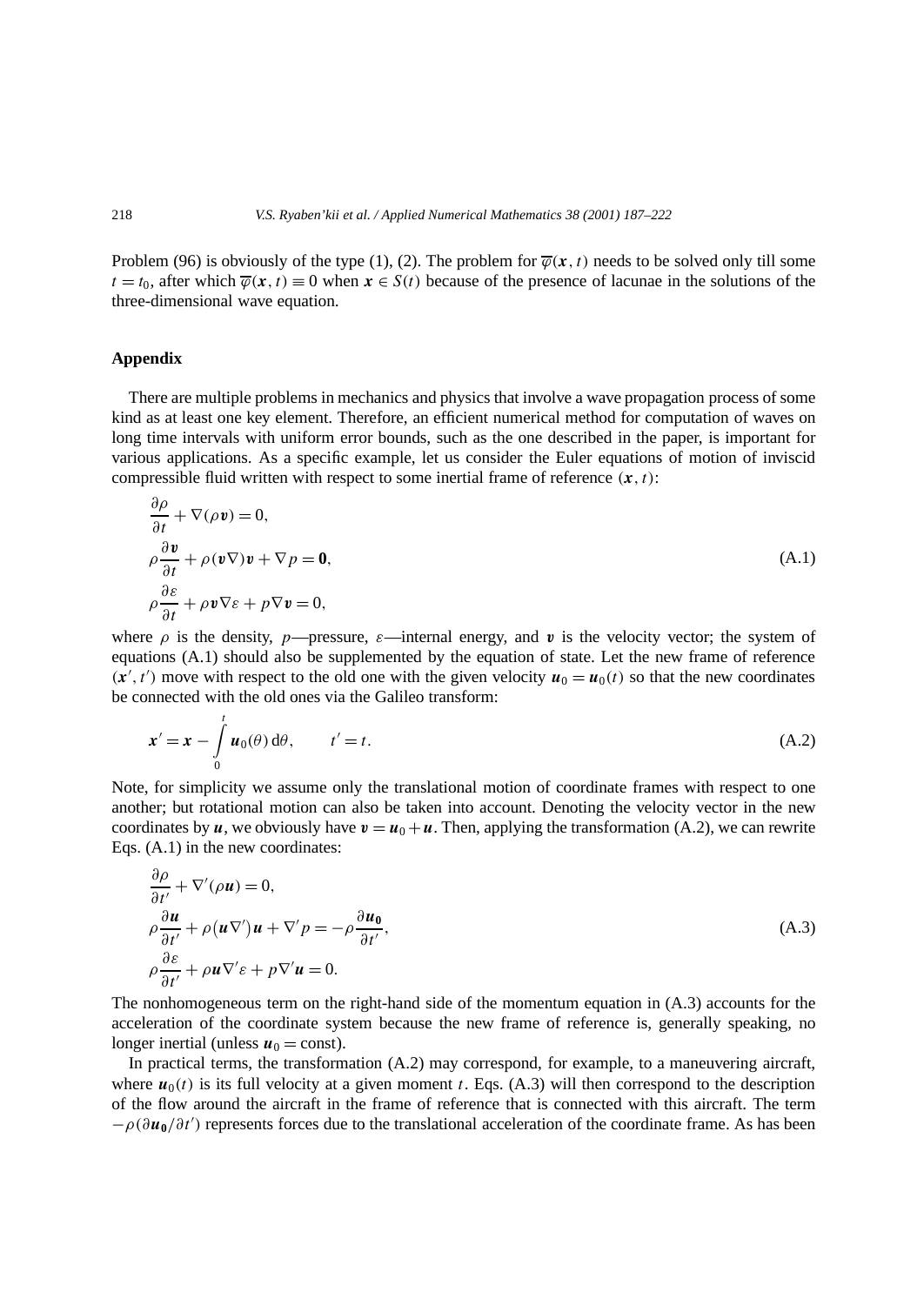mentioned, Coriolis-type accelerations can also be accounted for, but this is not essential for the current general purposes.

Let us now consider stationary fluid in the original frame of reference:

$$
\rho = \overline{\rho}, \qquad p = \overline{p}, \qquad \varepsilon = \overline{\varepsilon}, \qquad v = 0. \tag{A.4}
$$

In the new coordinate system the stationary solution (A.4) obviously becomes

$$
\rho = \overline{\rho}, \qquad p = \overline{p}, \qquad \varepsilon = \overline{\varepsilon}, \qquad u = -u_0. \tag{A.5}
$$

Linearizing Eqs. (A.3) against the solution (A.5), which is constant across the space for any particular time, we obtain

$$
\frac{\partial p}{\partial t'} - u_0 \nabla' p + \nabla' u = 0,
$$
  
\n
$$
\frac{\partial u}{\partial t'} - (u_0 \nabla') u + \nabla' p = 0.
$$
\n(A.6)

The quantities  $p$  and  $\boldsymbol{u}$  in (A.6) denote the perturbations with respect to the corresponding background values given in (A.5). To actually perform the linearization, we need to assume that the fluid motion is adiabatic and that the foregoing perturbations are small; then, retaining only the first-order terms with respect to the perturbations, we arrive at Eqs. (A.6). Linear equations (A.6) are natural to use for describing the fluid flow in the far field, i.e., far away from the source of perturbations, which would be the aircraft in the example mentioned previously. We emphasize that the external acceleration term in Eqs. (A.6) has dropped, and Eqs. (A.6) actually look exactly like the equations of advective acoustics with the background velocity  $u_0$  that may depend on time. This means that *the process of propagation of small perturbations from an accelerating source in the far field is quasi-stationary,* at every given moment of time *t* these perturbations behave like the perturbations from the source with the instantaneous speed  $u_0(t)$ .

As has been mentioned, one can use linear equations (A.6) far away from the source of perturbations. Let us assume that there is a sufficiently large ball *S'* of diameter *d* centered at the origin  $x' = 0$  that fully contains the source of perturbations (aircraft) and such that linear homogeneous equations (A.6) hold outside *S'*. Inside *S'* the flow needs to be described by a more complex model, e.g., the original Euler equations supplemented by the proper boundary conditions on the solid surface, or even more sophisticated. *However, for the purpose of describing the far field, this complex interior model can be simply replaced by the right-hand sides to Eqs.* (A.6) *that would be concentrated inside S .* Formally, this is very easy to do. Assuming that we know the flow solution throughout the space (if there is an immersed configuration like aircraft contained in *S* , we can use any smooth extension inside it), we simply substitute it into (A.6) and thus generate inhomogeneities inside *S* :

$$
\frac{\partial p}{\partial t'} - u_0 \nabla' p + \nabla' u = g_1(x', t'),\n\frac{\partial u}{\partial t'} - (u_0 \nabla') u + \nabla' p = g_2(x', t').
$$
\n(A.7)

This approach, of course, cannot (and need not to) be actually applied in practice, as it requires an a priori knowledge of the solution. For the current description, however, this is not essential. *Our emphasis here is rather on giving an example of motivation for the development of a non-deteriorating algorithm for long-term numerical computation when the source terms are assumed known.*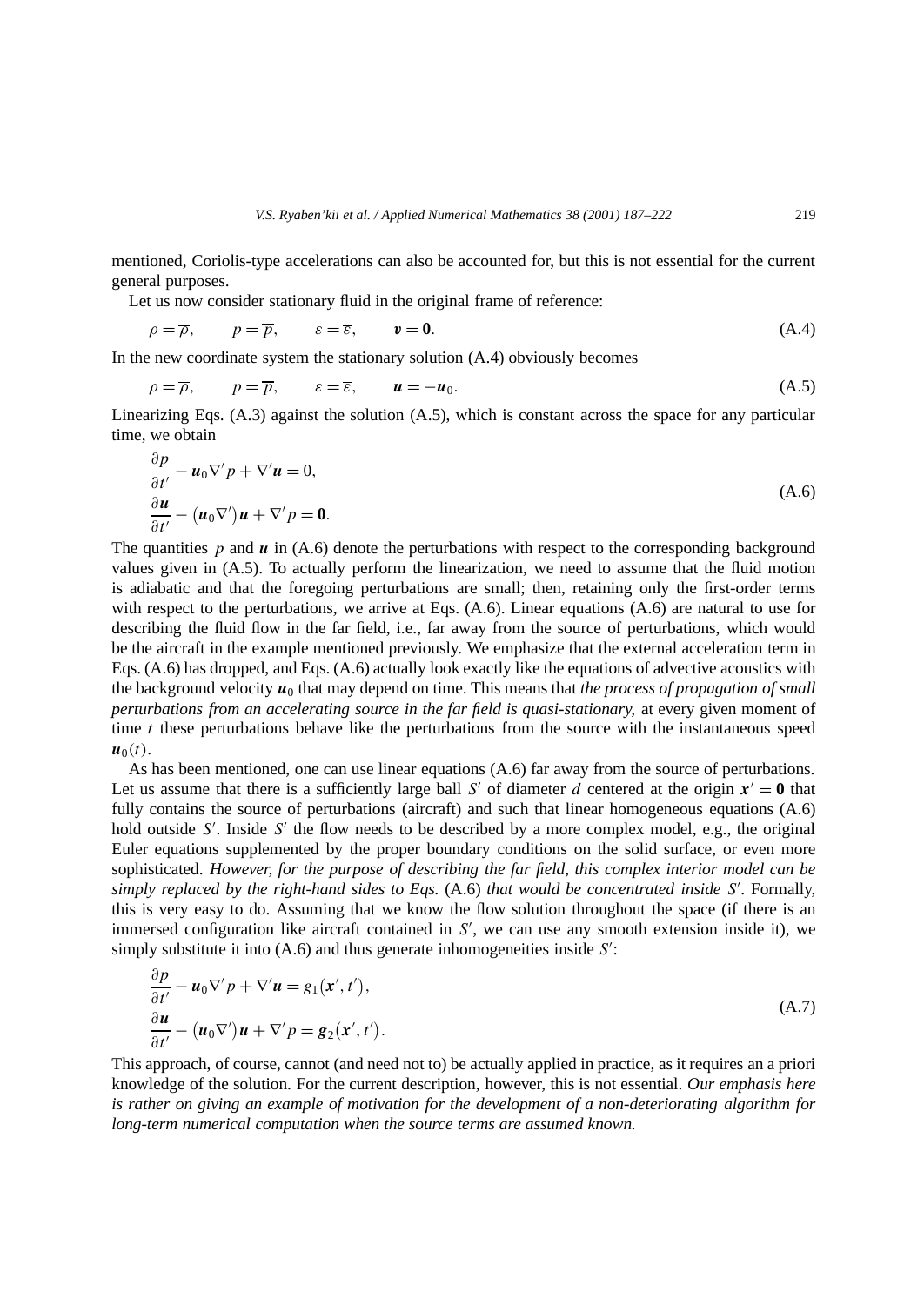On one hand, the latter problem is important and interesting by itself from the standpoints of both theory and applications, for example, when flow perturbations are generated not by an immersed configuration (e.g., aircraft) but rather when the linearized flow equations are driven by known quadrupole-type sources that are often used for describing turbulence-generated noise. On the other hand, as shown by Ryaben'kii in [6,8], a universal construction of *unsteady artificial boundary conditions* (ABCs) for the near-field computations in fact reduces to the generation of appropriate right-hand sides to the far-field equations, and then solving the resulting linear nonhomogeneous problem throughout the space-time. We note that the term "ABCs" is generally used for external boundary conditions that serve as a closure to the truncated problem for the purpose of solving it numerically once the original problem is formulated on an unbounded domain, see [11]. The aforementioned appropriate right-hand sides that are built in  $[6,8]$  turn out to be concentrated inside  $S'$  next to the external artificial boundary ∂S'. Thus, the numerical solution methodology that we refer to above is needed for constructing the ABCs as well.

The work by Ryaben'kii [6,8] treats the problem of unsteady ABCs in the finite-difference framework and *provides a general recipe for constructing such boundary conditions using the concept of difference potentials* (see [3–5,7]). The ABCs of [6,8] can be applied to different problems in various fields of scientific computing. In this paper we do not discuss the issue of ABCs per se. We, however, reiterate that an integral part of any ABCs of type [6,8] is a linear solver for nonhomogeneous equations with known right-hand sides. Thus, to implement the general methodology of [6,8] in a specific important case of long-term computations, we need to be able to numerically integrate linear equations with known right-hand sides over long time intervals. *The corresponding technique for wave radiation solutions is the focus of the analysis in this paper.*

Returning to the previous example with the linearized Euler equations, we simply assume the functions  $g_1(x',t')$  and  $g_2(x',t')$ , see (A.7), to be known, supp  $g_1(x',t') \subset S' \times [0,+\infty)$  and supp  $g_2(x',t') \subset$  $S' \times [0, +\infty)$ ;  $S' = \{x' \mid |x'| \le d/2\}$ . In Eqs. (A.7), let us now change the independent variables back, i.e., from  $(x', t')$  to  $(x, t)$ , see (A.2):

$$
\frac{\partial p}{\partial t} + \nabla v = g_1 \left( \mathbf{x} + \int_0^t \mathbf{u}_0(\theta) d\theta, t \right) \equiv f_1(\mathbf{x}, t),
$$
  
\n
$$
\frac{\partial v}{\partial t} + \nabla p = g_2 \left( \mathbf{x} + \int_0^t \mathbf{u}_0(\theta) d\theta, t \right) \equiv f_2(\mathbf{x}, t),
$$
\n(A.8)

where  $p$  and  $v$  in (A.8) denote the perturbations with respect to the corresponding background values given in (A.4). Clearly,

$$
\text{supp } f_1(\mathbf{x}, t) \subset \{(\mathbf{x}, t) \mid \mathbf{x} \in S(t), \ t > 0\},
$$
\n
$$
\text{supp } f_2(\mathbf{x}, t) \subset \{(\mathbf{x}, t) \mid \mathbf{x} \in S(t), \ t > 0\},
$$
\n(A.9)

where  $S(t)$  is a ball of variables x defined by relation (3). Thus, Eqs. (A.8) can be interpreted as the equations of ambient acoustics driven by moving sources, at every given moment of time the sources are concentrated in the ball  $S(t)$ , see (3), of diameter *d* centered at  $x_0(t)$ .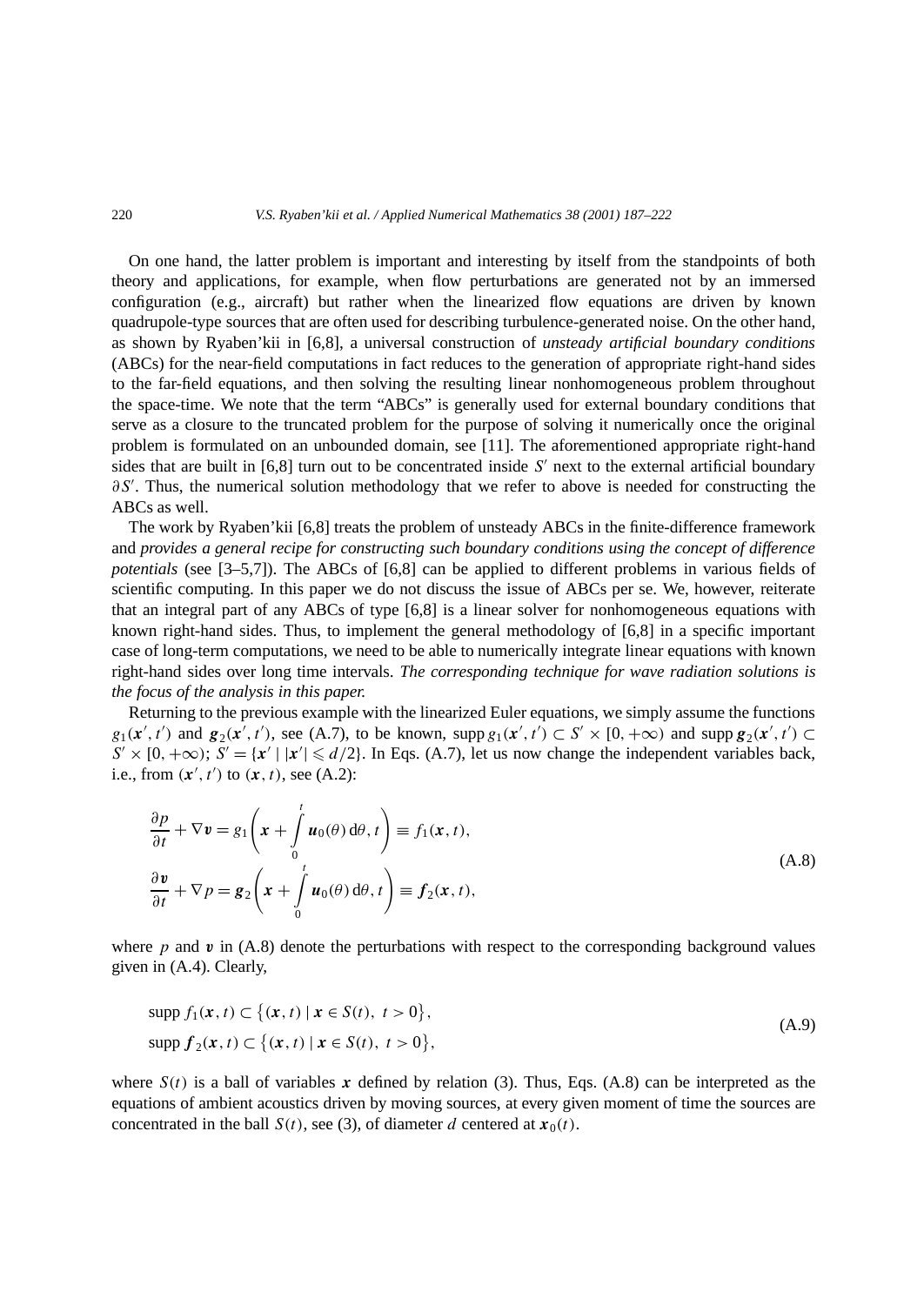To further simplify our considerations, let us assume that the velocity field *v* has a potential  $\varphi =$  $\varphi$ (*x,t*) so that  $v = \nabla \varphi$ . Then, we also have to assume that  $\exists \psi = \psi(x, t)$ :  $f_2(x, t) = \nabla \psi$ ; obviously supp  $\psi(\mathbf{x}, t) \subset \{(\mathbf{x}, t) \mid \mathbf{x} \in S(t), t > 0\}$  (see (A.9)). In so doing Eqs. (A.8) transform into:

$$
\frac{\partial p}{\partial t} + \Delta \varphi = f_1(\mathbf{x}, t),
$$
  
\n
$$
\nabla \left( \frac{\partial \varphi}{\partial t} + p - \psi \right) = 0.
$$
\n(A.10)

Clearly, the second equation of (A.10) implies that the expression in brackets is a function of time *t* only. Using the existing uncertainty in the definition of  $\varphi$  ( $v = \nabla \varphi$  and therefore an arbitrary function of time can be added to  $\varphi$ ), we can always assume that

$$
\frac{\partial \varphi}{\partial t} + p - \psi = 0. \tag{A.11}
$$

Outside *S(t)* Eq. (A.11) obviously translates into the standard definition of the potential  $p = -\frac{\partial \varphi}{\partial t}$ . Differentiating (A.11) in time and substituting the expression for *∂p/∂t* into the first equation of (A.10) we recover the nonhomogeneous wave equation for  $\varphi$ (*x,t*):

$$
-\frac{\partial^2 \varphi}{\partial t^2} + \Delta \varphi = f_1(\mathbf{x}, t) + \frac{\partial \psi}{\partial t}(\mathbf{x}, t) \equiv f(\mathbf{x}, t).
$$
 (A.12)

Eq. (A.12) is the wave equation driven by a moving source: supp  $f(\mathbf{x},t) \subset \{(\mathbf{x},t) \mid \mathbf{x} \in S(t), t > 0\}$ . It is practically the same as equation (1) except that in (A.12) the (dimensionless) speed of sound is equal to one.

To conclude, we should mention that besides acoustics (linearized Euler's equations), the lacunaebased algorithms can be built and likely prove useful for electromagnetics (Maxwell's equations) and elastodynamics (Lame's equations).

# **References**

- [1] P. Garabedian, Partial Differential Equations, Chelsea, New York, 1986.
- [2] F. John, Partial Differential Equations, Springer, New York, 1978.
- [3] S.G. Mikhlin, N.F. Morozov, M.V. Paukshto, The Integral Equations of the Theory of Elasticity, B.G. Teubner, Stuttgart, 1995.
- [4] V.S. Ryaben'kii, Boundary equations with projections, Russian Math. Surv. 40 (1985) 147–183.
- [5] V.S. Ryaben'kii, Difference Potentials Method for Some Problems of Continuous Media Mechanics, Nauka, Moscow, 1987 (in Russian).
- [6] V.S. Ryaben'kii, Exact transfer of difference boundary conditions, Functional Anal. Appl. 24 (3) (1990) 251– 253.
- [7] V.S. Ryaben'kii, Difference potentials method and its applications, Math. Nachr. 177 (1996) 251–264.
- [8] V.S. Ryaben'kii, Nonreflecting time-dependent boundary conditions on artificial boundaries of varying location and shape, Appl. Numer. Math. 33 (2000) 481–492.
- [9] V.S. Ryaben'kii, V.I. Turchaninov, S.V. Tsynkov, The use of lacunae of the three-dimensional wave equation for calculating the solution on long time intervals, Math. Model. 11 (12) (1999) 113–127 (in Russian).
- [10] V.S. Ryaben'kii, S.V. Tsynkov, V.I. Turchaninov, Global discrete artificial boundary conditions for timedependent wave propagation, to appear as ICASE Report, NASA Langley Research Center, Hampton, VA; also submitted to J. Comput. Phys.